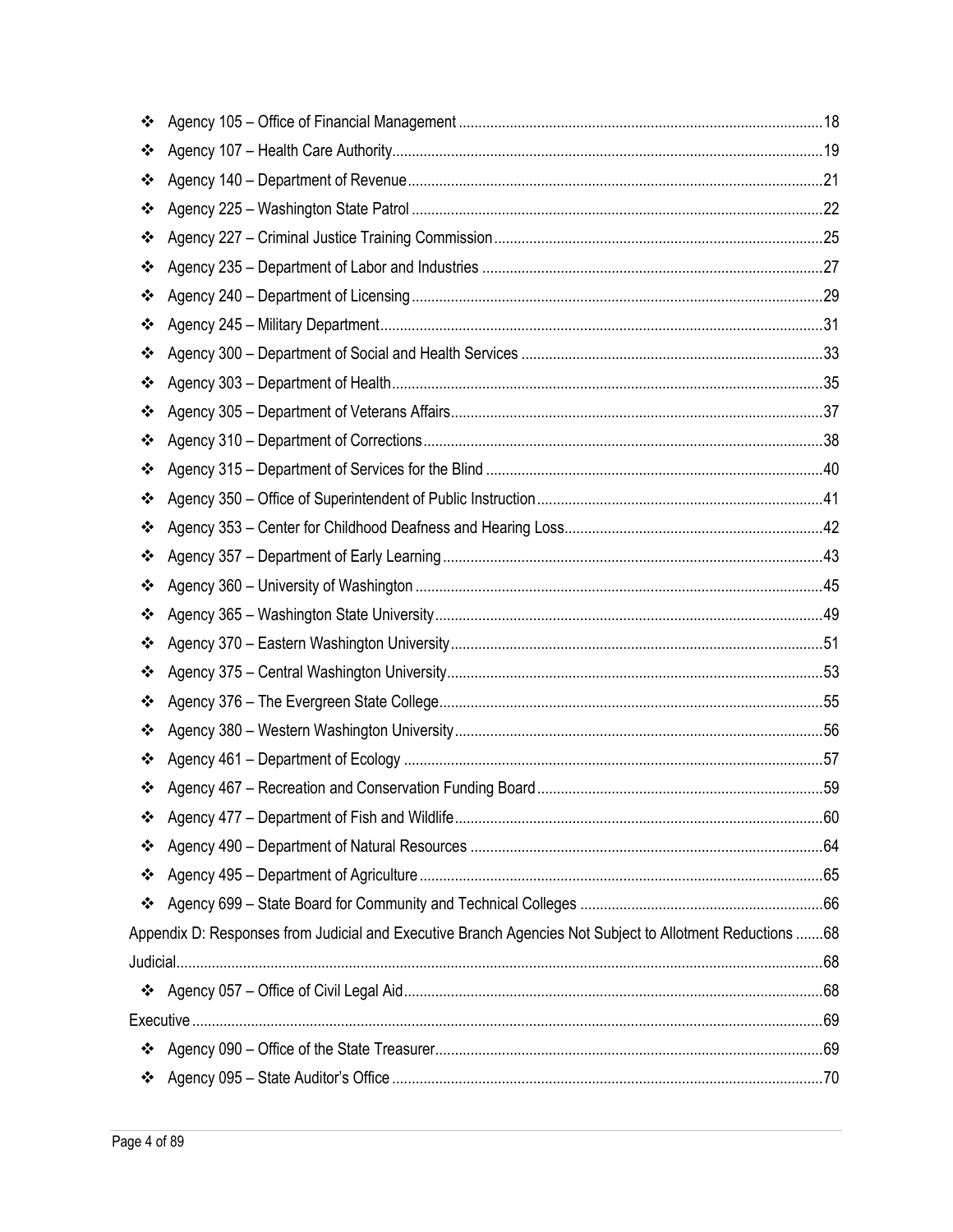| ❖ |  |
|---|--|
| ❖ |  |
| ❖ |  |
| ❖ |  |
| ❖ |  |
| ❖ |  |
| ❖ |  |
| ❖ |  |
| ❖ |  |
| ❖ |  |
| ❖ |  |
| ❖ |  |
| ❖ |  |
| ❖ |  |
| ❖ |  |
| ❖ |  |
| ❖ |  |
|   |  |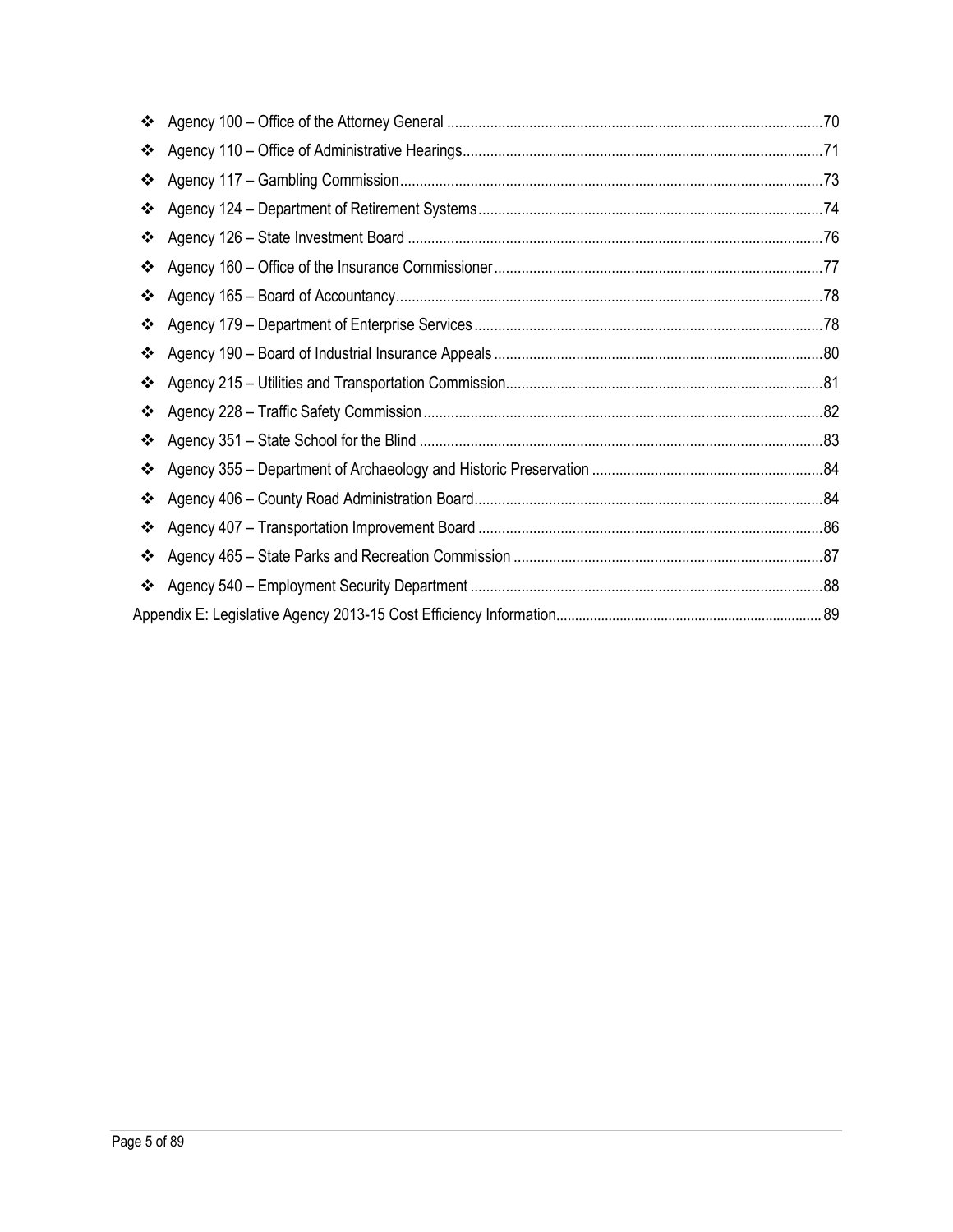# **Executive Summary**

Section 715 of the 2013–15 operating budget (Third Engrossed Substitute Senate Bill 5034) directed the Office of Financial Management to reduce General Fund-State allotments for state agencies by \$2.5 million per fiscal year to reflect \$5 million in savings for fiscal years 2014 and 2015. These efficiencies were expected in statewide information technology (IT) expenditures. Agencies were required to report to the Office of the Chief Information Officer (OCIO) and the Office of Financial Management (OFM) at least annually on efficiencies gained through these efforts.

This report builds on the [Report to the Legislature on Information Technology Expenditures](http://www.ofm.wa.gov/reports/IT_expenditures.pdf) published in February 2014. It includes the responses received from agencies in December 2013 and December 2014. Due to the timing of the report's submittal, six months of the fiscal year had passed when agencies were asked to provide responses. Additional IT efficiencies may still be achieved in the remainder of fiscal year 2015.

Included in this report is a summary of the responses from 33 of the 35 agencies that were required to participate in the allotment reduction and 12 more agencies that were not required to reduce allotments but volunteered to complete the survey.

At a high level, the IT efficiency measures and cost reduction ideas identified by agencies are:

- » Increase use of master contracts offered by the Department of Enterprise Services and the Western States Contract Alliance.
- » Renew or renegotiate current contracts, including allowing multi-year contracts.
- » Avoid or reduce need for procurement, including using enterprise licenses, buying items in bulk and collaborating and sharing resources with other state agencies.
- » Consolidate IT resources and services such as help desk support.
- » Redesign infrastructure using more efficient technology, such as refreshing hardware and software with options that have lower maintenance costs, or increasing virtualization.
- » Increase use of enterprise or shared services.
- » Increase use of online training.
- » Increase use of online collaboration tools (such as Microsoft Lync) to reduce travel costs and boost performance of mobile workers.
- » Downgrade staff positions or leave positions unfilled.
- » Delay purchases or switch to leasing of equipment.
- » Incorporate Lean management and process improvements to identify efficiencies and innovative solutions.
- » Increase use of cloud, data integration and unified communications technology such as Microsoft Office 365.

The responses provided by each agency are included in Appendices C, D and E.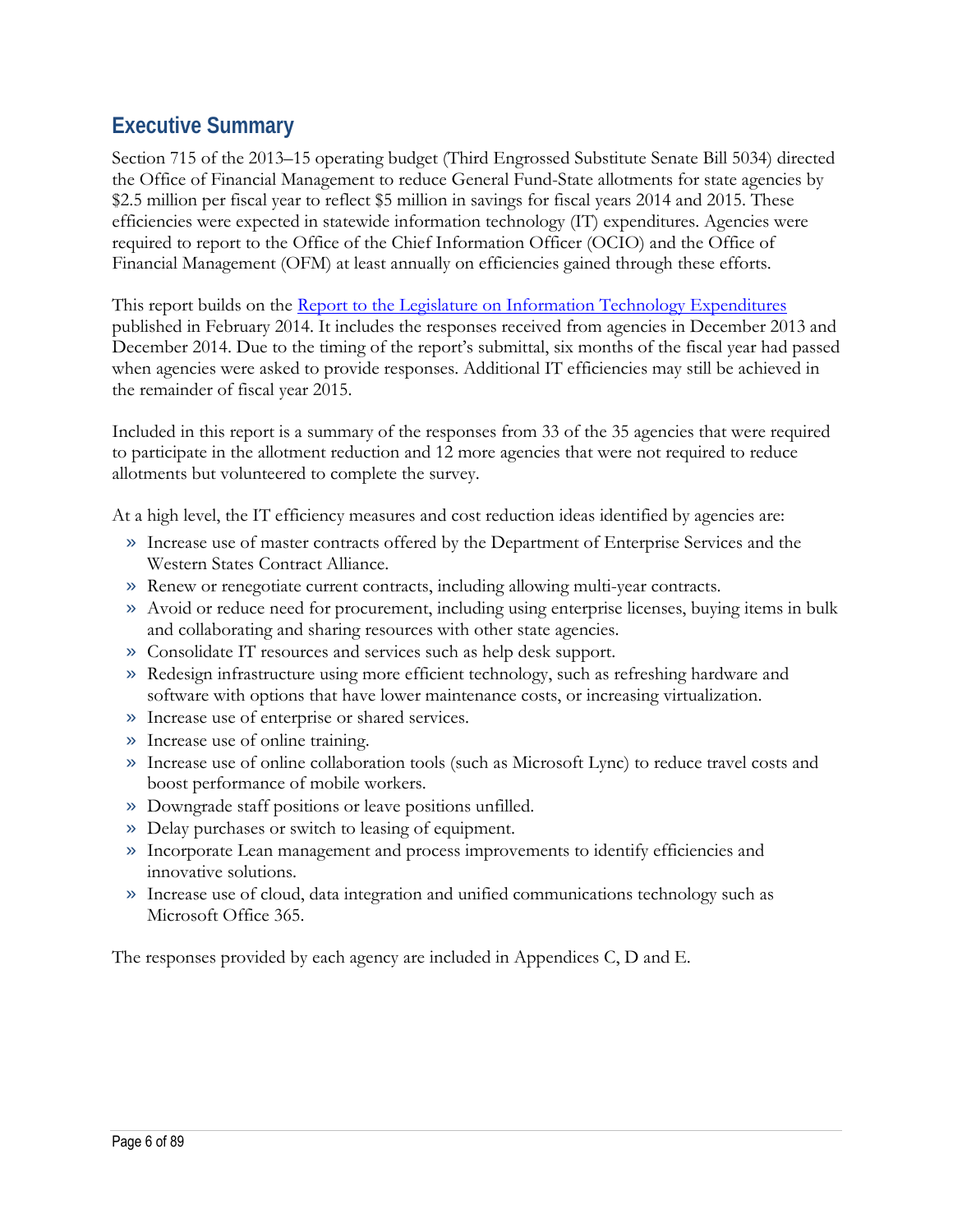# **Results and Findings**

Of the 35 agencies that were required to participate in the IT allotment reduction, 33 agencies responded to the 2014 OCIO survey. This is an improvement from 2013, when 22 of the 35 agencies responded. An additional 12 agencies elected to complete surveys in 2014, down from 15 in 2013.

Due to the timing of report submittal, agencies were about six months into the fiscal year when asked to provide responses of efforts to date. Additional IT cost efficiencies may have been achieved in the remainder of FY 2015.

Appendix A is the memo from the director of OFM requesting selected agencies to reduce allotments for IT spending and the list of affected agencies.

Appendix B is the December 2014 survey sent to state agencies.

Summaries below recap the highlights of the 2014 responses. For summaries of the 2013 responses, please see the [prior year report.](http://www.ofm.wa.gov/reports/IT_expenditures.pdf) A more thorough documentation of each agency's responses to both the 2013 and 2014 surveys is included in Appendices C, D and E.

# **Procurement Efficiencies**

- » *Increased use of current contracts:* Agencies found savings by using [Department of Enterprise](http://des.wa.gov/services/IT/ITContracts/ITMasterContract/Pages/default.aspx)  [Services \(DES\) technology master contracts and enterprise agreements](http://des.wa.gov/services/IT/ITContracts/ITMasterContract/Pages/default.aspx) (such as the Microsoft Enterprise Agreement) and the [Western States Contract Alliance.](http://www.aboutwsca.org/content.cfm/id/WSCA) Such contracts reduce the necessity for agency-specific procurement efforts and were mentioned in many agency responses.
- » *Use of consortiums or projects for leverage:* Eastern Washington University mentioned using the [Northwest Academic Computing Consortium](http://www.nwacc.org/) and the [Washington Higher Education](http://councilofpresidents.org/whetc/main.html)  [Technology Consortium](http://councilofpresidents.org/whetc/main.html) to leverage and negotiate buying power for products while the University of Washington noted valuable assistance as a result of participation in the Internet2 [Project.](http://www.internet2.edu/)
- » *Review/renegotiate current contracts:* The University of Washington and Central Washington University reported significant savings from renegotiation of several key and costly contracts. The Department of Corrections is undertaking a process to rigorously review all current contracts, intending similar outcomes. Contract (or lease) review, renegotiation and/or use of multi-year renewals were mentioned by multiple agencies in response to other questions on the survey.
- » *Avoid or minimize need for procurement:* A number of agencies cited use of [DES technology leasing,](http://des.wa.gov/services/IT/ITContracts/Pages/Technology-Leasing.aspx) pursuit of enterprise licensing, bulk ordering or the acquisition of multiple services from a single vendor where appropriate; increased server virtualization or shared printing; or collaboration with other state agencies through interagency agreement. For an example of collaboration, see the Department of Services for the Blind response describing an interagency agreement with the Washington State School for the Blind. The Washington State Patrol's approach to procurement and support of standardized mobile office platforms used by troopers was credited with a cost savings.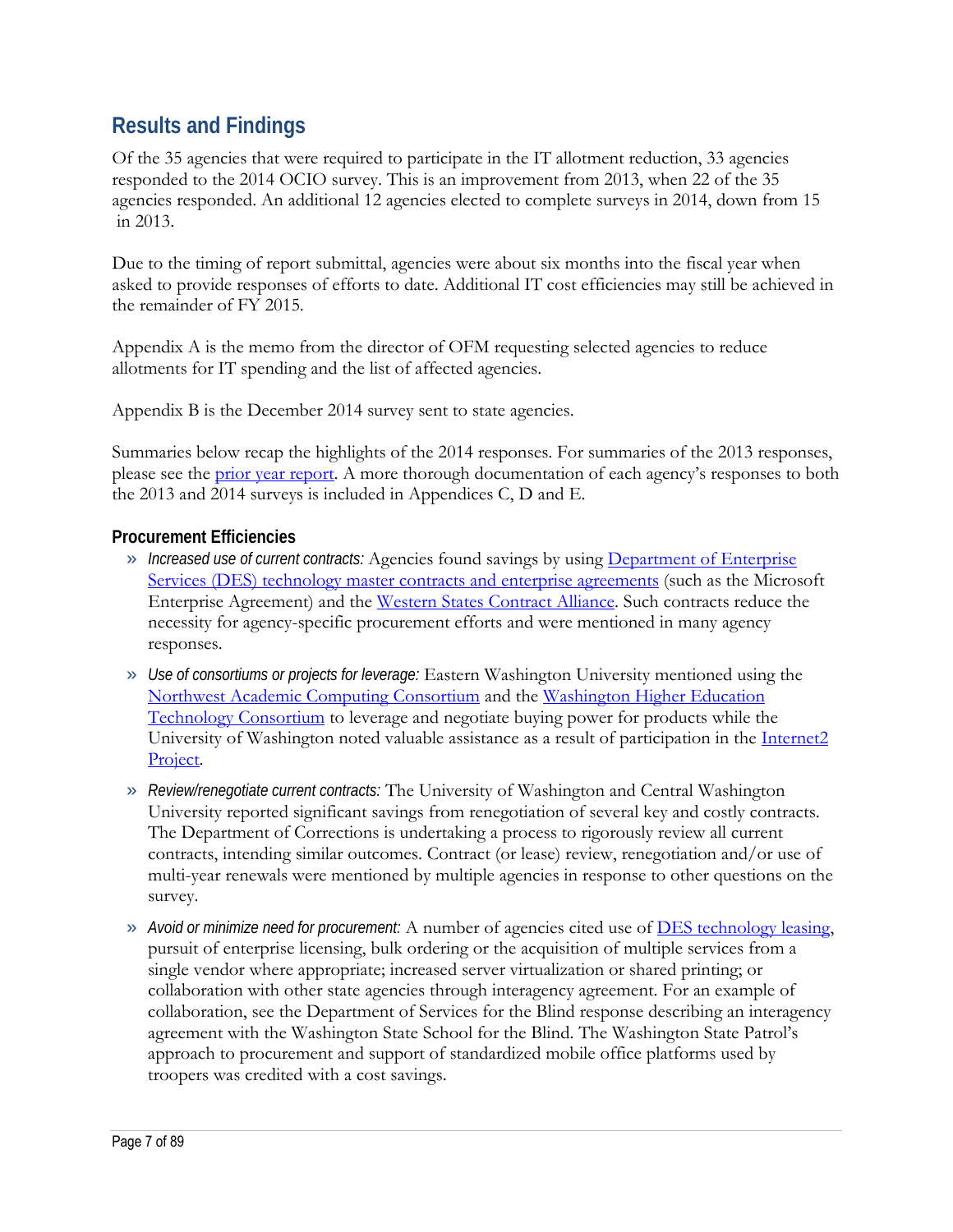» *Agency highlights:* The University of Washington and Central Washington University, as well as a couple other agencies, achieved very large savings through contract renegotiation. The State Investment Board achieved procurement savings by using pre-qualified vendor pools when seeking external assistance, and the Washington State Patrol noted that it's established a 'readyto-hire' pool to fill vacancies more quickly with pre-qualified candidates from prior job recruitments.

# **Maintenance and Operations Efficiencies**

- » *Help desk consolidation and IT service management tools:* Many agencies cited more or better use of IT service management tools to streamline and standardize internal processes or to identify opportunities for improvements to operations. Several agencies, including the Department of Health, consolidated multiple internal help desks into a single help desk. Other agencies are partnering and sharing staff with 'like' agencies: The Department of Services for the Blind has partnered with State School for the Blind, and the Recreation for Conservation Funding Board has partnered with the Puget Sound Partnership.
- » *Addressing network needs while reducing cost:* Several agencies reported savings from redesigning infrastructure or changing technology approach. For example, the Department of Commerce and Office of Superintendent of Public Instruction saved money through data line improvements and renegotiated pricing. The Department of Health saved money by using mobile hotspots and cut significant circuit cost by shrinking overbuilt bandwidth. The Department of Licensing and the Military Department redesigned network infrastructure and server operations.
- » *Standardization and/or increased use of enterprise or shared services:* Several agencies cited standardization of their hardware and software platforms and configuration settings and greater use of Consolidated Technology Services (CTS) services (such as Lync or proxy servers) as helping drive down their maintenance and operations costs. The Utilities and Transportation Commission indicates that while its costs have not yet dropped as a result of greater usage (and sometimes piloting usage) of CTS service offerings, it is hopeful that as CTS brings on more customers, the cost per customer will drop and savings will be realized. Similarly, Central Washington University cites improved IT governance and greater use of enterprise approaches in its response.
- » *Increased use of online training:* A few agencies, such as the Washington State Patrol, experienced savings by extending online training tools to its staff, enabling staff members to take training at convenient times and locations.
- » *Agency highlights:* In addition to those agencies mentioned above, several other agencies had interesting responses that were not easily categorized. These are:
	- The Department of Corrections achieved significant savings by moving a major application off the mainframe.
	- CTS, the Governor's Office and OFM transitioned to MyApps, provided by DES, which uses a system center configuration manager approach to allow employees to deploy applications to their desktops themselves without administrator approval and interaction each time a new application is needed.

The Department of Fish and Wildlife found ways to reduce the cost of storing historic and/or duplicated data that needed to be stored, archived or backed up offsite.

The Washington State Patrol similarly noted use of online tools for data archiving.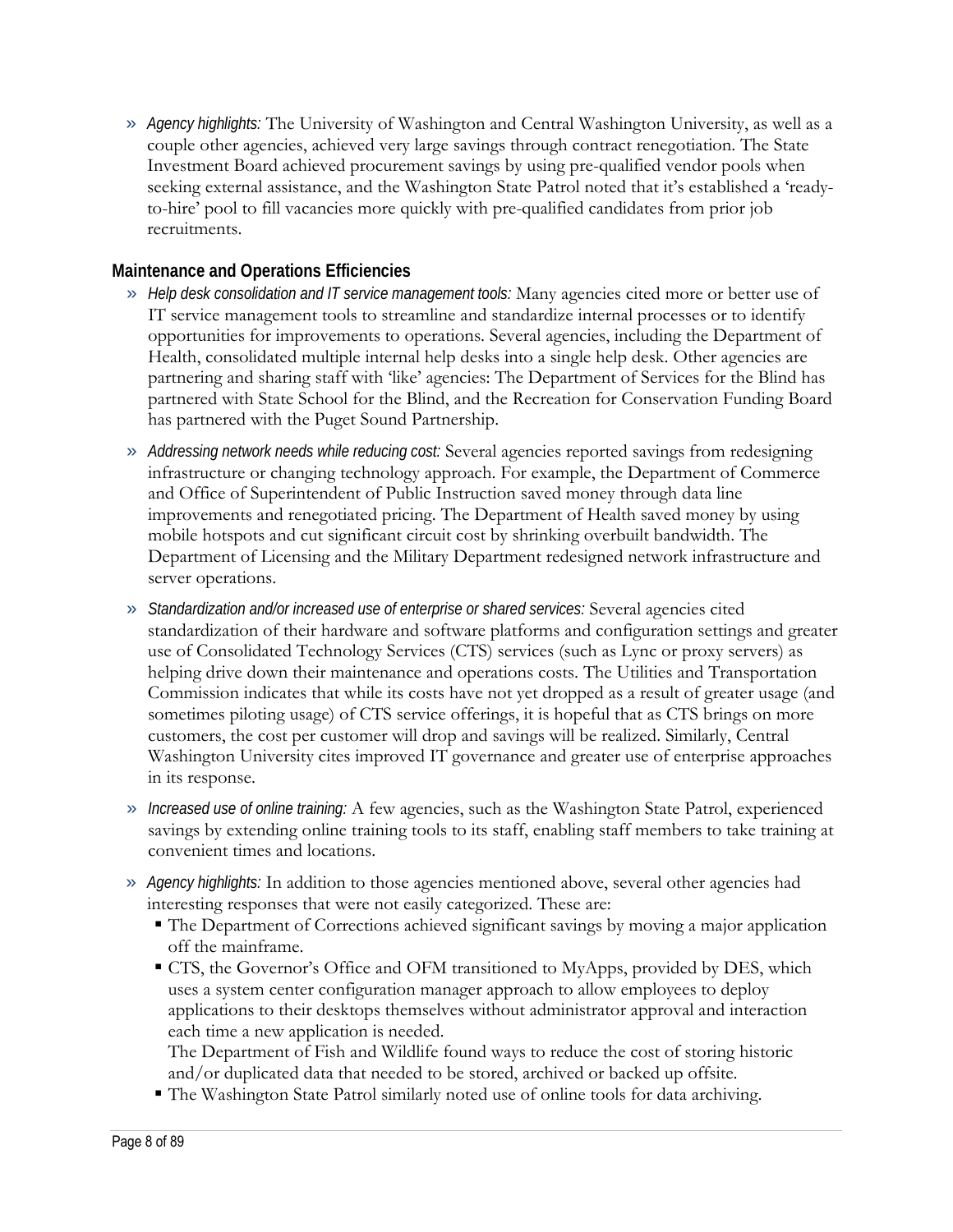# **IT Staffing Efficiencies**

- » *Downgrading or shifting positions, or leaving positions unfilled:* The Department of Retirement Systems, the Office of Superintendent of Public Instruction and the Military Department reported leaving vacancies unfilled for longer periods either by active choice or as a result of difficulty recruiting candidates. Other agencies, such as the departments of Revenue and Agriculture, reported shifting staff around to ensure they were addressing the highest agency priorities. Both DES and the Office of Superintendent of Public Instruction also reported downgrading positions (in some cases, from managerial to working-level IT).
- » *Little to no capacity for additional IT staffing cuts remains:* In general, agencies reported they are already stretched thin from staffing cuts during the Great Recession and challenges in recruitment for vacancies due to retirements and departures. Many small agencies, such as the Department of Veterans Affairs and the Public Disclosure Commission, are *so* small they effectively have nowhere else to cut.

# **Savings Achieved Through Delayed Purchases**

- » *Delayed purchases of equipment:* Several agencies indicated they had delayed purchasing workstations, servers, phone equipment and network components. Most of these agencies also noted that they were beyond the recommended refresh cycle or life cycle recommendations. Some agencies noted delaying purchases had led them to enter into multi-year agreements or extended maintenance options for hardware. As noted in the procurement section above, some agencies have moved from purchasing to leasing. Still other agencies indicated that they were reviewing cloud or CTS options for purchase avoidance in these areas.
- » *Lost opportunities or increased ris*k*:* This theme was most prevalent in the 2014 responses of three higher education institutions. Washington State University noted its list of delayed purchases, projects and upgrades now exceeds \$100 million and is affecting its ability to adequately maintain technology deployments. Central Washington University reports its inability to build out its wireless infrastructure because of delayed purchases, which is resulting in less competitiveness in attracting and retaining students. Western Washington University reports that delaying purchase of some core network infrastructure has placed it at risk of catastrophic network failure.

# **Other Implemented IT Cost Savings or Expense Avoidance**

» *Lean management and process improvement:* Many agencies reported centralization, and streamlining of, agency-specific procurement and approval processes. These are performed to reduce cost of procurement or identify opportunities for collaboration or alternative solutions. Agencies also reported adoption or formalization of Lean processes in reviewing and changing other processes.

Of particular note, see the responses from Washington State University, Eastern Washington University and the Department of Retirement Systems, which indicate investing in training Lean Green and Black Belts who return continuing value to the agency. Agencies often indicated that they were reinvesting their savings achieved through these efforts.

» *Increased use of cloud, data integration or unified communications software (e.g., Lync):* Several agencies reported migrating to Software as a Service or Platform as a Service technologies to cut cost. This shift is consistent with state technology direction and strategy, and is already happening organically as agencies try to meet required savings targets.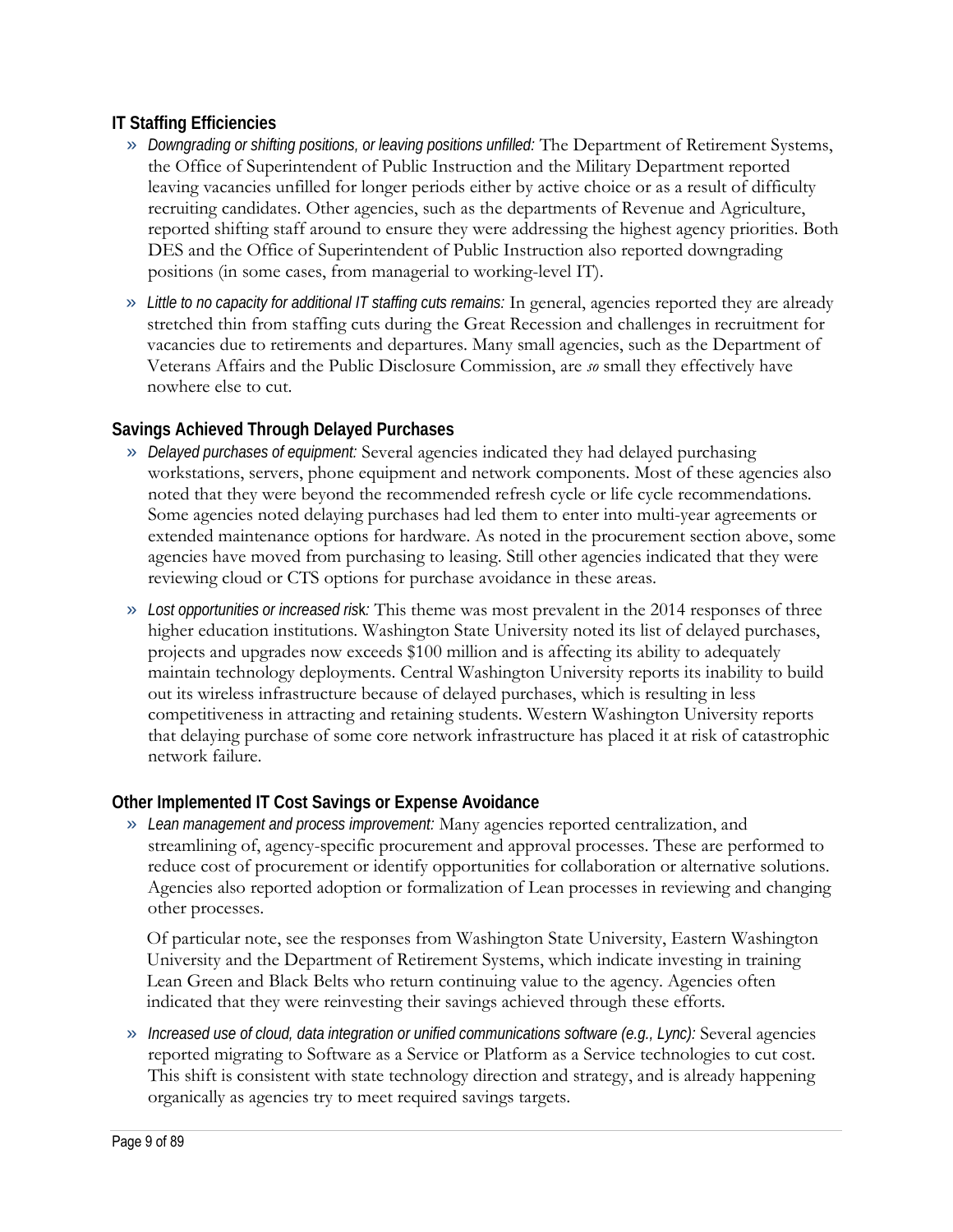Several agencies cited use of Lync, usually provided to them via CTS, as helping to cut costs associated with collaboration and/or meetings held with entities at various locations. Some agencies also noted use of Box, enabled through a DES master contract, as a cost-saver. Agencies also reported using Tableau and Salesforce to reduce costs, as well as other cloud services for data-related services (data deduplication, data archiving and online backups).

- » Central Washington University noted that migrating to Microsoft Office 365 led to significant savings; other agencies indicated intent/desire to do the same. The Department of Revenue transitioned to collecting data electronically rather than by mail, resulting in ongoing savings of \$215,000 per year.
- » *Agency highlights:*
	- The Health Care Authority procured a solution set (tool and methodologies) that facilitates multi-agency business, information/data and technology architecture modeling. It did so by leveraging federal funding through the Medicaid Information Technology Architecture program so the state-side bill was limited to 10 percent of total cost. Additionally, the Health Care Authority has taken the lead on convening a cross-agency work group that includes both business and technology representation, and the Department of Social and Health Services and Health Benefit Exchange. The work group will expand to include the departments of Health, Corrections and Early Learning. The combination of the solution set, architectural approach and multi-agency collaboration should encourage stronger integration as well as greater strategic agility at lower cost than prior practices.
	- The Washington State Patrol's programs to deploy mobile computers and cameras in troopers' and sergeants' vehicles are coming in under budget and ahead of schedule. The patrol attributes this to efficient and effective project management, procurement and installation processes. Between the two projects, it estimates a savings of nearly \$900,000.
	- The Military Department has engaged in considerable internal partnership, resulting in stronger relationships between the IT and other divisions, and savings. See its detailed response in this section for additional detail.

# **IT Cost Savings Ideas for Future Consideration**

- » *Duplicate/expand cloud, Lean or other activities reported above:* A preponderance of agencies reported either successes in lowering cost through greater use of cloud services or a strong desire to explore or expand upon cloud savings approaches already in place in other agencies. Ideas include:
	- $\blacksquare$  More master contracts for use of common cloud services
	- Clearer guidance (such as standard boilerplate language or terms and conditions) that should be used when assessing or entering into agreements with cloud service vendors to satisfy liability, legal or other requirements for data security<sup>[1](#page-9-0)</sup>
	- Ability for agencies to enter into multi-year (such as 60-month) maintenance agreements
	- Expanded use of process improvements through more focus on Lean or other analysis that can lead to internal efficiencies
	- Optimized use of technology such as server virtualization and better phone contracts

 $\overline{\phantom{a}}$ 

<span id="page-9-0"></span><sup>&</sup>lt;sup>1</sup>Note that OCIO is in process of preparing this type of guidance to agencies by no later than the end of FY 2015.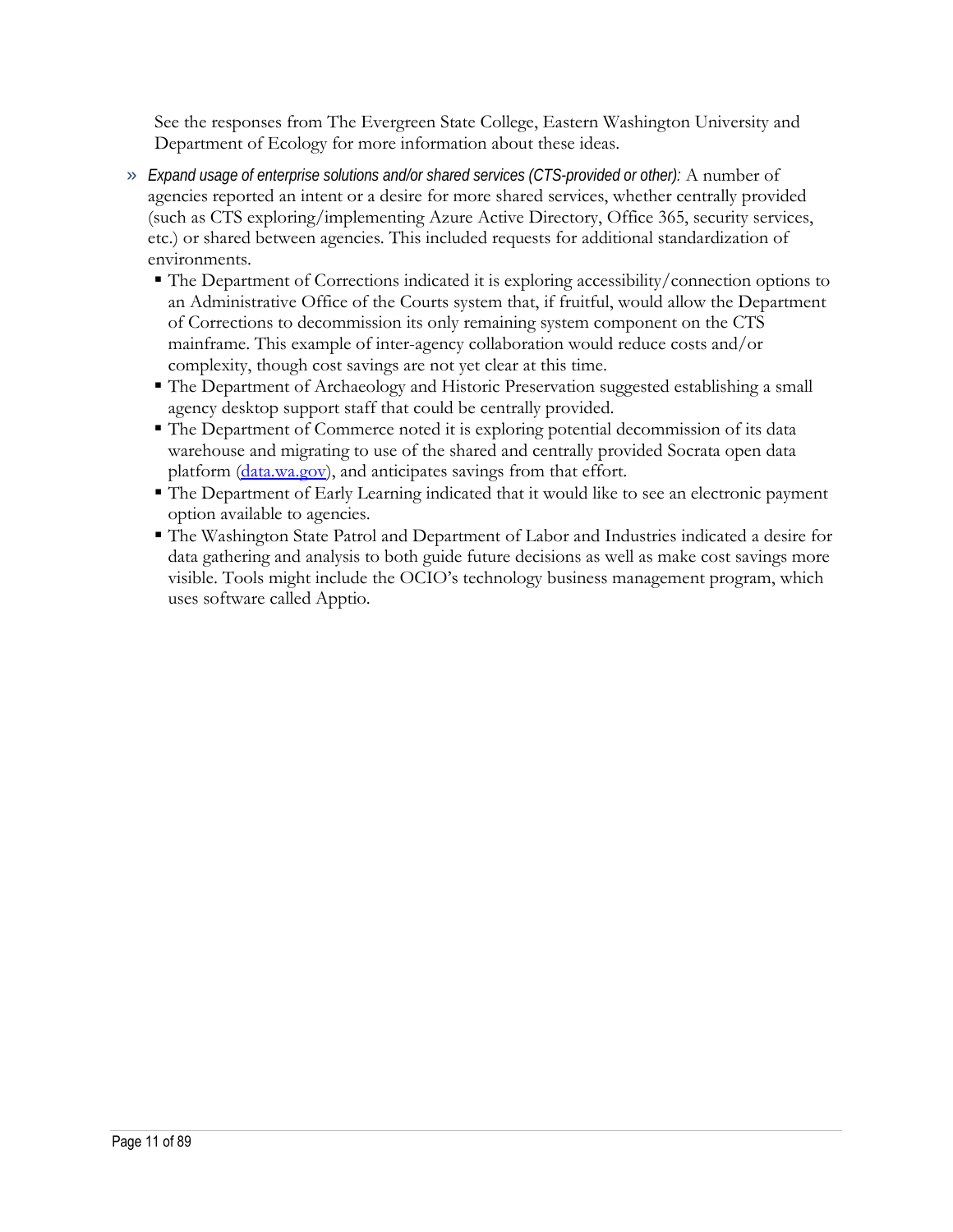Appendix A: 2013 GF-S Allotment Reduction Memo to Agencies



#### STATE OF WASHINGTON

# OFFICE OF FINANCIAL MANAGEMENT

*Insurance Building, PO Box 43113 Olympia, Washington 98504-3113 (360) 902-0555*

September 25, 2013

- **TO:** Agency Directors
- **FROM:** David Schumacher Director

### **SUBJECT: ALLOTMENT REDUCTION FOR INFORMATION TECHNOLOGY EXPENDITURES**

Section 715 of 3ESSB 5034 (Chapter 4, Laws of 2013,  $2<sup>nd</sup>$  Special Session) directs the Office of Financial Management to reduce General Fund-State allotments for information technology (IT) expenditures by \$5.0 million for the 2013-15 biennium to "drive efficiency in state procurement, maintenance, and operations of information technology."

For non-higher education agencies, OFM used the following methodology to allocate the allotment reduction:

- FY 2012 actual agency spending on IT expenditures reported as X and Y data in AFRS.
- Applied central service model fund splits to estimate the General Fund-State portion of IT spending.

For higher education agencies, OFM used the following methodology to allocate the allotment reduction:

- Self-reported FY 2012 actual agency spending on IT expenditures to the Office of the Chief Information Officer (OCIO).
- Estimated GF-S portion of IT spending based on total FY 2012 actual expenditures from General Fund-State, Tuition (149), and Fees (148).

Attached is the agency breakdown of allotment reductions to fulfill the requirements of Section 715. Please submit an allotment packet by October 7, 2013, using a packet purpose type of "Operating Legislative Allotment Reductions" to place your reduction in reserve.

Questions may be directed to your [assigned budget analyst.](http://ofm.wa.gov/budget/contacts/default.asp)

cc: Agency Budget Officers

Attachment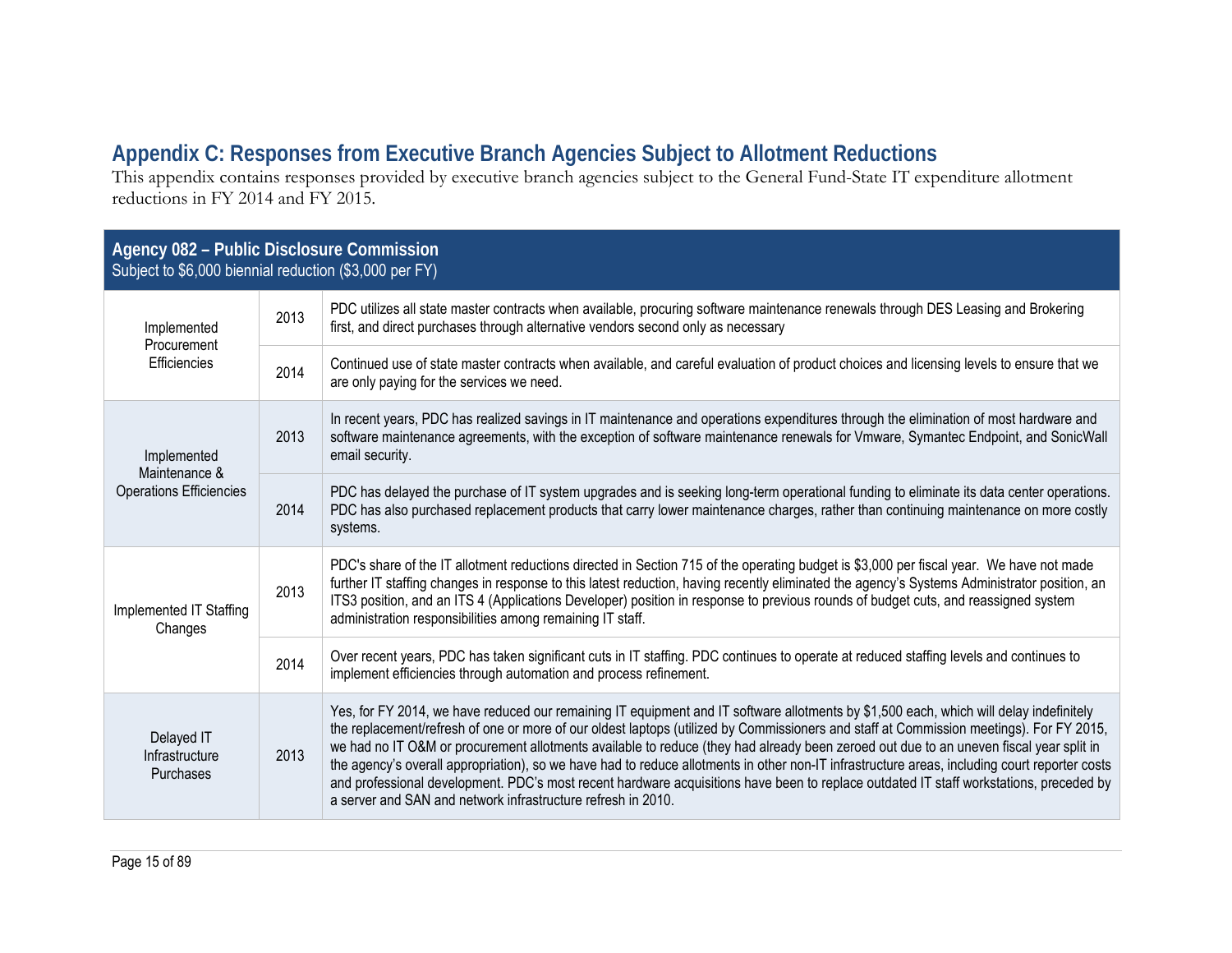|                                                                                             | 2014 | PDC has deferred making any major investments in IT infrastructure.                                                                                                                                                                                                                                                                                                                                                                                                                                                                                                                                                                                                                                                                                             |
|---------------------------------------------------------------------------------------------|------|-----------------------------------------------------------------------------------------------------------------------------------------------------------------------------------------------------------------------------------------------------------------------------------------------------------------------------------------------------------------------------------------------------------------------------------------------------------------------------------------------------------------------------------------------------------------------------------------------------------------------------------------------------------------------------------------------------------------------------------------------------------------|
| Other IT Cost Savings<br>Implemented or<br><b>Expenses Avoided</b>                          | 2013 | In addition to the measures described above, we also temporarily reduced one IT4 position from full to part-time (to meet other general<br>budget reduction targets during FY 2013) and eliminated all IT professional development expenditures for the past few years.<br>To more efficiently utilize remaining IT staff, who have been re-allocated responsibilities previously handled by the Systems Administrator,<br>we have implemented a centralized help desk intake/assignment system. This has mitigated, somewhat, the impact of adding these<br>assignments to our remaining two applications developers, one database administrator, and CTO, at least to the extent the CTO can direct<br>and monitor the helpdesk workload more systematically. |
|                                                                                             | 2014 | PDC has discontinued the purchase of desktop computers in favor of leasing through DES. This has allowed PDC to replace systems that<br>were being used beyond their reasonable lifetime and the maintenance effort required to keep them going, without incurring the large<br>upfront investment in replacement systems.                                                                                                                                                                                                                                                                                                                                                                                                                                      |
| Cost Saving Ideas<br>Under Exploration or<br>Recommended for                                | 2013 | In adopting the agency's 2013-15 Strategic Plan, the Commission has identified restoring lost IT O&M resources as a critical need for the<br>agency to meet core operational functions and statutory mandates. In recognition of the critical nature of the situation, the PDC Chair<br>wrote to the Governor in October, requesting reconsideration of the additional allotment reductions for IT expenditures. The agency has<br>also submitted a maintenance-level decision package requesting \$9,141 for FY 2015 to maintain basic software maintenance and<br>assurance agreements that are necessary to the continued functionality of our IT systems and applications.                                                                                  |
| <b>Statewide Consideration</b>                                                              | 2014 | PDC has put together a comprehensive budget package for the 2015-17 biennium that will dramatically redefine IT at the PDC. By<br>divesting of commodity IT and leveraging third party (cloud) services, PDC's IT will be customer focused. By shifting to a subscription<br>model for services, PDC will only be paying for resources it is using and converting large up-front capital expenses to more predictable<br>operating expenses.                                                                                                                                                                                                                                                                                                                    |
| Agency 085 - Secretary of State<br>Subject to \$28,000 biennial reduction (\$14,000 per FY) |      |                                                                                                                                                                                                                                                                                                                                                                                                                                                                                                                                                                                                                                                                                                                                                                 |
|                                                                                             |      |                                                                                                                                                                                                                                                                                                                                                                                                                                                                                                                                                                                                                                                                                                                                                                 |

| Implemented<br>Procurement<br>Efficiencies                     | 2013/2014<br>response | We do price comparison on all hardware/software purchases. |
|----------------------------------------------------------------|-----------------------|------------------------------------------------------------|
| Implemented<br>Maintenance &<br><b>Operations Efficiencies</b> | 2013/2014<br>response | Our hardware replacement cycle is 5 to 7 years.            |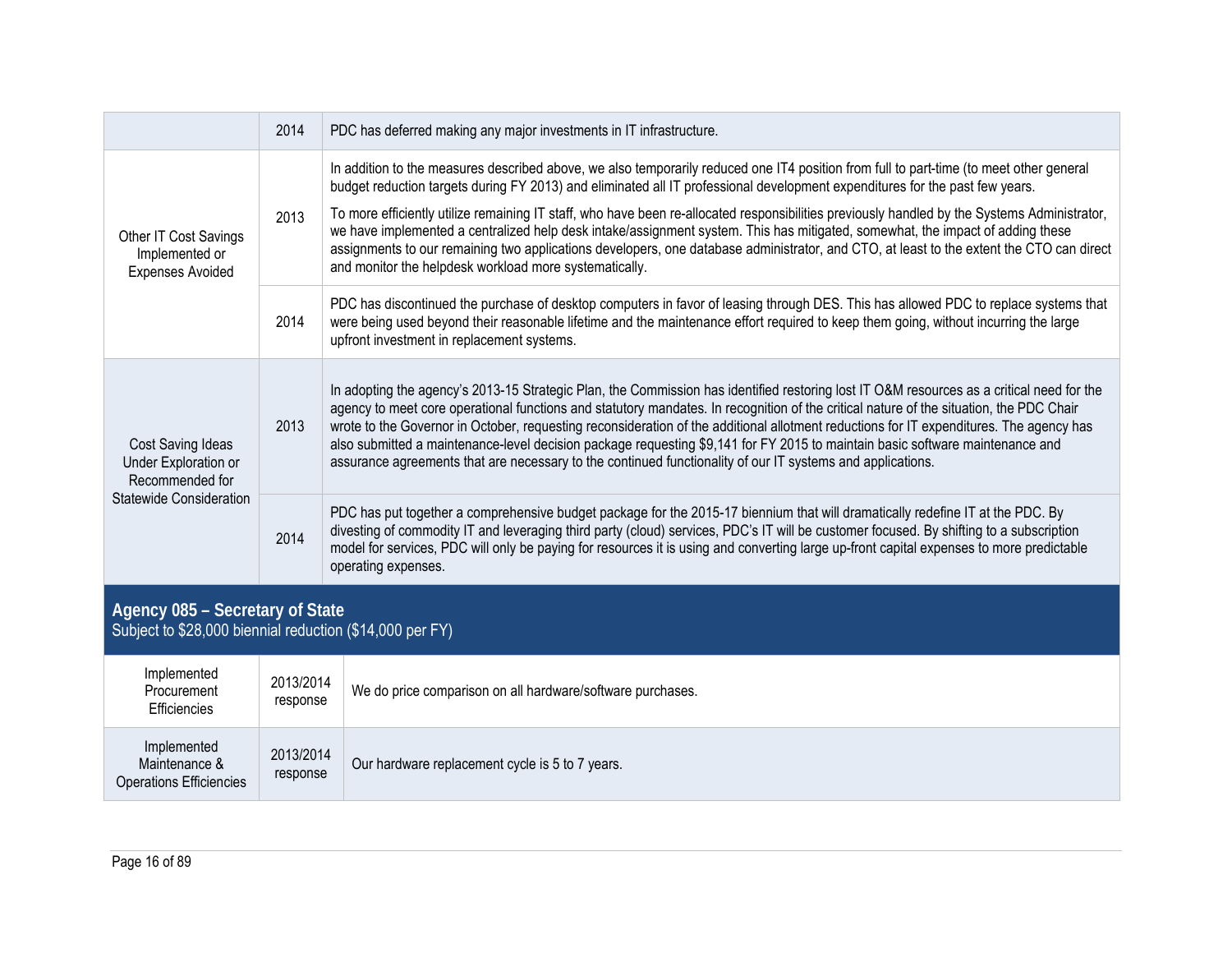| Implemented IT Staffing                                                                        | 2013                  | We have reduced our IT staff count by 4 full-time FTEs (1 ITS2 and 3 ITS3s)                                                                                                                                                                                                                                                                                                                                                                                                                                                                                                                                                                                             |
|------------------------------------------------------------------------------------------------|-----------------------|-------------------------------------------------------------------------------------------------------------------------------------------------------------------------------------------------------------------------------------------------------------------------------------------------------------------------------------------------------------------------------------------------------------------------------------------------------------------------------------------------------------------------------------------------------------------------------------------------------------------------------------------------------------------------|
| Changes                                                                                        | 2014                  | None                                                                                                                                                                                                                                                                                                                                                                                                                                                                                                                                                                                                                                                                    |
| Delayed IT<br>Infrastructure<br>Purchases                                                      | 2013/2014<br>response | Yes                                                                                                                                                                                                                                                                                                                                                                                                                                                                                                                                                                                                                                                                     |
| <b>Other IT Cost Savings</b><br>Implemented or<br><b>Expenses Avoided</b>                      | 2013/2014<br>response | We extended our hardware recycle period; reviewed our bandwidth usage and reduced our circuit costs; combined server functions<br>and reduced server count; and reduced staff printers/centralized printing functions.                                                                                                                                                                                                                                                                                                                                                                                                                                                  |
| Cost Saving Ideas<br>Under Exploration or<br>Recommended for<br><b>Statewide Consideration</b> | 2013/2014<br>response | Not at this time                                                                                                                                                                                                                                                                                                                                                                                                                                                                                                                                                                                                                                                        |
| Agency 103 - Department of Commerce<br>Subject to \$6,000 biennial reduction (\$3,000 per FY)  |                       |                                                                                                                                                                                                                                                                                                                                                                                                                                                                                                                                                                                                                                                                         |
| Implemented<br>Procurement<br>Efficiencies                                                     | 2014                  | Commerce is replacing network switches in 2015. Instead of purchasing them outright, it was decided to take advantage of the CTS<br>Enterprise Leasing Program. This approach reduces the one-time cost incurred in FY 2015 from \$101,000 to a yearly cost of \$21,000,<br>over a five-year period.                                                                                                                                                                                                                                                                                                                                                                    |
| Implemented<br>Maintenance &<br><b>Operations Efficiencies</b>                                 | 2014                  | We have begun the implementation and deployment of CTS Shared Lync Services which will allow us to greatly reduce trips to<br>Seattle, Spokane and Yakima. Using Lync will ultimately reduce costs for travel, as well as staff time spent in transit. Actual cost<br>savings have not been tracked yet, as we are still implementing Lync with CTS. A very conservative estimate would be an annual<br>savings of approximately \$1,000 per year.<br>We are implementing new, faster data lines to Seattle and DDC, which will require new service contracts with the CenturyLink vendor<br>for the connections. This change will save approximately \$8,800 per year. |
| Implemented IT Staffing<br>Changes                                                             | 2014                  | None                                                                                                                                                                                                                                                                                                                                                                                                                                                                                                                                                                                                                                                                    |
| Delayed IT<br>Infrastructure<br>Purchases                                                      | 2014                  | We have delayed lifecycle replacements for laptops in large and small conference rooms and unit breakout rooms. We are planning to<br>install solid state hard drives (SSD) that will speed desktop performance allowing us to add two years to lifecycle. This will save<br>approximately \$20,000 this year.                                                                                                                                                                                                                                                                                                                                                          |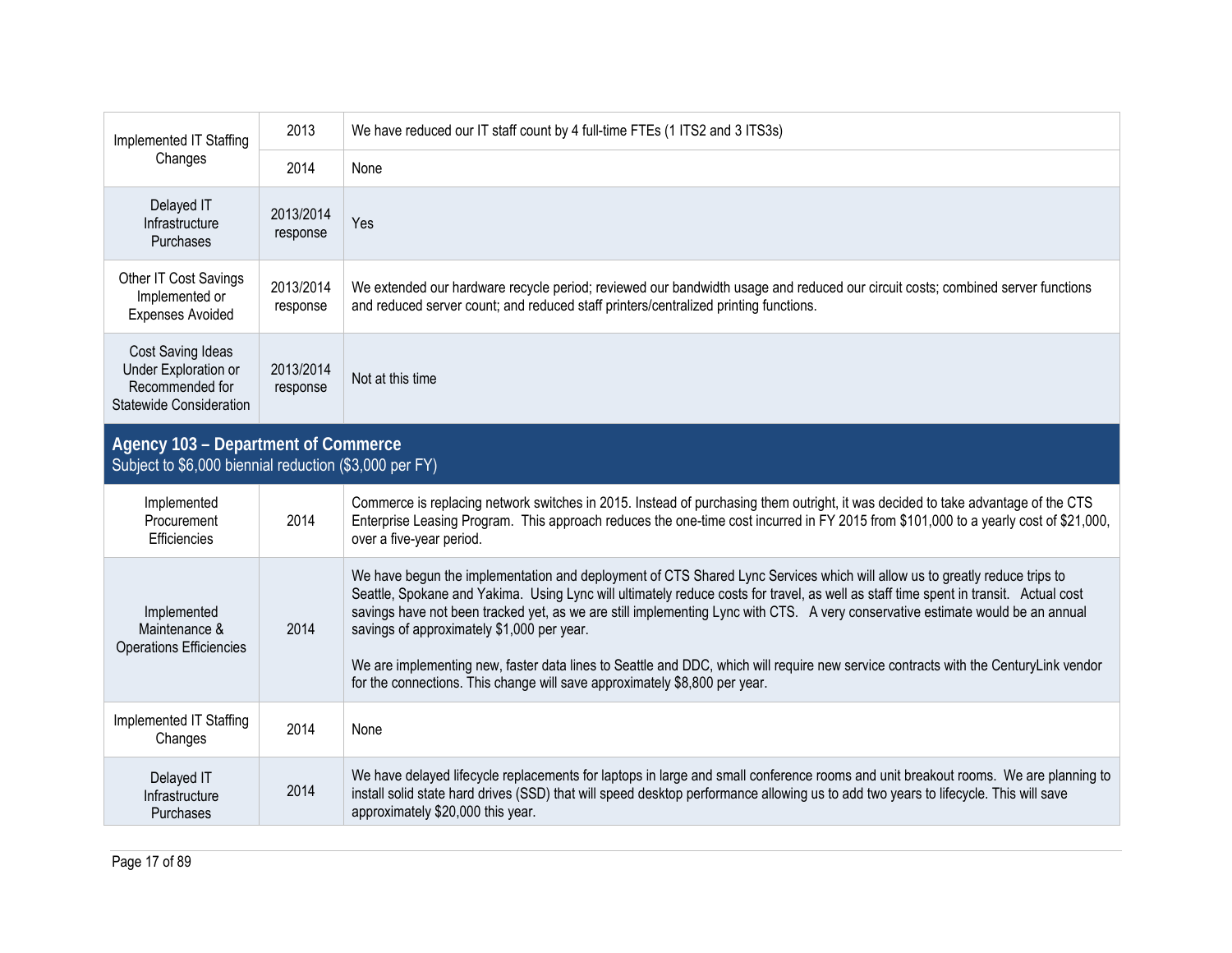| Other IT Cost Savings<br>Implemented or<br><b>Expenses Avoided</b>                                     | 2014 | Using Lync video and tele-conferencing capabilities and eliminating licenses for GotoMeeting, GotoWebinar and WebEx. We are<br>saving a minimum of \$15,000 per year by eliminating those licenses. To date we have had three Lync webinars that have greatly<br>reduced travel by both Commerce and the other attendees. Between the cost savings of renting a room, the travel from Spokane to<br>Olympia and Olympia to Seattle, and per diem for the Spokane participants, several thousands of dollars were saved.                                                                                                                                                                                                                                                                                                                                                                                                                                                                                                                                                                                                                          |  |  |
|--------------------------------------------------------------------------------------------------------|------|--------------------------------------------------------------------------------------------------------------------------------------------------------------------------------------------------------------------------------------------------------------------------------------------------------------------------------------------------------------------------------------------------------------------------------------------------------------------------------------------------------------------------------------------------------------------------------------------------------------------------------------------------------------------------------------------------------------------------------------------------------------------------------------------------------------------------------------------------------------------------------------------------------------------------------------------------------------------------------------------------------------------------------------------------------------------------------------------------------------------------------------------------|--|--|
| Cost Saving Ideas<br>Under Exploration or<br>Recommended for<br>Statewide Consideration                | 2014 | Commerce continues to establish a Mobile Work Force environment to provide enhanced remote access support to Commerce staff.<br>Some staff efficiencies have been achieved, and tangible cost savings/reductions will be realized in 2015.<br>Commerce is in the process of implementing the agency's Results Commerce process map, in support of the Governor's Results WA<br>initiative. "Leveraging technology" was identified as a key support process. Commerce IT management is currently working with IT<br>staff and other agency staff to identify and define the associated sub-processes and process performance measures for this support<br>process. We expect that once these sub-processes and performance measures are in place and actively managed, efficiency gains<br>and/or cost savings are possible.<br>Decommissioning an older Data Warehouse system and moving to Data.wa.gov and the Open Data initiative. This will reduce our<br>systems maintenance workload as well as resource requirements to provide reporting data for transparency purposes. Also reduces<br>our data storage footprint on Commerce servers. |  |  |
| Agency 105 - Office of Financial Management<br>Subject to \$14,000 biennial reduction (\$7,000 per FY) |      |                                                                                                                                                                                                                                                                                                                                                                                                                                                                                                                                                                                                                                                                                                                                                                                                                                                                                                                                                                                                                                                                                                                                                  |  |  |
|                                                                                                        |      |                                                                                                                                                                                                                                                                                                                                                                                                                                                                                                                                                                                                                                                                                                                                                                                                                                                                                                                                                                                                                                                                                                                                                  |  |  |
| Implemented<br>Procurement                                                                             | 2013 | See responses from the Department of Enterprise Services, which is our IT service provider.                                                                                                                                                                                                                                                                                                                                                                                                                                                                                                                                                                                                                                                                                                                                                                                                                                                                                                                                                                                                                                                      |  |  |
| Efficiencies                                                                                           | 2014 | DES is our IT service provider.                                                                                                                                                                                                                                                                                                                                                                                                                                                                                                                                                                                                                                                                                                                                                                                                                                                                                                                                                                                                                                                                                                                  |  |  |
| Implemented                                                                                            | 2013 | See responses from the Department of Enterprise Services, which is our IT service provider.                                                                                                                                                                                                                                                                                                                                                                                                                                                                                                                                                                                                                                                                                                                                                                                                                                                                                                                                                                                                                                                      |  |  |
| Maintenance &<br><b>Operations Efficiencies</b>                                                        | 2014 | DES is our IT service provider.                                                                                                                                                                                                                                                                                                                                                                                                                                                                                                                                                                                                                                                                                                                                                                                                                                                                                                                                                                                                                                                                                                                  |  |  |
| Implemented IT Staffing                                                                                | 2013 | See responses from the Department of Enterprise Services, which is our IT service provider.                                                                                                                                                                                                                                                                                                                                                                                                                                                                                                                                                                                                                                                                                                                                                                                                                                                                                                                                                                                                                                                      |  |  |
| Changes                                                                                                | 2014 | DES is our IT service provider.                                                                                                                                                                                                                                                                                                                                                                                                                                                                                                                                                                                                                                                                                                                                                                                                                                                                                                                                                                                                                                                                                                                  |  |  |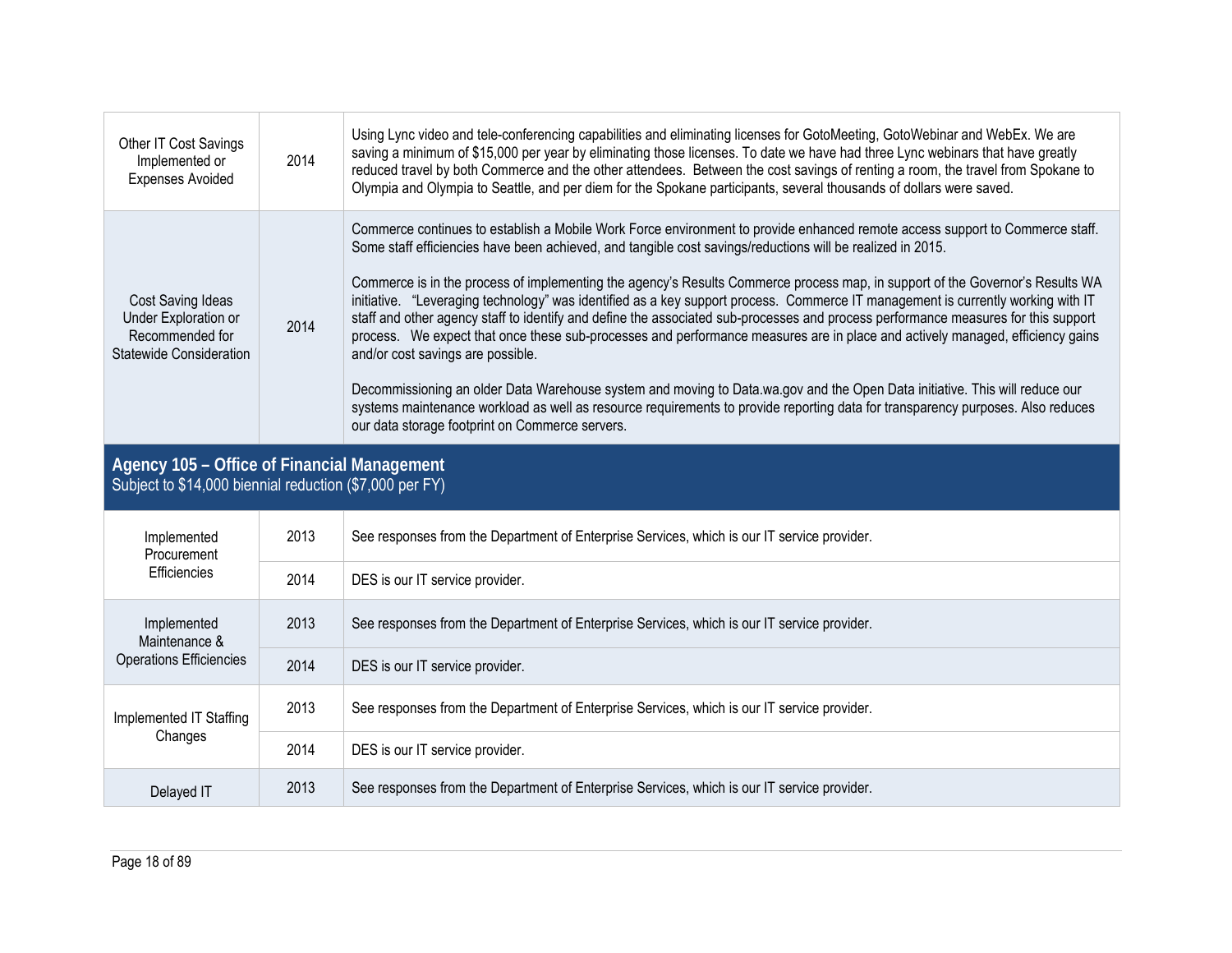| Infrastructure<br>Purchases                                                                     | 2014                         | DES is our IT service provider.                                                                                                                                                                                                                                                             |
|-------------------------------------------------------------------------------------------------|------------------------------|---------------------------------------------------------------------------------------------------------------------------------------------------------------------------------------------------------------------------------------------------------------------------------------------|
| Other IT Cost Savings<br>Implemented or                                                         | 2013                         | See responses from the Department of Enterprise Services, which is our IT service provider.                                                                                                                                                                                                 |
| <b>Expenses Avoided</b>                                                                         | 2014                         | OFM's server costs for JINDEX decreased by \$38,000 from FY 2013 to FY 2014.                                                                                                                                                                                                                |
| <b>Cost Saving Ideas</b><br>Under Exploration or                                                | 2013                         | See responses from the Department of Enterprise Services, which is our IT service provider.                                                                                                                                                                                                 |
| Recommended for<br><b>Statewide Consideration</b>                                               | 2014                         | DES is our IT service provider.                                                                                                                                                                                                                                                             |
| Agency 107 - Health Care Authority<br>Subject to \$172,000 biennial reduction (\$86,000 per FY) |                              |                                                                                                                                                                                                                                                                                             |
| Implemented<br>Procurement                                                                      | 2013                         | The HCA plans to continue the strategy practices of expanding virtualization as opportunities arise and technology advance, leasing<br>versus purchasing equipment where it makes sense in order to minimize the total cost of ownership (i.e., with PC's) and increasing<br>efficiencies.  |
| Efficiencies                                                                                    | 2014                         | The HCA plans to continue the strategy practices of expanding virtualization as opportunities arise and technology advances, leasing<br>versus purchasing equipment where it makes sense in order to minimize the total cost of ownership (i.e., with PC's) and increasing<br>efficiencies. |
| Implemented<br>Maintenance &<br><b>Operations Efficiencies</b>                                  | 2013 and<br>2014<br>response | Nothing to contribute at this time.                                                                                                                                                                                                                                                         |
| Implemented IT Staffing<br>Changes                                                              | 2013 and<br>2014<br>response | Nothing to contribute at this time.                                                                                                                                                                                                                                                         |
| Delayed IT                                                                                      | 2013                         | Yes, the HCA delayed purchasing needed Business Analytics (BA) and Business Intelligence (BI) infrastructure improvements.                                                                                                                                                                  |
| Infrastructure<br>Purchases                                                                     | 2014                         | Yes, the HCA delayed purchasing needed Business Analytics (BA) and Business Intelligence (BI) infrastructure improvements;<br>however, we are beginning to plan for and implement some of these services by leveraging federal funding with no state match<br>requirements.                 |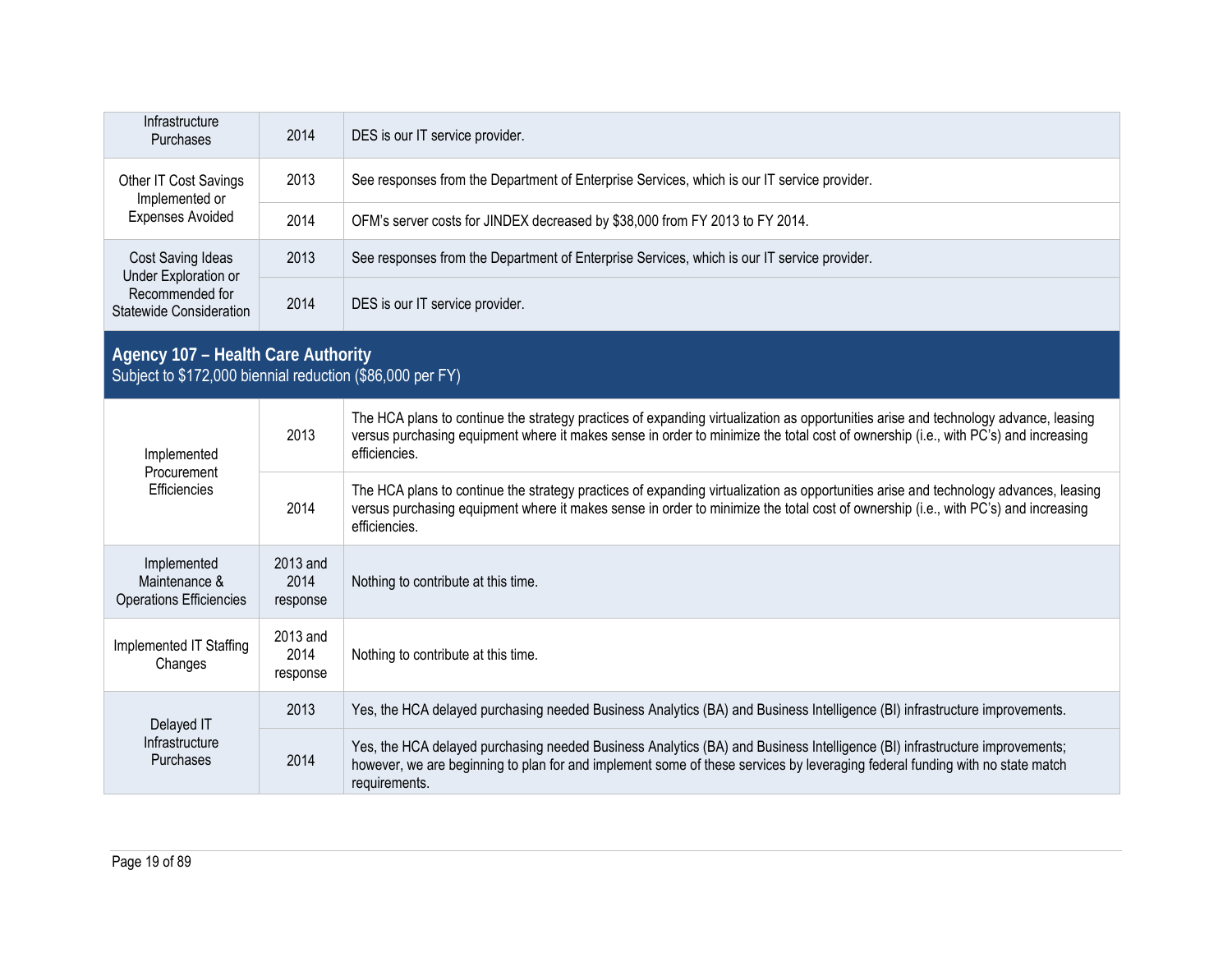|                                                                                                | 2013 | A Service Operations tracking and ticketing mechanism is being implemented in the HCA service desk to provide for greater<br>efficiencies (reduced turn-around time, accountability, tracking of requests, request fulfillment, reminders, etc.), and helps alignment<br>with Apptio and Portfolio Management.<br>Consolidated printing services to one leased environment with multifunctional devices (scan, copy, e-mail, print, and some with fax).                                                                                                                                                                                                                                                                                                                                                                                                                                                              |
|------------------------------------------------------------------------------------------------|------|----------------------------------------------------------------------------------------------------------------------------------------------------------------------------------------------------------------------------------------------------------------------------------------------------------------------------------------------------------------------------------------------------------------------------------------------------------------------------------------------------------------------------------------------------------------------------------------------------------------------------------------------------------------------------------------------------------------------------------------------------------------------------------------------------------------------------------------------------------------------------------------------------------------------|
|                                                                                                |      | The Service Operations tracking and ticketing tool mentioned in last year's response has been used to enhance business processes<br>improvements, and Portfolio Management tracking and reporting, while aligning HCA with the Governor's goals of addressing legacy<br>systems and improving transparency.                                                                                                                                                                                                                                                                                                                                                                                                                                                                                                                                                                                                          |
|                                                                                                |      | Consolidated printing services noted last year were extended to one leased environment with multifunctional devices (scan, copy, e-<br>mail, print, and some with fax).                                                                                                                                                                                                                                                                                                                                                                                                                                                                                                                                                                                                                                                                                                                                              |
|                                                                                                |      | Leveraged Cloud hosting of Software as a Service (SaaS) for an Enterprise Architecture, and Project and Portfolio Management tool.                                                                                                                                                                                                                                                                                                                                                                                                                                                                                                                                                                                                                                                                                                                                                                                   |
| Other IT Cost Savings<br>Implemented or<br><b>Expenses Avoided</b>                             | 2014 | HCA was able to obtain Federal Financial Participation (FFP) (90%/10%) through the Medicaid Information Technology Architecture<br>(MITA) program, a solution set (tool and methodologies) which facilitates multi-agency Business Architecture, Information/Data<br>Architecture, and Technology Architecture modeling, reporting, and "As-Is" to "To-Be" planning. (This is being used for HCA's five-year<br>strategy planning and roadmap required by CMS and encompasses facets of the DSHS and HBE.)                                                                                                                                                                                                                                                                                                                                                                                                           |
|                                                                                                |      | HCA has developed a partnership with "Decision Lens" (SaaS solution used for OFM and OCIO's prioritization of Decision Packages)<br>to develop a proof-of-concept for tracking and prioritizing CMS's BaTA Business, Information/Data, and Technology architectures': A)<br>maturity levels, and B) subsequent related funding opportunities and projects. It potentially will facilitate tracking progress of<br>increasing maturity levels, and reporting with CMS. Additional states (CA) are following this with keen interest because they too want<br>to track their priority Business, Information/Data, and Technology improvements and maturity levels from cradle-to-grave.                                                                                                                                                                                                                                |
|                                                                                                |      | Additional note on MITA/BaTA: This is associated with and known as "Business and Technology Architectures" or BaTA in<br>Washington State. BaTA uses CMS's guidance and expands it beyond the Medicaid program to create a business reference model<br>for Washington's Healthcare Enterprise. The outcome is creating a Business and Technical Architecture tailored to reflect the realities<br>of Health Care Enterprise which include using the MITA 3.0 framework, Behavioral Health MITA framework (SAMHSA), and the<br>National Human Services Interoperability Architecture (NHSIA). The BaTA program aspires to build the enterprise business-driven<br>architecture, aiming for greater strategic agility, encouraging a strong integration and collaboration between business and technology<br>across the HCA, and in conjunction with DSHS, HBE, and other agencies in the near future (DOH, DOC, DEL). |
| Cost Saving Ideas<br>Under Exploration or<br>Recommended for<br><b>Statewide Consideration</b> | 2013 | The HCA is exploring but not has yet implemented:<br>" Leveraging Cloud hosting of Software as a Service (SaaS) for a Portfolio Management tool for the agency, and Platform as a<br>Service (PaaS)<br>• Improved Business Analytics (BA) and Business Intelligence (BI) reporting capabilities with HCA's infrastructure and multiple<br>programs' operations                                                                                                                                                                                                                                                                                                                                                                                                                                                                                                                                                       |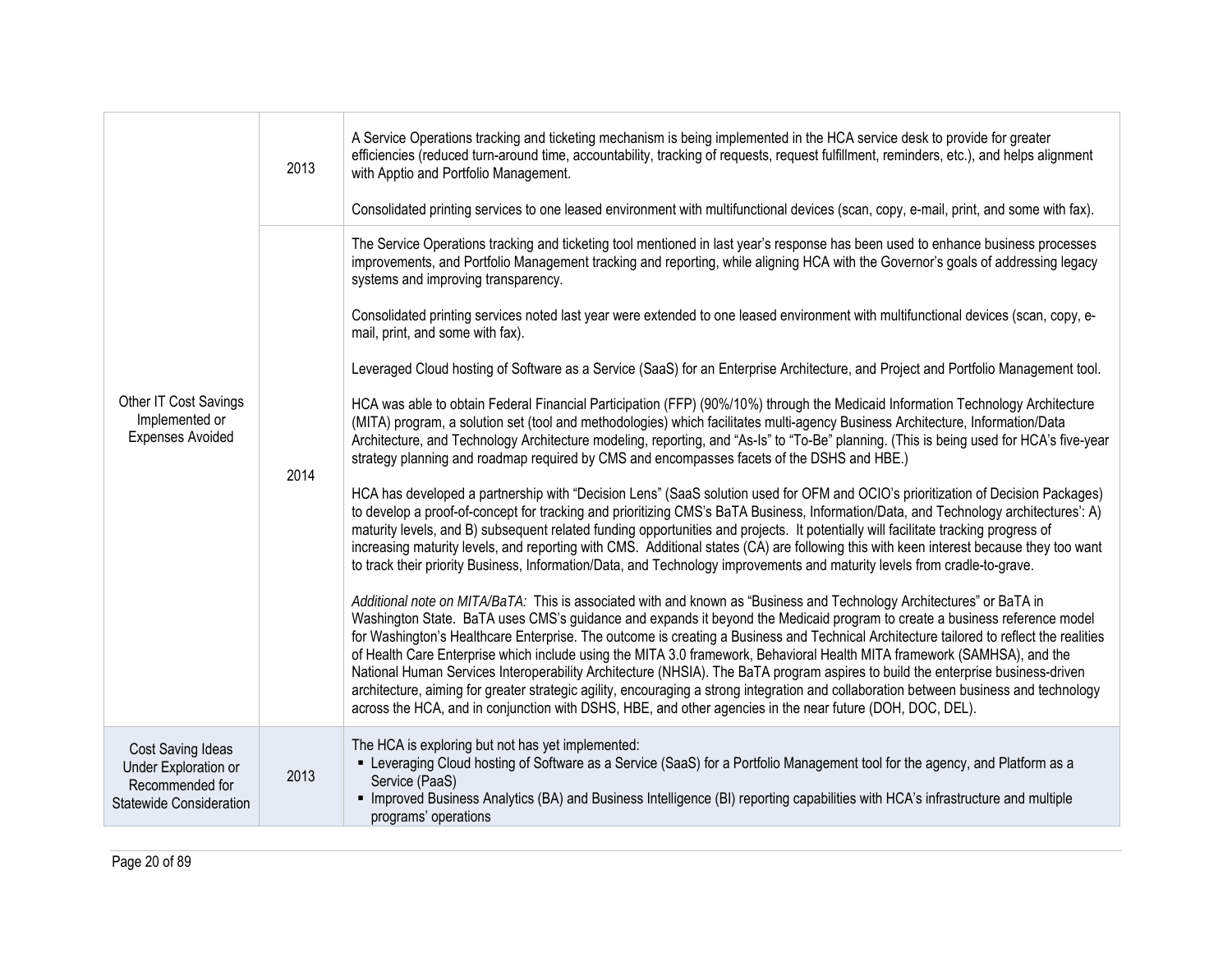|                                                                                                  |      | • The HCA is remapping IT systems Roadmap plans that will align across all systems.<br>- Leveraging the federal government's Medicaid Information Technology Architecture (MITA) 3.0 and potential federal investments to<br>adopt a more efficient and comprehensive approach to service deliver, and develop a sustainable foundation of interoperable<br>systems and information sharing.<br>• The potential of IT shared services with other states that might include: Data sharing and integration strategies, leveraging Provider<br>credentialing and MMIS functionality, Disaster recovery |
|--------------------------------------------------------------------------------------------------|------|-----------------------------------------------------------------------------------------------------------------------------------------------------------------------------------------------------------------------------------------------------------------------------------------------------------------------------------------------------------------------------------------------------------------------------------------------------------------------------------------------------------------------------------------------------------------------------------------------------|
|                                                                                                  |      | Intra-agency or statewide IT savings ideas:<br>- Shared services availability of certain security services that otherwise would be expensive for agencies to expense themselves<br>• OCIO provided SaaS for Portfolio Management functions                                                                                                                                                                                                                                                                                                                                                          |
|                                                                                                  | 2014 | In addition to ongoing work in areas from last year's response, the HCA is exploring but not has yet fully implemented:<br>" The HCA is in early stages with remapping Business, Information/Data, and Technology Roadmap plans that will align across all<br>systems and includes integrated components with the DSHS, and the Health Benefit Exchange (HBE).<br>" Implemented a formal change management process which reduced unplanned outages and increased customer satisfaction.                                                                                                             |
| Agency 140 - Department of Revenue<br>Subject to \$292,000 biennial reduction (\$146,000 per FY) |      |                                                                                                                                                                                                                                                                                                                                                                                                                                                                                                                                                                                                     |
| Implemented                                                                                      | 2013 | DOR continues to use Washington's Electronic Business Solution (WEBS) to post acquisitions and has realized efficiencies through<br>this method.                                                                                                                                                                                                                                                                                                                                                                                                                                                    |
| Procurement<br>Efficiencies                                                                      | 2014 | The Department of Revenue (DOR) undertook a LEAN effort to improve the agency procurement processes while continuing to use<br>WEBS to post acquisitions and solicit bids from vendors for IT products and services as noted in last year's response. DOR expects<br>continued savings through these activities.                                                                                                                                                                                                                                                                                    |
| Implemented<br>Maintenance &<br><b>Operations Efficiencies</b>                                   | 2013 | DOR continues to virtualize servers wherever possible, surpassing the 80% virtualization target set by Executive Order. DOR also<br>continues to converge its phone and network systems whenever possible in order to gain efficiencies with its existing Voice over IP<br>solution.                                                                                                                                                                                                                                                                                                                |
|                                                                                                  |      | The Department of Devenue has continued virtualization offerts as well as sympatrics of the use of its synthese Valor synculational                                                                                                                                                                                                                                                                                                                                                                                                                                                                 |

2014 The Department of Revenue has continued virtualization efforts as well as expansion of the use of its existing Voice over Internet (VoIP) solution. Implemented IT Staffing Changes 2013 | No staff reductions or changes have been made as a result of the allotment reduction. 2014 No staff reductions were made in response to the allotment reduction. The Department of Revenue has shifted staff within the <br>| organization to align with and focus on the top priorities for the agency.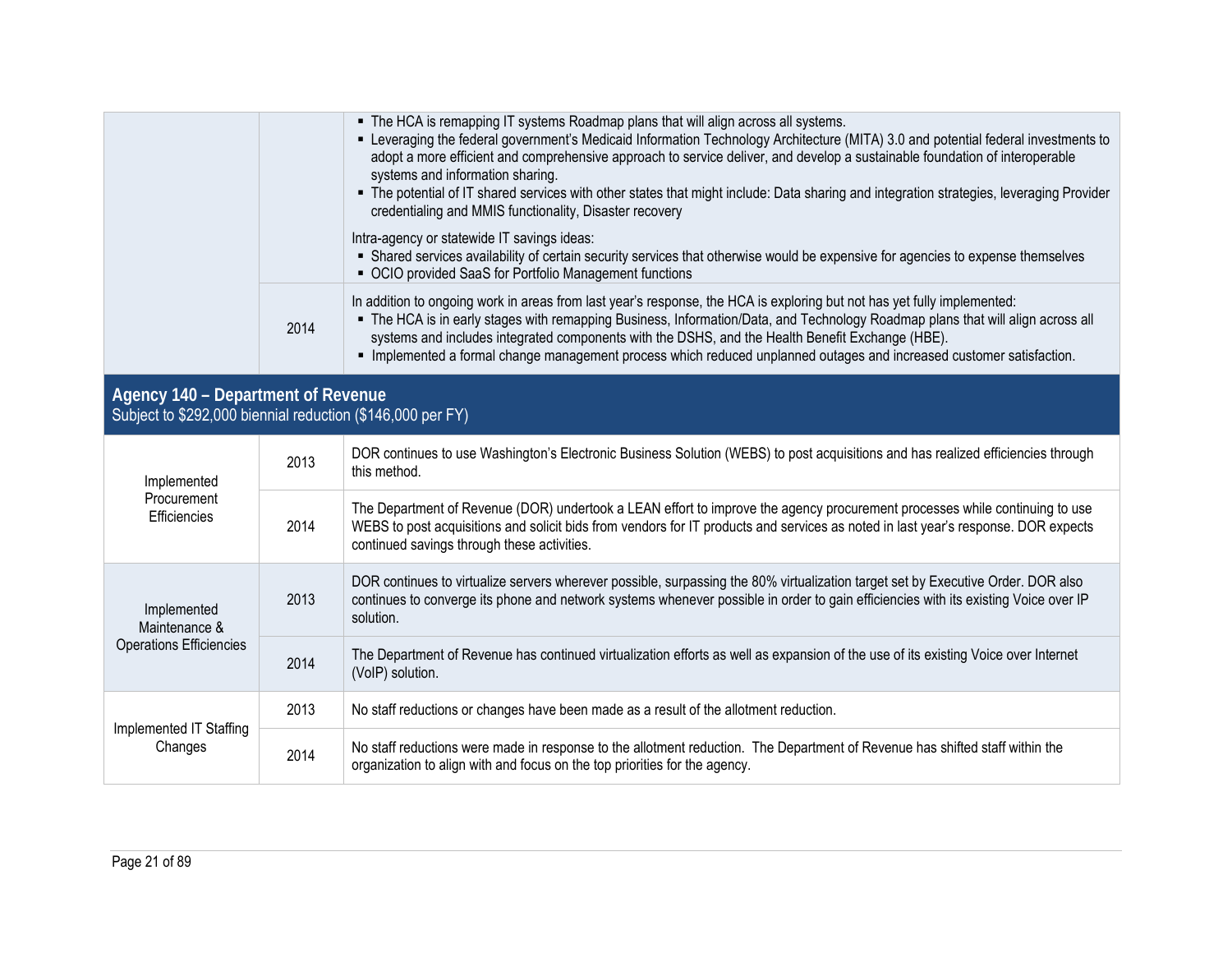| Delayed IT<br>Infrastructure<br><b>Purchases</b>                                        | 2013 and<br>2014<br>response | No. Reductions were taken in other areas of the Department to protect the planned technology investments needed to continue to<br>provide efficiencies.                                                                                                                                                                                                                                                                                                                            |
|-----------------------------------------------------------------------------------------|------------------------------|------------------------------------------------------------------------------------------------------------------------------------------------------------------------------------------------------------------------------------------------------------------------------------------------------------------------------------------------------------------------------------------------------------------------------------------------------------------------------------|
|                                                                                         | 2013                         | No response                                                                                                                                                                                                                                                                                                                                                                                                                                                                        |
| Other IT Cost Savings<br>Implemented or<br><b>Expenses Avoided</b>                      | 2014                         | The Department of Revenue continued to work with cities and counties to receive their data electronically rather than via the U.S.<br>Postal Service.<br>The Governor's 2015-17 budget proposal for DOR included a reduction for these savings.                                                                                                                                                                                                                                    |
|                                                                                         | 2013                         | DOR is considering leasing computers rather than purchasing.                                                                                                                                                                                                                                                                                                                                                                                                                       |
| Cost Saving Ideas<br>Under Exploration or<br>Recommended for<br>Statewide Consideration | 2014                         | The Department of Revenue investigated the option of leasing computers instead of purchasing. At this point, the Department has<br>elected to continue its practice of purchasing computers.<br>DOR is evaluating the opportunity to reduce the number of computers deployed across the agency.<br>DOR has established a managed print services contract for its multi-function devices. DOR is evaluating the opportunity to expand<br>this contract to include network printers. |

### **Agency 225 – Washington State Patrol**  Subject to \$78,000 biennial reduction (\$39,000 per FY)

|                                            | 2013 | During FY 2014, the Washington State Patrol (WSP) initiated a Lean effort focused on improving the purchasing and payment<br>efficiency of IT procurements. This Lean effort is currently being piloted to implement initial strategies and identify possible areas for<br>ongoing improvement. If these improvements are validated they will be deployed across the WSP in FY 2014 and 2015. At this time<br>no specific savings areas have been identified.                                             |
|--------------------------------------------|------|-----------------------------------------------------------------------------------------------------------------------------------------------------------------------------------------------------------------------------------------------------------------------------------------------------------------------------------------------------------------------------------------------------------------------------------------------------------------------------------------------------------|
| Implemented<br>Procurement<br>Efficiencies |      | The Washington State Patrol (WSP) realized efficiencies in IT procurements and initiated several LEAN efforts across the agency<br>during this reporting period.                                                                                                                                                                                                                                                                                                                                          |
|                                            | 2014 | Mobile Office Platform (MOP) Procurement: The WSP IT Division (ITD) has begun the replacement of ruggedized notebooks with<br>ruggedized mobile tablets devices to selected troopers and sergeants as part of the Mobile Office Platform program. The MOP<br>program has been very effective and efficient in the IT procurement process, installation and support of the MOP program which has<br>resulted in significant reduction in the amount of debt service funding required (see response below). |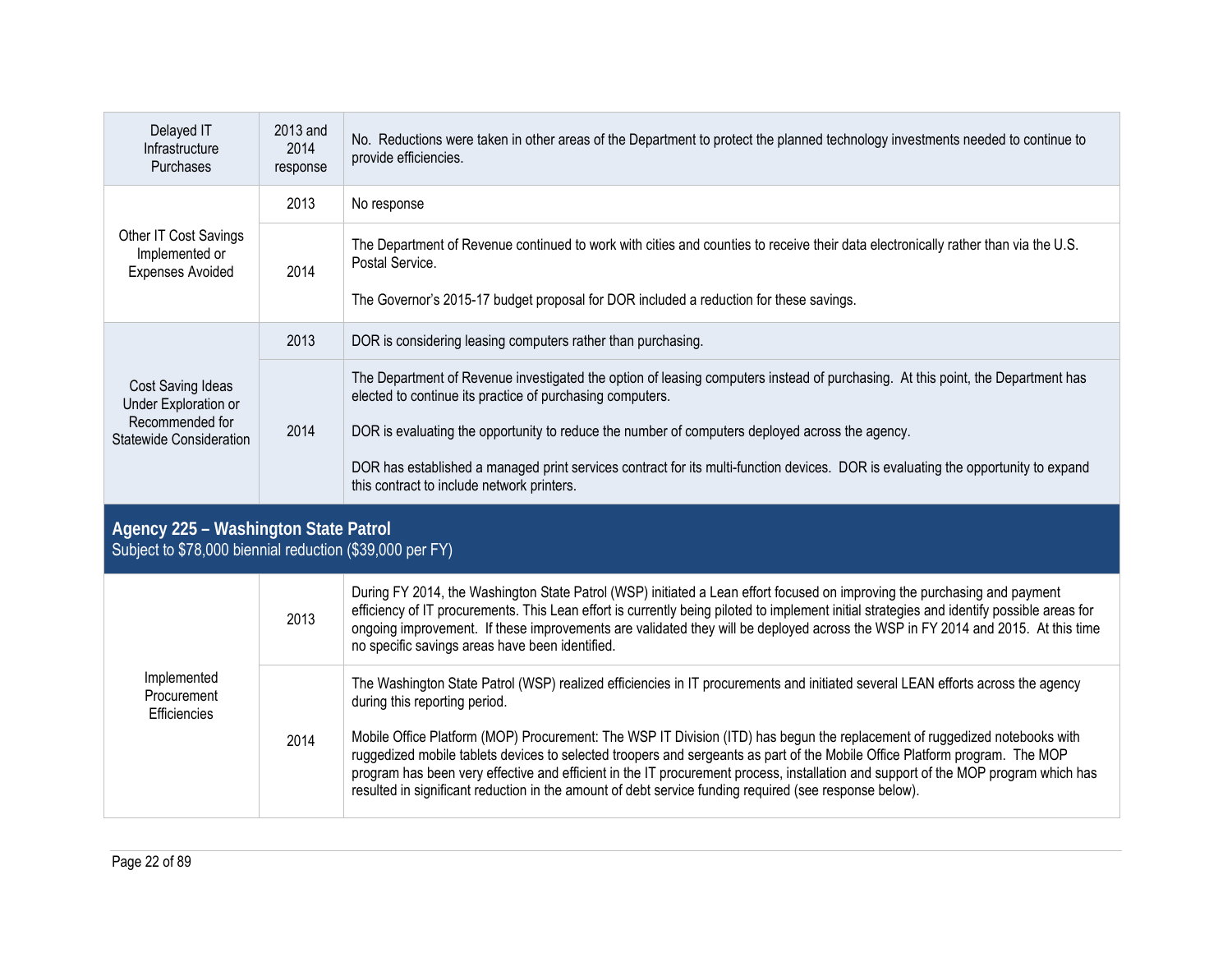|                                                 |      | Ready Hire Recruitment Pool: The Human Resources Division (HRD) initiated a recruitment ready-hire pool for office administrative<br>staff which significantly reduced the amount of time required to fill vacant administrative positions. Similarly, the HRD and ITD are in<br>the process of initiating an IT ready-hire pool to reduce the time necessary to fill IT positions.                                                                                                                                                                                                                                                                                    |
|-------------------------------------------------|------|------------------------------------------------------------------------------------------------------------------------------------------------------------------------------------------------------------------------------------------------------------------------------------------------------------------------------------------------------------------------------------------------------------------------------------------------------------------------------------------------------------------------------------------------------------------------------------------------------------------------------------------------------------------------|
|                                                 | 2013 | The agency has emphasized utilization of online training opportunities both within the IT Division and also within other agency<br>business areas. This has increased training attendance. This effort has allowed increased training attendance without a<br>corresponding increase in training costs due to the reduction in travel expenses. At this time, we are unable to report specific cost<br>savings of this effort due to incomplete data collection.<br>Additionally, the IT Division Customer Service Unit has initiated an upgrade of the service desk work order system with a goal of                                                                  |
| Implemented                                     |      | improving efficiency of the IT service desk. This effort is scheduled to be deployed in the last quarter of FY 2014.                                                                                                                                                                                                                                                                                                                                                                                                                                                                                                                                                   |
| Maintenance &<br><b>Operations Efficiencies</b> | 2014 | Online Training: The agency continues to emphasize the use of on-line training opportunities within the IT Division and also within<br>other agency business areas which has increased training attendance while reducing associated expenses. Of note, the Human<br>Resources Division (HRD) utilized online training for critical recurring and required personnel training resulting in increased numbers of<br>personnel receiving training while decreasing travel cost and time away from the office. HRD also adopted an online method to<br>accomplish new employee orientations eliminating the need for employees throughout the state to travel to Olympia. |
|                                                 |      | Help Desk Work Order System: The IT Division Customer Service Unit (CSU) implemented an upgrade of the service desk work order<br>system that has allowed the CSU to more efficiently answer and process calls for service. While all indicators show Help Desk<br>personnel are more efficient and effective, insufficient cost saving information has been collected to date.                                                                                                                                                                                                                                                                                        |
| Implemented IT Staffing                         | 2013 | In the ongoing interest of identifying more efficient methods of supporting WSP goals and objectives, the IT Division conducted a<br>review of business and personnel requirements for selected IT units. This effort identified personnel shortfalls in the division's ability to<br>meet agency business requirements. The division has prioritized existing staffing and selectively reallocated a number of IT personnel<br>positions to address these shortfalls. These personnel actions have improved the IT Division's ability to support agency needs within<br>assigned personnel allotments without the addition of new FTEs.                               |
| Changes                                         | 2014 | MOP Staff Reduction: The IT Division has continued its review of business and personnel requirements within the division with a goal<br>of identifying the most efficient methods of supporting WSP goals and objectives. The most recent review identified an IT GIS position<br>within the Mobile Office Platform (MOP) program was not needed, given the effectiveness and efficiency of the existing IT MOP<br>positions. The GIS positon was recommended for elimination due to possible allotment reductions.                                                                                                                                                    |
| Delayed IT<br>Infrastructure<br>Purchases       | 2013 | The agency has continued to maintain its IT infrastructure thru scheduled technology upgrade and replacement efforts. For the past<br>several years, WSP has utilized a five-year life cycle for these replacements. Given the preference for a four-year life cycle as<br>indicated in OCIO Policy 201: PC Procurement Policy, WSP will document our thoughts on maintaining a longer life cycle and submit<br>to the OCIO for further discussion.                                                                                                                                                                                                                    |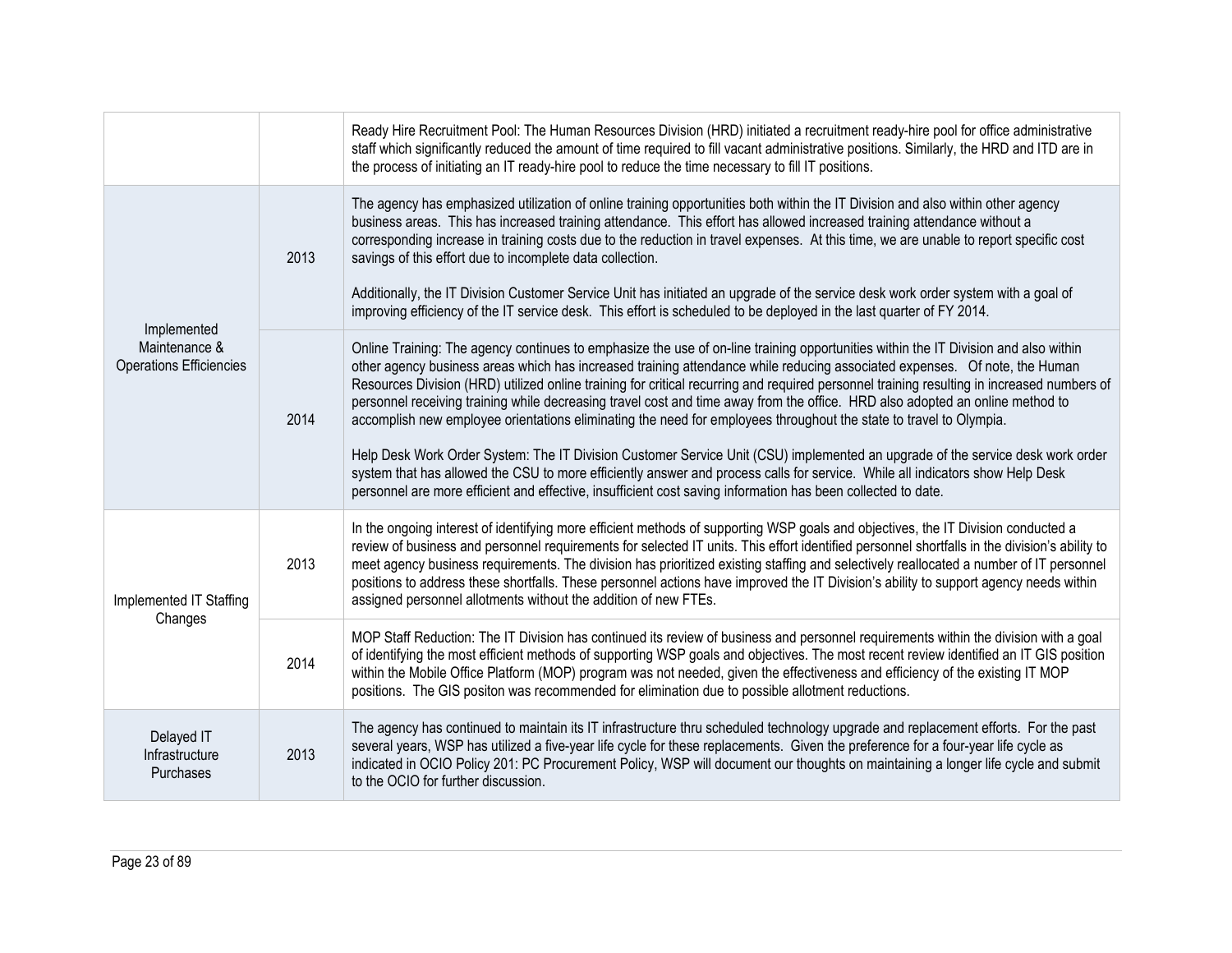|                                                                    | 2014 | Standard Technology Replacement Program (STR): The agency has continued to maintain its IT infrastructure through scheduled<br>technology upgrades and replacement efforts. WSP utilizes a five-year replacement cycle for personnel computers versus the OCIO<br>Policy 201: PC Procurement Policy that recommends a four-year cycle. The five-year life cycle has helped contain agency costs.                                                                                                                                                                                                                                                                                                                                                                                                                                                                                                                                                                                                                                                                                                                                                                                                                                                                                                                                                                                                                                                                                                                                                                                                                                                                                                                                                                                                                                                                                                                                                                                                                                                                                                                                                                                                                                                                    |
|--------------------------------------------------------------------|------|---------------------------------------------------------------------------------------------------------------------------------------------------------------------------------------------------------------------------------------------------------------------------------------------------------------------------------------------------------------------------------------------------------------------------------------------------------------------------------------------------------------------------------------------------------------------------------------------------------------------------------------------------------------------------------------------------------------------------------------------------------------------------------------------------------------------------------------------------------------------------------------------------------------------------------------------------------------------------------------------------------------------------------------------------------------------------------------------------------------------------------------------------------------------------------------------------------------------------------------------------------------------------------------------------------------------------------------------------------------------------------------------------------------------------------------------------------------------------------------------------------------------------------------------------------------------------------------------------------------------------------------------------------------------------------------------------------------------------------------------------------------------------------------------------------------------------------------------------------------------------------------------------------------------------------------------------------------------------------------------------------------------------------------------------------------------------------------------------------------------------------------------------------------------------------------------------------------------------------------------------------------------|
|                                                                    | 2013 | The WSP IT Division has recently deployed new call center technology, the Cisco Systems VoIP UCCX tool, which allows improved<br>management of call center workflows. The system supports the development of key performance and customer satisfaction indicators,<br>which in turn, allow measurement of performance outcomes in key service desk areas. Thus far, this initiative has resulted in<br>identifying opportunities to maximize staff coverage at peak customer service times utilizing existing personnel and resources. WSP<br>anticipates additional efficiencies as this system is expanded within our call center.                                                                                                                                                                                                                                                                                                                                                                                                                                                                                                                                                                                                                                                                                                                                                                                                                                                                                                                                                                                                                                                                                                                                                                                                                                                                                                                                                                                                                                                                                                                                                                                                                                |
| Other IT Cost Savings<br>Implemented or<br><b>Expenses Avoided</b> | 2014 | Windows 7 Deployment: The WSP IT Division completed an Agency wide deployment of the Windows 7 personnel computer operating<br>system upgrade. This effort maintained the required Microsoft security standards and also eliminated the need to expend funds to<br>continue the Microsoft security patch support for the obsolete XP Windows operating system.<br>Mobile Office Platform Deployment: WSP IT Division has been very effective in implementing the Mobile Office Platform (MOP)<br>Program which deploys mobile computers as well as cameras in all FOB line troopers' vehicles. The result is the MOP program is<br>significantly under budget and ahead of schedule.<br>This achievement is due to efficient and effective program management, excellent project management, IT procurement efficiencies,<br>and MOP installation processes. This excellent work resulted in WSP being able reduce the amount of funding required. The primary<br>mechanism of funding the equipment for this project is through financing authorized by the Legislature. This financing is accomplished<br>through the sale of bonds at an authorized level. WSP was able to achieve an 11% decrease in the financing required to complete the<br>project which equates to a \$750,000 savings.<br>The same level of efficiency and effectiveness of the MOP Trooper program was applied to the MOP Sergeant project that installs<br>computers in Sergeant vehicles. These efficiencies resulted in an accelerated project schedule with expectations of reaching full<br>deployment early in the next fiscal year (August 2015), almost a year ahead of schedule. These improvements will result in a 17%<br>reduction of financing required equal to \$150,000 savings.<br>Online Data Archiving: The IT Division replaced its tape-based archival system with an online solution that provided annual cost<br>savings in the following areas;<br>Annual Hardware Maintenance<br>\$22,218<br>5,185<br>Annual Software Maintenance<br>582<br>Transportation<br><b>Total Annual Savings</b><br>\$27,985<br>WSP utilized existing software from Microsoft provided under our enterprise agreement to replace the functionality of our tape-based<br>backup system. |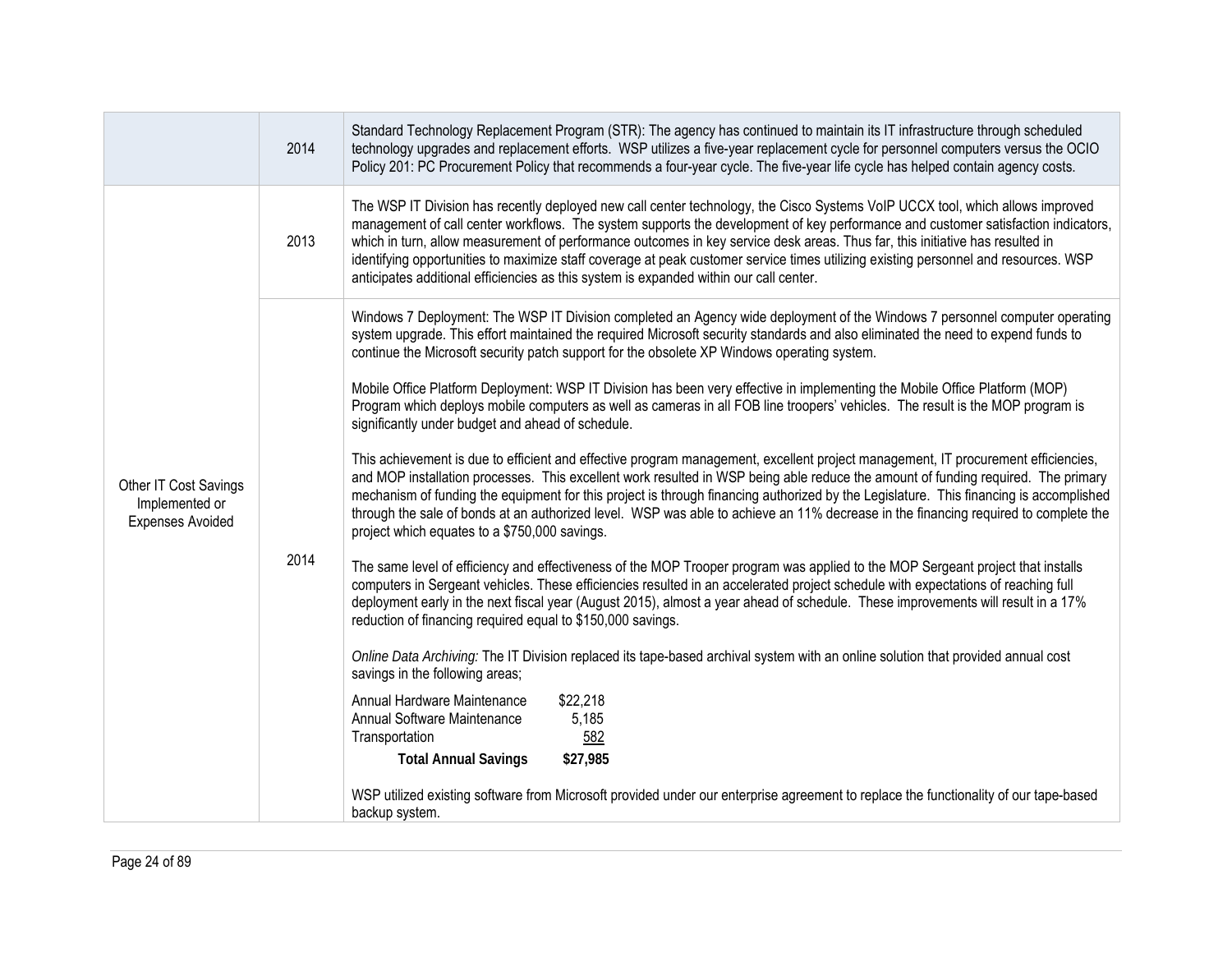|                                                                                         |      | In addition to achieving these operational savings, WSP will see improved services including quick access to archived information and<br>more efficient use of staff time.                                                                                                                                                                                                                                                                                                                                                                                                                                                                   |
|-----------------------------------------------------------------------------------------|------|----------------------------------------------------------------------------------------------------------------------------------------------------------------------------------------------------------------------------------------------------------------------------------------------------------------------------------------------------------------------------------------------------------------------------------------------------------------------------------------------------------------------------------------------------------------------------------------------------------------------------------------------|
| Cost Saving Ideas<br>Under Exploration or<br>Recommended for<br>Statewide Consideration | 2013 | WSP is currently working with the OCIO and the Apptio vendor to implement the Apptio budget tracking application to model WSP IT<br>spending. The IT Division continues to work to implement a more detailed model of the agency's IT spending by ensuring consistency<br>across the agency in the coding/tracking/reporting of IT expenditures and by continuing to fine-tune the cost model built in Apptio.<br>The WSP IT Division has begun the replacement of selected employee laptops and personal computers with mobile tablet devices.<br>This effort has not yet expanded to the point of being able to confirm resulting savings. |
|                                                                                         | 2014 | Apptio Financial Management: WSP continues efforts to model IT expenditures by working with the OCIO to fully implement the Apptio<br>budget management application. WSP will complete the build-out of its financial model and begin realizing the benefits provided by<br>Apptio by July 2015.                                                                                                                                                                                                                                                                                                                                             |

# **Agency 227 – Criminal Justice Training Commission**  Subject to \$6,000 biennial reduction (\$3,000 per FY)

| Implemented<br>Procurement<br>Efficiencies                     | 2013 | Reduce yearly costs on data services with Internet Access. Previously, our yearly subscription for T1 services through CTS was<br>\$36,000. This past summer, we moved to Comcast Fiber. With the move to Comcast, we now pay \$18,000 a year, cutting our yearly<br>fees in half.                                                                                                                                                                                   |
|----------------------------------------------------------------|------|----------------------------------------------------------------------------------------------------------------------------------------------------------------------------------------------------------------------------------------------------------------------------------------------------------------------------------------------------------------------------------------------------------------------------------------------------------------------|
|                                                                | 2014 | Antivirus, web protection, remote access for troubleshooting, and patch management are managed through the cloud giving full<br>access and control of all our systems through one console. Instead of having separate licenses for each service, it's maintained<br>through one vendor.                                                                                                                                                                              |
|                                                                |      | Total ownership: In the past, we have outsourced administrative jobs to perform basic upgrades and updates. Patch management,<br>firmware updates, etc. all have been managed in house.                                                                                                                                                                                                                                                                              |
|                                                                |      | We are in the process of opening a second training location in Spokane. Instead of deploying a full blown network, we will utilize the<br>Cloud services through Office 365 allowing our remote users to utilize and access resources specific to their needs. We are still in the<br>research and exploring phase, with intentions to focus heavily with Office 365 that could streamline how we conduct and provide<br>training to our stakeholders and customers. |
| Implemented<br>Maintenance &<br><b>Operations Efficiencies</b> | 2013 | Due to licensing, warranty support maintenance, and various subscriptions, the agency has not implemented any savings in regard to<br>maintenance and operations. However, we are looking into all-in-one solutions to reduce cost on services such as: remote support,<br>virus subscriptions, and backup.                                                                                                                                                          |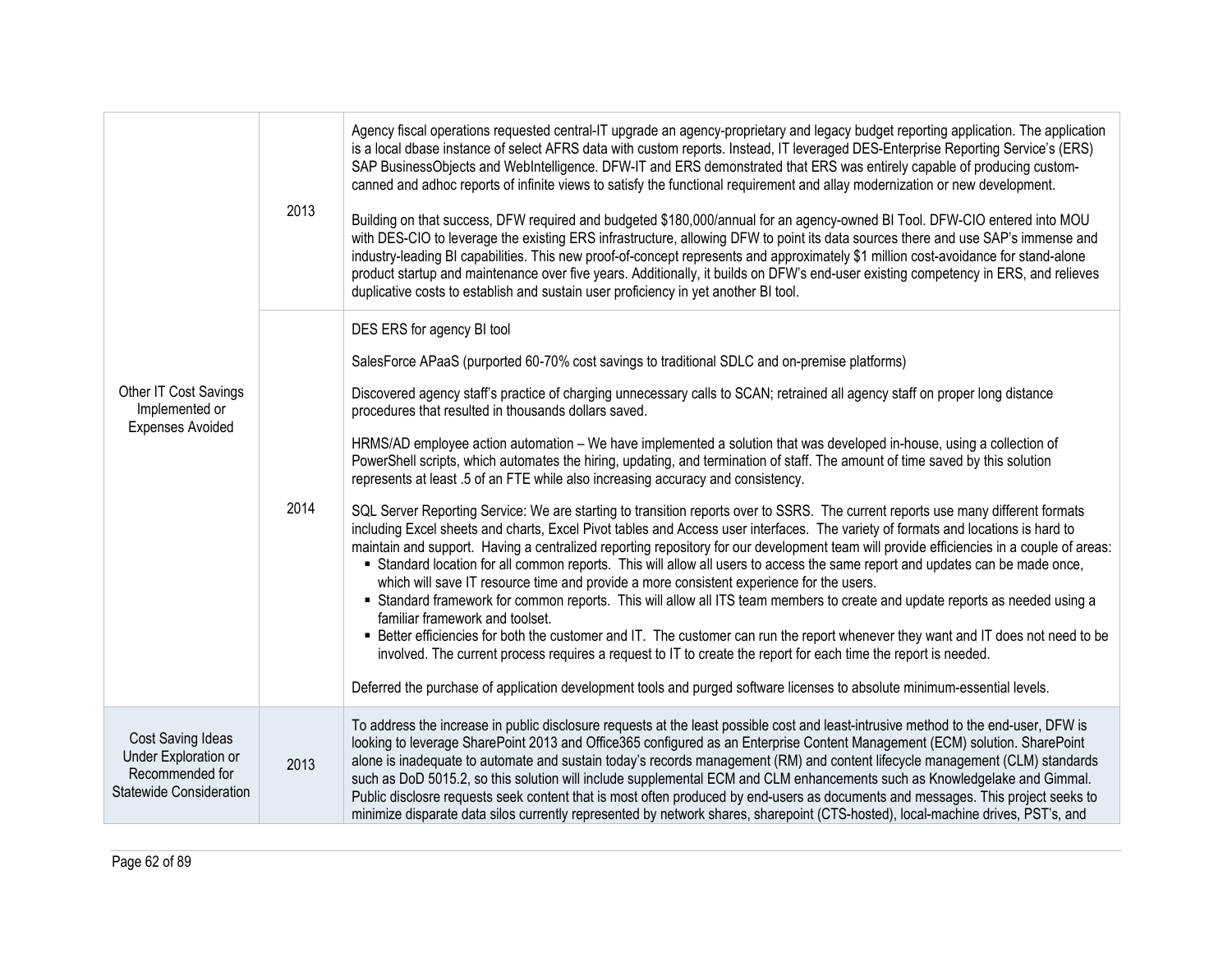|  |      | Symantec vault. Instead all content would be created, stored, indexed, discoverable, and RM-policy enforceable via SP's<br>infrastructure, O365 and SkydrivePro's centralization and exposure to the SP. The supplemental ECM and CLM expand required<br>content-management workflow, unified document capture/index/meta-tagging, and automated RM-policy enforcement and<br>management.                                                                                                                                                                                                                                                                                                                                                                                                                                                                                                                                                                                                                                                                                                                        |
|--|------|------------------------------------------------------------------------------------------------------------------------------------------------------------------------------------------------------------------------------------------------------------------------------------------------------------------------------------------------------------------------------------------------------------------------------------------------------------------------------------------------------------------------------------------------------------------------------------------------------------------------------------------------------------------------------------------------------------------------------------------------------------------------------------------------------------------------------------------------------------------------------------------------------------------------------------------------------------------------------------------------------------------------------------------------------------------------------------------------------------------|
|  | 2014 | Agencies with Microsoft Office 365 enterprise agreements can avoid millions of dollars (combined) expenditures for similar CTS-<br>provided services. Most Microsoft-centric organizations will sustain a Microsoft software licensing, support, and maintenance<br>enterprise agreement (EA); Microsoft offers Office 2013 (computer installed) and Office 365 (cloud-hosted) EA, and the Office 365 EA<br>is an exceptionally better value. Office 365 includes cloud versions of Office 2013, SharePoint (workplace collaboration), OneDrive and<br>Mysite (employee cloud document storage and intranet portal), Exchange (email and calendaring), Lync (workplace messaging), and<br>Yammer (workplace social), all hosted in Microsoft's secure and redundant government-cloud. Federal, DoD, many state and local<br>governments, and untold numbers of private-sector organizations have already switched to the service. According to<br>Gartner, approximately 70% of its surveyed clients have already switched to Office 365 with Yammer, Exchange and Lync being the<br>first services implemented. |
|  |      | For context, even after recently-lowered email archive (Symantec Vault) rates, DFW's approximate email and related vault storage<br>costs are \$240,000 and growing 30% annually. This one enterprise service expense could be totally negated by using Office 365<br>Exchange-online. This savings example continues for Lync and SharePoint. Additionally, Office 365 online products significantly<br>enhance work mobility and continuity operations since staff's productivity software and documents are available from any device,<br>anytime and anywhere they have internet (not just SGN) connectivity.                                                                                                                                                                                                                                                                                                                                                                                                                                                                                                |
|  |      | AWS Storage Gateway - The AWS hosted Storage Gateway solution is a potential alternative to long term, on site storage<br>infrastructure. We have a budget request in for the next biennium for expanding our existing Netapp storage with an additional 120TB<br>storage shelf that will cost around \$100,000 initially and \$150,000 over its four-year life span when including support. The AWS<br>Storage Gateway solution, which costs \$.03/GB/Month, would be a great potential alternative. This solution requires a VPN connection<br>to an AWS hosted VPN or a direct connect solution, which would extend a portion of the State Government network into an AWS<br>hosted cloud or Gov cloud environment.                                                                                                                                                                                                                                                                                                                                                                                           |
|  |      | Currently researching an email export tool to improve the efficiency of gathering email for public disclosure requests. Early evaluation<br>indicates a several hundred percent time savings for staff.                                                                                                                                                                                                                                                                                                                                                                                                                                                                                                                                                                                                                                                                                                                                                                                                                                                                                                          |
|  |      | Continue to build an enterprise approach to technologies by supporting existing user community groups and creating new groups<br>where they do not currently exist.                                                                                                                                                                                                                                                                                                                                                                                                                                                                                                                                                                                                                                                                                                                                                                                                                                                                                                                                              |
|  |      | Standardize frameworks that can be used across programs in our department with an emphasis on reusability. For example, GIS<br>framework, Web Service framework, mobile framework, and common development frameworks.                                                                                                                                                                                                                                                                                                                                                                                                                                                                                                                                                                                                                                                                                                                                                                                                                                                                                            |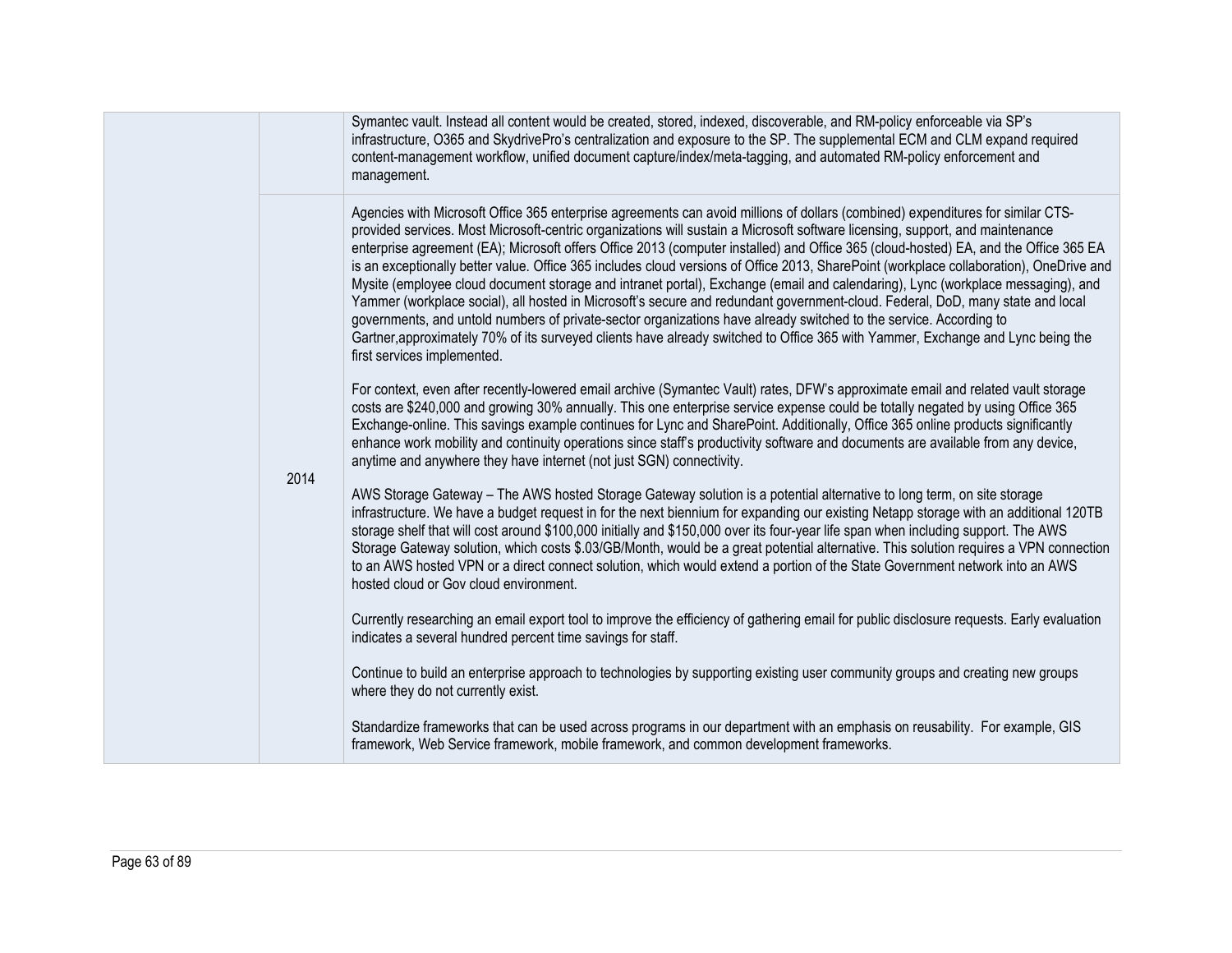| Agency 490 - Department of Natural Resources<br>Subject to \$38,000 biennial reduction (\$19,000 per FY) |      |                                                                                                                                                                                                                                |  |
|----------------------------------------------------------------------------------------------------------|------|--------------------------------------------------------------------------------------------------------------------------------------------------------------------------------------------------------------------------------|--|
| Implemented<br>Procurement<br>Efficiencies                                                               | 2013 | Standardized the make and models for purchases of new/refreshed PCs and servers to get better purchasing power.                                                                                                                |  |
|                                                                                                          | 2014 | Continued to use DES master contracts and ITPS for needed work, as applicable.                                                                                                                                                 |  |
| Implemented<br>Maintenance &<br><b>Operations Efficiencies</b>                                           | 2013 | Continued migration away from MSFT Server 2003, migration away from MSFT SharePoint 2007, reduction in the number of earlier<br>versions of software to standardize support contracts.                                         |  |
|                                                                                                          | 2014 | Needed servers are added in DNR's virtual environment.                                                                                                                                                                         |  |
| Implemented IT Staffing                                                                                  | 2013 | Have not reduced staff but have repurposed IT staff where appropriate.                                                                                                                                                         |  |
| Changes                                                                                                  | 2014 | None.                                                                                                                                                                                                                          |  |
| Delayed IT<br>Infrastructure<br>Purchases                                                                | 2013 | Yes.                                                                                                                                                                                                                           |  |
|                                                                                                          | 2014 | No.                                                                                                                                                                                                                            |  |
| Other IT Cost Savings<br>Implemented or<br><b>Expenses Avoided</b>                                       | 2013 | Implementing managed print at DNR. Instead of building a custom business application, DNR will be using the Force.com platform<br>(PaaS) for development beginning in Jan 2014.                                                |  |
|                                                                                                          | 2014 | Implemented a Salesforce application for a business program versus custom build and self-hosted. Estimated savings of \$25,000 for<br>hardware. Associated staff savings from maintenance of the application is indeterminate. |  |
| Cost Saving Ideas<br><b>Under Exploration or</b>                                                         | 2013 | No response                                                                                                                                                                                                                    |  |
| Recommended for<br>Statewide Consideration                                                               | 2014 | Continued review for movement to cloud – state or private – on a case-by-case basis.                                                                                                                                           |  |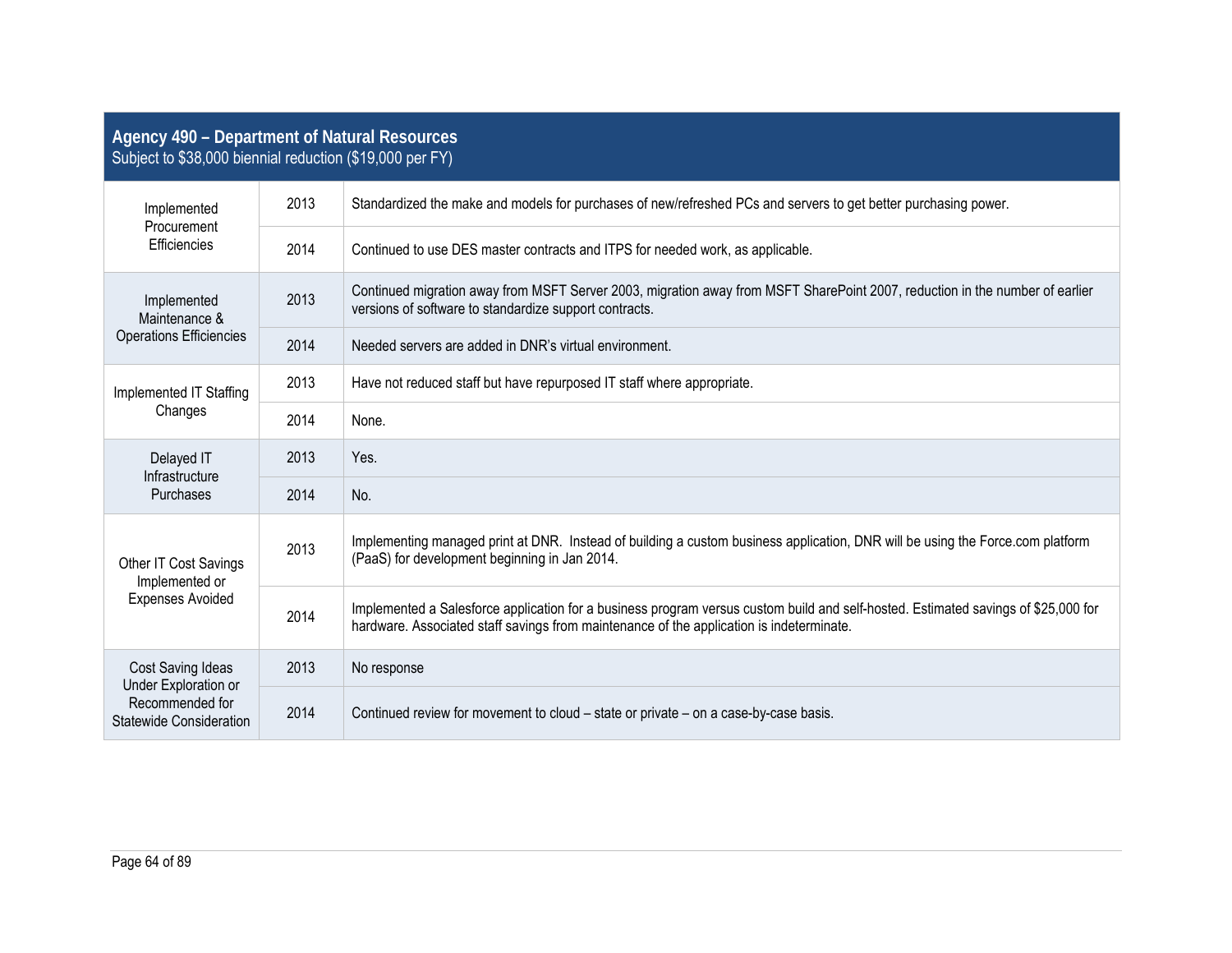| Agency 495 - Department of Agriculture<br>Subject to \$8,000 biennial reduction (\$4,000 per FY) |                              |                                                                                                                                                                                                                                                                                                                                                                                                                                                                                                                                                                                                                                                                                                                                                                 |  |
|--------------------------------------------------------------------------------------------------|------------------------------|-----------------------------------------------------------------------------------------------------------------------------------------------------------------------------------------------------------------------------------------------------------------------------------------------------------------------------------------------------------------------------------------------------------------------------------------------------------------------------------------------------------------------------------------------------------------------------------------------------------------------------------------------------------------------------------------------------------------------------------------------------------------|--|
| Implemented<br>Procurement<br>Efficiencies                                                       | 2013 and<br>2014<br>response | The Department of Agriculture (AGR) uses a very efficient IT procurement process whereby all IT purchases are vetted to ensure<br>business needs are sound. All IT purchases then require IT approval prior to purchase as a form of checks and balances.                                                                                                                                                                                                                                                                                                                                                                                                                                                                                                       |  |
| Implemented<br>Maintenance &<br><b>Operations Efficiencies</b>                                   | 2013                         | AGR has partnered up with the Department of Natural Resources (DNR) within the data center in the Natural Resources Building.<br>DNR is now hosting the majority of AGR servers in its virtual server environment in exchange for AGR Helpdesk personnel aiding<br>them with their annual PC refresh effort. AGR benefits by deferring the replacement purchase of about five servers each year.<br>AGR is currently researching and exploring the financial benefits of implementing Information Technology Service Management<br>(ITSM) tools and processes. The goal is to implement efficiencies in the IT Helpdesk that may free up existing agency IT FTEs to<br>perform critical enterprise-level work that the agency is struggling with accomplishing. |  |
|                                                                                                  | 2014                         | Same as 2013 response with exception of eliminating mention of specific server deferred purchases.                                                                                                                                                                                                                                                                                                                                                                                                                                                                                                                                                                                                                                                              |  |
| Implemented IT Staffing                                                                          | 2013                         | IT resources at AGR continue to be limited and include the minimum necessary to meet the agency mission. We have implemented<br>efficiencies and partnered with business units in order to respond to the allotment reduction.                                                                                                                                                                                                                                                                                                                                                                                                                                                                                                                                  |  |
| Changes                                                                                          | 2014                         | AGR has implemented efficiencies and partnered with business units in order to respond to the allotment reduction.                                                                                                                                                                                                                                                                                                                                                                                                                                                                                                                                                                                                                                              |  |
| Delayed IT<br>Infrastructure<br>Purchases                                                        | 2013 and<br>2014<br>response | AGR has deferred purchasing approximately 10 servers as a result of our sharing agreement with the DNR.                                                                                                                                                                                                                                                                                                                                                                                                                                                                                                                                                                                                                                                         |  |
| Other IT Cost Savings<br>Implemented or<br><b>Expenses Avoided</b>                               | 2013                         | Other than being consciously prudent of our IT purchasing, the agency has not driven any specific IT cost-savings initiatives.                                                                                                                                                                                                                                                                                                                                                                                                                                                                                                                                                                                                                                  |  |
|                                                                                                  | 2014                         | AGR has implemented a BYOD (Bring Your Own Device) plan which is currently being used by 16 FTEs. An estimated savings for<br>AGR of \$5,800 annually.                                                                                                                                                                                                                                                                                                                                                                                                                                                                                                                                                                                                          |  |
| Cost Saving Ideas<br>Under Exploration or<br>Recommended for<br><b>Statewide Consideration</b>   | 2013 and<br>2014<br>response | As mentioned above, AGR is currently exploring the implementation of ITSM technology as a way of driving efficiencies in the area of<br>IT Helpdesk. We don't envision that these efficiencies will result in any dollar saving reductions, but they should help us avoid hiring<br>additional IT staff to help implement and maintain critical enterprise-wide IT solutions.                                                                                                                                                                                                                                                                                                                                                                                   |  |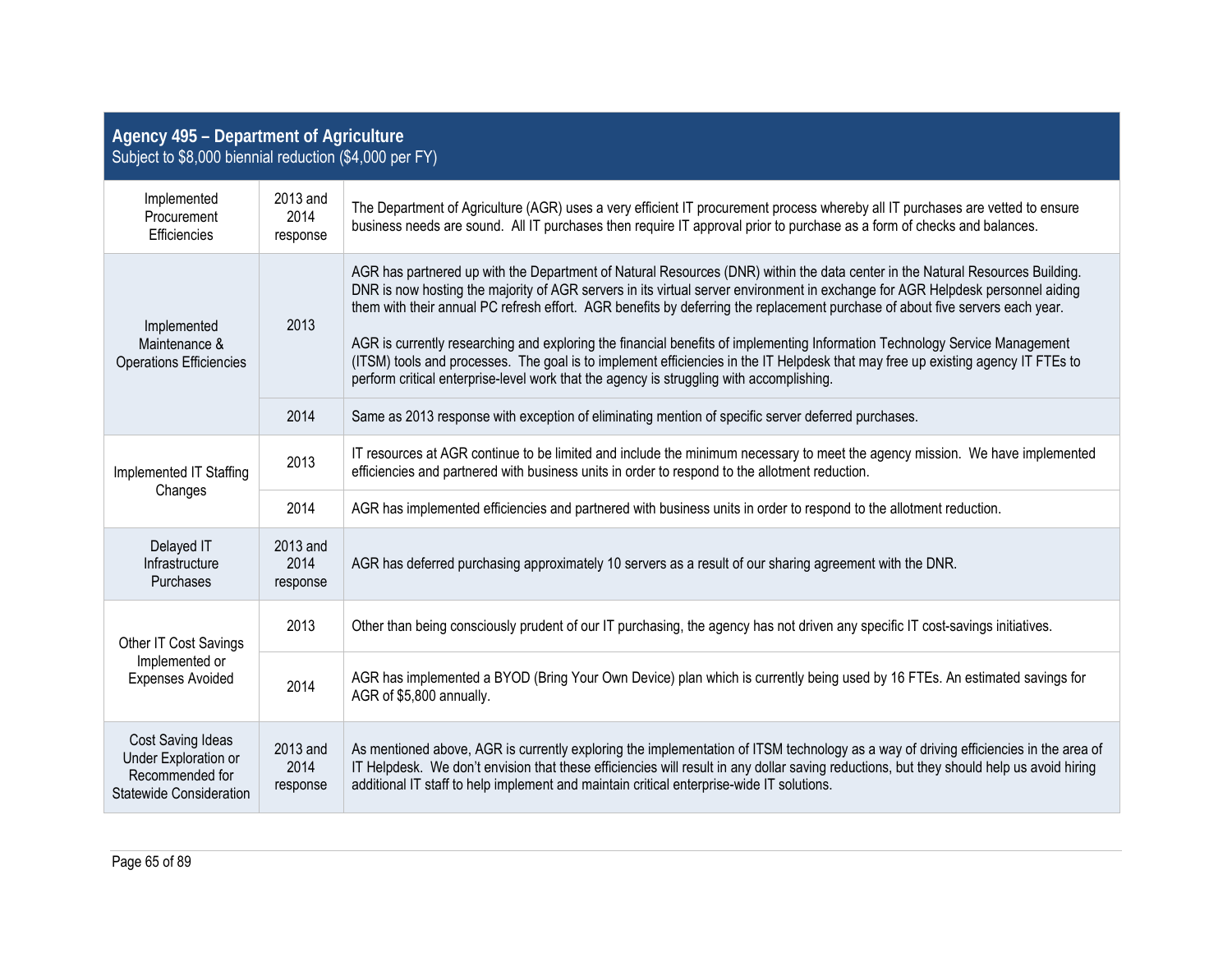| Agency 699 - State Board for Community and Technical Colleges<br>Subject to \$792,000 biennial reduction (\$396,000 per FY) |      |                                                                                                                                                                                                                                                                                                                                                                                                                                                                                                                                                                                                                                                                                                                     |  |
|-----------------------------------------------------------------------------------------------------------------------------|------|---------------------------------------------------------------------------------------------------------------------------------------------------------------------------------------------------------------------------------------------------------------------------------------------------------------------------------------------------------------------------------------------------------------------------------------------------------------------------------------------------------------------------------------------------------------------------------------------------------------------------------------------------------------------------------------------------------------------|--|
| Implemented<br>Procurement<br>Efficiencies                                                                                  | 2013 | Greater use of WA State Master Contracts and WISCA contracts.<br>Cooperative procurement process with colleges and universities:<br>• CANVAS - Learning Mgmt Ssyt (LMS) and Lecture Capture<br>• Community & Technical College System Adobe Software Agreement                                                                                                                                                                                                                                                                                                                                                                                                                                                      |  |
|                                                                                                                             | 2014 | Continue to utilize and encourage colleges to make greater use of WA State Master and WISCA contracts.<br>Room Scheduling System<br>Mobility (In-progress)                                                                                                                                                                                                                                                                                                                                                                                                                                                                                                                                                          |  |
| Implemented<br>Maintenance &<br>Operations Efficiencies                                                                     | 2013 | Transitioned email to the cloud using MS Office 365<br>Implemented cloud-based e-discovery tools<br>Decommissioned Bellevue data and print center                                                                                                                                                                                                                                                                                                                                                                                                                                                                                                                                                                   |  |
|                                                                                                                             | 2014 | Transitioned from pre-printed vendor check forms to laser print                                                                                                                                                                                                                                                                                                                                                                                                                                                                                                                                                                                                                                                     |  |
|                                                                                                                             | 2013 | None. Other staffing adjustments include cross-training and job-shadowing                                                                                                                                                                                                                                                                                                                                                                                                                                                                                                                                                                                                                                           |  |
| Implemented IT Staffing<br>Changes                                                                                          | 2014 | Completed a reorganization of the IT Division to better align capabilities and job functions<br>Other staffing adjustments include cross-training and job shadowing                                                                                                                                                                                                                                                                                                                                                                                                                                                                                                                                                 |  |
| Delayed IT<br>Infrastructure<br>Purchases                                                                                   | 2013 | Yes: PBX upgrade at our Bellevue office                                                                                                                                                                                                                                                                                                                                                                                                                                                                                                                                                                                                                                                                             |  |
|                                                                                                                             | 2014 | No                                                                                                                                                                                                                                                                                                                                                                                                                                                                                                                                                                                                                                                                                                                  |  |
| Other IT Cost Savings<br>Implemented or<br><b>Expenses Avoided</b>                                                          | 2013 | We have implemented a centralized shared analytics service for colleges deeply discounted by vendor<br>Transitioned from pre-printed vendor and payroll check forms to laser print<br>Direct deposit for financial aid<br>Implemented a Security Event and incident management (SEIM) appliance to move away from a very manual network monitoring<br>process to an automated system that allows for preventative measures and a more secure environment<br>Implemented server virtualization where possible to decrease the overall server footprint<br>Created an IT Security Task Force to share best practices, implement standards, create awareness, and mitigate costs associated<br>with a potential breach |  |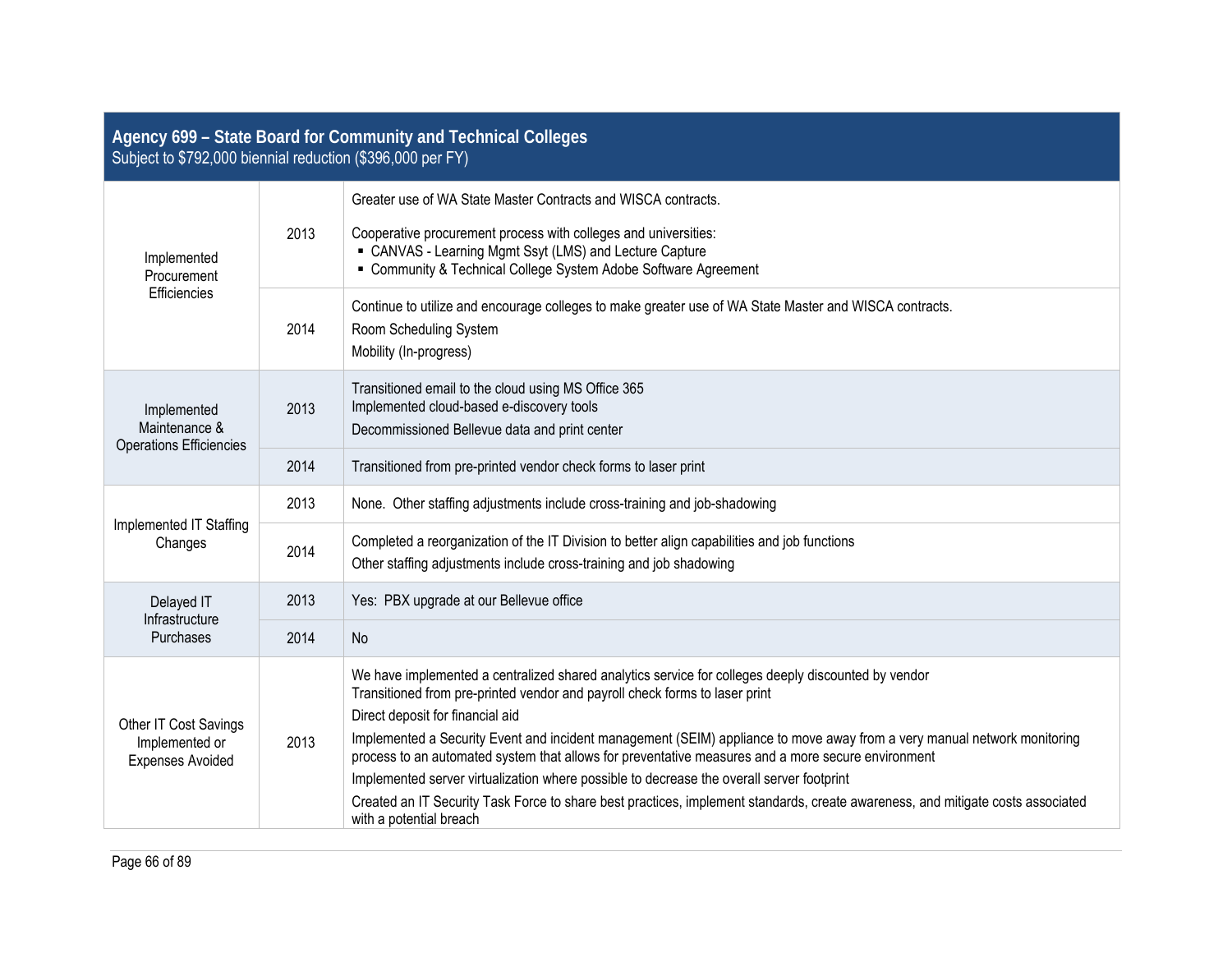|                                                                                         | 2014 | Reducing the server footprint currently housed at the OB2 building by purchasing less hardware and virtualizing applications and<br>systems that will be brought online at the new State Data Center. |
|-----------------------------------------------------------------------------------------|------|-------------------------------------------------------------------------------------------------------------------------------------------------------------------------------------------------------|
| Cost Saving Ideas<br>Under Exploration or<br>Recommended for<br>Statewide Consideration | 2013 | Evaluating cloud service providers for cold storage of data<br>Evaluating other cloud offerings for:<br>• Scalability and flexibility of services<br>$\blacksquare$ Backup<br>• Security as a Service |
|                                                                                         | 2014 | Evaluating cloud service providers for various services such as:<br>• Scalability and flexibility of services<br>$\blacksquare$ Backup<br>• Software as a Service                                     |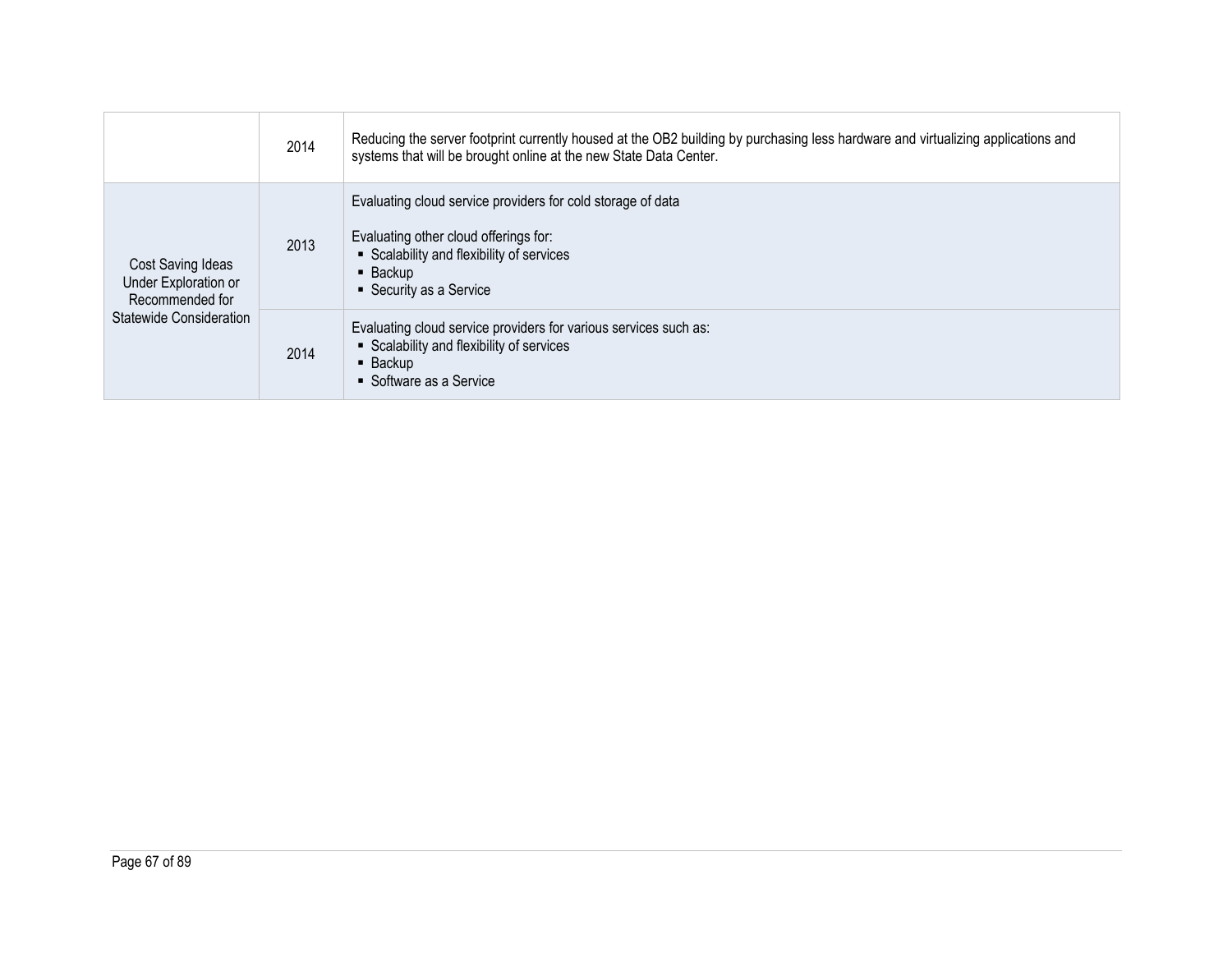## **Appendix D: Responses from Judicial and Executive Branch Agencies Not Subject to Allotment Reductions**

This appendix contains responses provided by Judicial and Executive branch agencies **not** subject to the General Fund-State (GF-S) IT Expenditure Allotment Reductions in FY 2014 and FY 2015.

## **Judicial**

| Agency 057 – Office of Civil Legal Aid                                                  |      |                                                                                                                                                                                                                                                                                            |  |
|-----------------------------------------------------------------------------------------|------|--------------------------------------------------------------------------------------------------------------------------------------------------------------------------------------------------------------------------------------------------------------------------------------------|--|
| Implemented<br>Procurement<br>Efficiencies                                              | 2014 | Continue to take advantage of OCIO approved technology systems through the CTS Master Contract process. Acquired cloud-based<br>systems for file management and sharing for two-location state agency using CTS approved contractor. Adopted CTS Enterprise Vault<br>for e-mail archiving. |  |
| Implemented<br>Maintenance &<br><b>Operations Efficiencies</b>                          | 2014 | Enhanced file sharing, collaboration, security through OCIO-approved BOX system.                                                                                                                                                                                                           |  |
| Implemented IT Staffing<br>Changes                                                      | 2014 | We have no dedicated technology staff. Agency too small. We work closely with CTS staff on basic technology system needs.                                                                                                                                                                  |  |
| Delayed IT<br>Infrastructure<br><b>Purchases</b>                                        | 2014 | N/A                                                                                                                                                                                                                                                                                        |  |
| Other IT Cost Savings<br>Implemented or<br><b>Expenses Avoided</b>                      | 2014 | No response                                                                                                                                                                                                                                                                                |  |
| Cost Saving Ideas<br>Under Exploration or<br>Recommended for<br>Statewide Consideration | 2014 | No response                                                                                                                                                                                                                                                                                |  |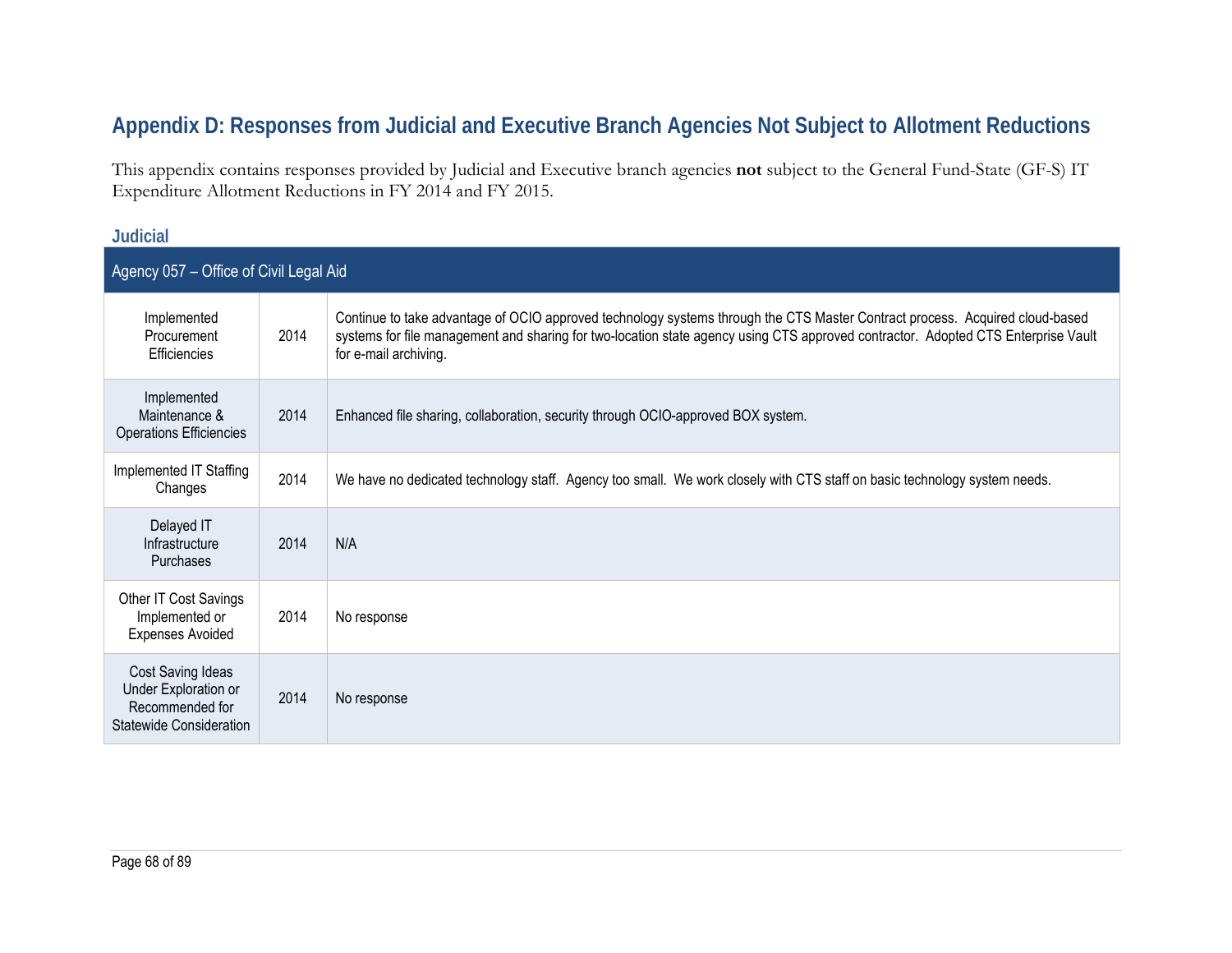| <b>Executive</b>                                                                               |                              |                                                                                                                                                                                                                                                                                                                                                                                                                      |  |
|------------------------------------------------------------------------------------------------|------------------------------|----------------------------------------------------------------------------------------------------------------------------------------------------------------------------------------------------------------------------------------------------------------------------------------------------------------------------------------------------------------------------------------------------------------------|--|
| Agency 090 - Office of the State Treasurer                                                     |                              |                                                                                                                                                                                                                                                                                                                                                                                                                      |  |
| Implemented<br>Procurement<br>Efficiencies                                                     | 2013                         | None. DES dismantling of Technology Acquisition Services adds some procurement effort for our agency staff, but we are able to<br>absorb the increased workload.                                                                                                                                                                                                                                                     |  |
|                                                                                                | 2014                         | None. DES decision this year to not renew master contract for printer services (Cascade) adds some procurement effort for our<br>agency staff, but we are able to absorb the increased workload.                                                                                                                                                                                                                     |  |
| Implemented<br>Maintenance &                                                                   | 2013                         | Ongoing virtualization of our servers has allowed us to consolidate from two a la carte racks to a single rack as of this December,<br>saving us \$800/month based on current CTS rates. Virtualization also represents an overall savings on server hardware.                                                                                                                                                       |  |
| <b>Operations Efficiencies</b>                                                                 | 2014                         | We virtualized an additional two servers this past year. Virtualization represents an overall savings on server hardware.                                                                                                                                                                                                                                                                                            |  |
| Implemented IT Staffing<br>Changes                                                             | 2013 and<br>2014<br>response | None. OST has no General Fund appropriations so was not subject to allotment reduction.                                                                                                                                                                                                                                                                                                                              |  |
| Delayed IT<br>Infrastructure<br>Purchases                                                      | 2013 and<br>2014<br>response | <b>No</b>                                                                                                                                                                                                                                                                                                                                                                                                            |  |
| Other IT Cost Savings<br>Implemented or<br><b>Expenses Avoided</b>                             | 2013 and<br>2014<br>response | None this fiscal year                                                                                                                                                                                                                                                                                                                                                                                                |  |
| Cost Saving Ideas<br>Under Exploration or<br>Recommended for<br><b>Statewide Consideration</b> | 2013                         | We are continually working with our business customers to enhance our treasury management system for efficiencies in how they do<br>their business. Although we are conservative in our IT spend, our primary focus is on business process improvement. Our IT<br>expenses are nearly at the same level as FY96-97 and, while Salaries & Benefits have increased, our IT staffing level has fallen from<br>21 to 14. |  |
|                                                                                                | 2014                         | In addition to 2013 response:<br>This past year we implemented new functionality for administration of the state's School Bond Guarantee program. Moving that<br>program off a business staff maintained Access database, not only improved security and reporting capabilities, but freed up staff time<br>for more directed business-related tasks.                                                                |  |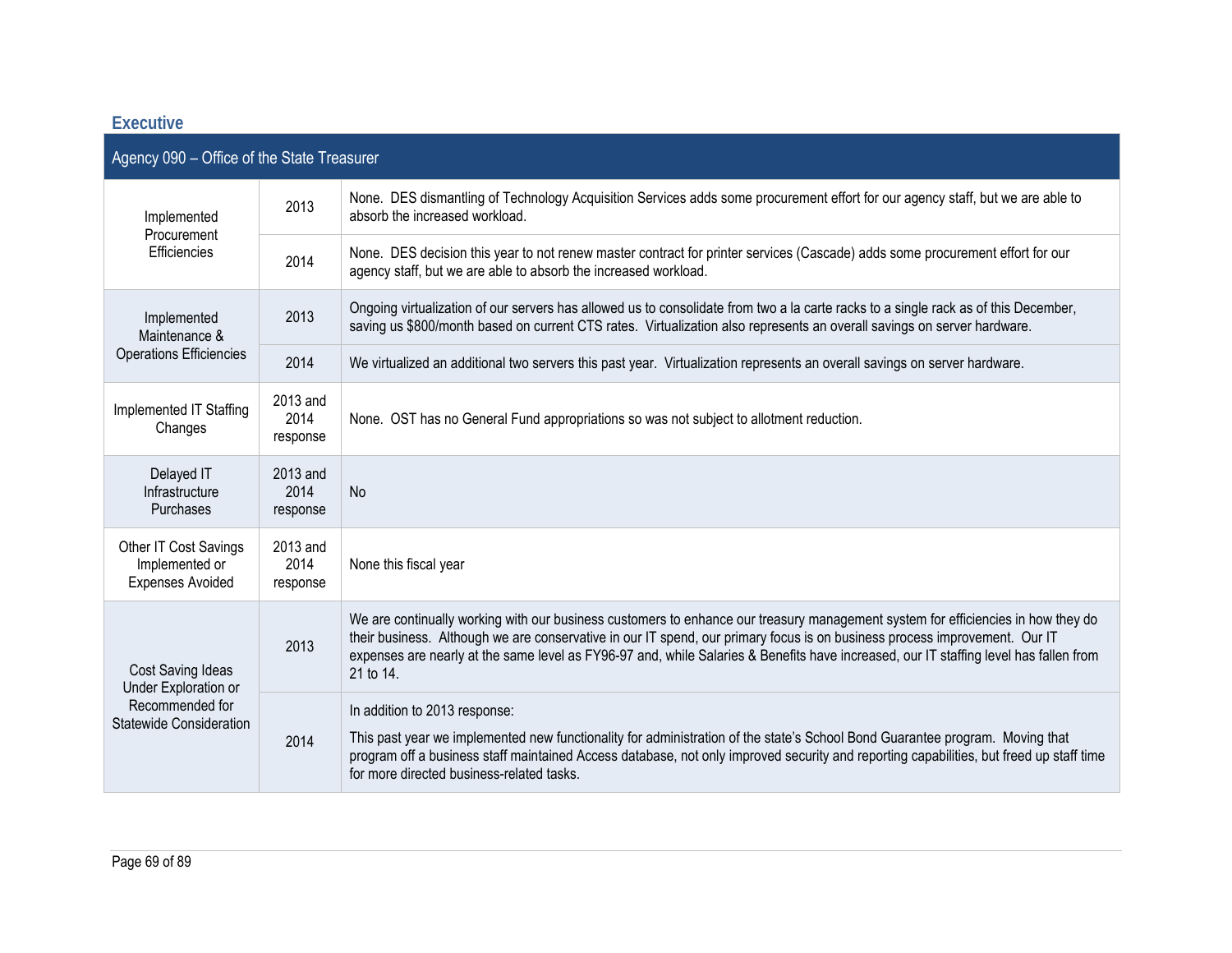| Agency 095 - State Auditor's Office                                                            |      |                                                                                                                                                                                                                                                                                                                                            |  |
|------------------------------------------------------------------------------------------------|------|--------------------------------------------------------------------------------------------------------------------------------------------------------------------------------------------------------------------------------------------------------------------------------------------------------------------------------------------|--|
| Implemented<br>Procurement<br>Efficiencies                                                     | 2013 | Providing wireless connectivity to remote users has been changed from single wireless cards to Mi-Fi Hotspots that allow our auditor<br>teams to use one hotspot per location.                                                                                                                                                             |  |
| Implemented<br>Maintenance &<br><b>Operations Efficiencies</b>                                 | 2013 | Leasing laptops for our teams instead of purchasing, saves by standardizing unit image, streamlines deployment process.<br>Streamlined the data backup of laptops to Iron Mountain.<br>Purchased reusable, pre-built code for building applications<br>IT cross training and streamlining of processed and functions to maximize manpower. |  |
| Implemented IT Staffing<br>Changes                                                             | 2013 | IT cross training and streamlining of processed and functions to maximize manpower.                                                                                                                                                                                                                                                        |  |
| Delayed IT<br>Infrastructure<br>Purchases                                                      | 2013 | Yes.                                                                                                                                                                                                                                                                                                                                       |  |
| Other IT Cost Savings<br>Implemented or<br><b>Expenses Avoided</b>                             | 2013 | Sunsetted Blackberry Server and all Blackberry for ActiveSync<br>Sunsetted Polycomm systems<br>Internet refresh in-house vs outsource                                                                                                                                                                                                      |  |
| Cost Saving Ideas<br>Under Exploration or<br>Recommended for<br><b>Statewide Consideration</b> | 2013 | Potential savings could be realized by cross agency sharing of common applications instead of every agency building their own.                                                                                                                                                                                                             |  |
| Agency 100 - Office of the Attorney General                                                    |      |                                                                                                                                                                                                                                                                                                                                            |  |
| Implemented<br>Procurement<br>Efficiencies                                                     | 2013 | Nothing to report at this time.                                                                                                                                                                                                                                                                                                            |  |
|                                                                                                | 2014 | PC Leasing<br>Conversion from Blackberry to iPhones<br><b>Consolidated Wireless Data Plans</b><br>Server Virtualization                                                                                                                                                                                                                    |  |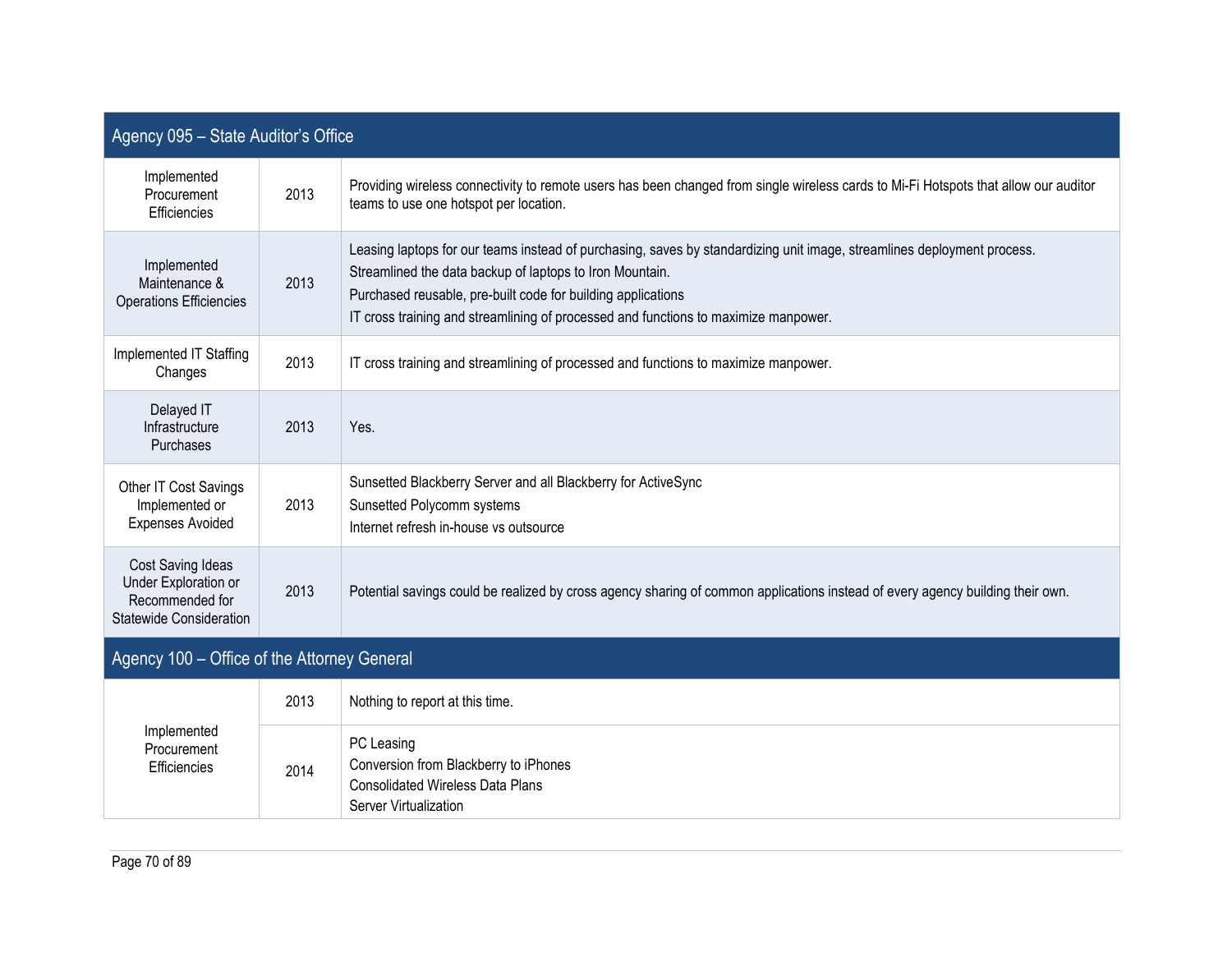|                                                                |      | Wide Area Network (WAN) re-design<br>Corporate Wi-Fi                                                                                                                                                                                                                                                                       |
|----------------------------------------------------------------|------|----------------------------------------------------------------------------------------------------------------------------------------------------------------------------------------------------------------------------------------------------------------------------------------------------------------------------|
| Implemented<br>Maintenance &<br><b>Operations Efficiencies</b> | 2013 | Nothing to report at this time.                                                                                                                                                                                                                                                                                            |
|                                                                | 2014 | Cloud based backup of data<br>eDiscovery Tool implementation<br>Proxy Server migration to CTS<br>Implementation of ITSM<br>Implementation of GovDelivery - Digital Communications Tool                                                                                                                                     |
| Implemented IT Staffing                                        | 2013 | Nothing to report at this time.                                                                                                                                                                                                                                                                                            |
| Changes                                                        | 2014 | Modified full time Seattle desktop support to assist two days per week with centralized IT Desktop Administration.                                                                                                                                                                                                         |
| Delayed IT                                                     | 2013 | Nothing to report at this time.                                                                                                                                                                                                                                                                                            |
| Infrastructure<br><b>Purchases</b>                             | 2014 | Desktop computer refresh cycle was previously delayed, and continues to be delayed to stagger leasing cycles.                                                                                                                                                                                                              |
| Other IT Cost Savings                                          | 2013 | Nothing to report at this time.                                                                                                                                                                                                                                                                                            |
| Implemented or<br><b>Expenses Avoided</b>                      | 2014 | The AGO is migrating public website hosting from CTS to WSCA contracted Amazon Web Services to reduce costs and enable<br>increased functionality.                                                                                                                                                                         |
| Cost Saving Ideas<br>Under Exploration or                      | 2013 | Nothing to report at this time.                                                                                                                                                                                                                                                                                            |
| Recommended for<br><b>Statewide Consideration</b>              | 2014 | ITSM Virtual Private Network (VPN) to allow automated ticket creation from email.                                                                                                                                                                                                                                          |
| Agency 110 - Office of Administrative Hearings                 |      |                                                                                                                                                                                                                                                                                                                            |
| Implemented<br>Procurement<br>Efficiencies                     | 2014 | All purchases go through a financial approval process<br>Signature authority has been implemented<br>All User requests for IT purchase such as software/hardware are examined for validity and authorized through chain of command.<br>Enterprise licensing where it makes sense<br>Standardized our hardware and software |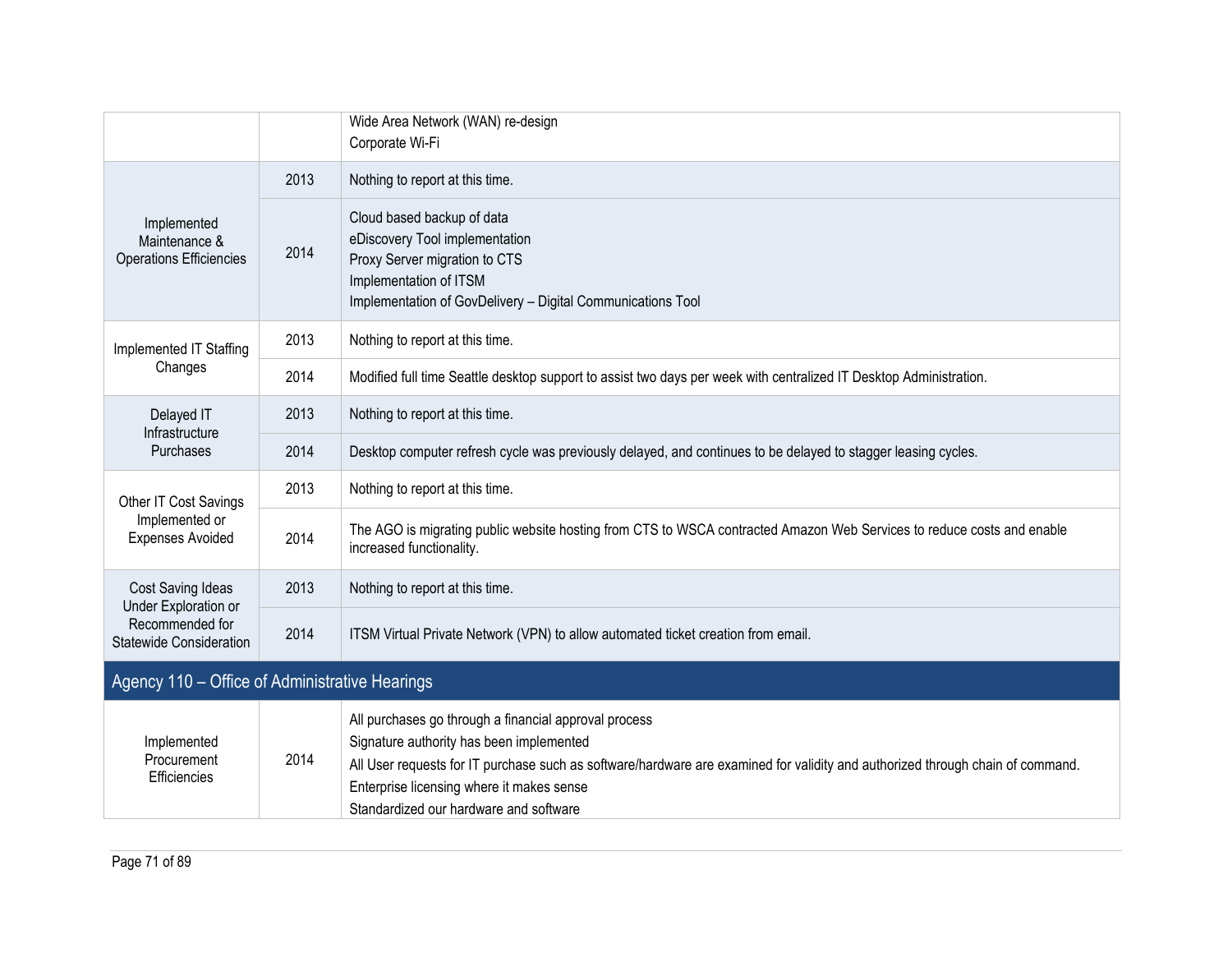| Implemented<br>Maintenance &<br>Operations Efficiencies                                 | 2014 | Moved to a lease model for production workstations and servers<br>Did not renew terminal emulation software to access CTS mainframe services. Instead we utilized free host on demand service<br>offered by CTS for mainframe services                                                                                                                                                                                                                                                                                                                                                                                                                                                                                                                                                                                                                                                                                                                                                                                                                                                                                                                                           |
|-----------------------------------------------------------------------------------------|------|----------------------------------------------------------------------------------------------------------------------------------------------------------------------------------------------------------------------------------------------------------------------------------------------------------------------------------------------------------------------------------------------------------------------------------------------------------------------------------------------------------------------------------------------------------------------------------------------------------------------------------------------------------------------------------------------------------------------------------------------------------------------------------------------------------------------------------------------------------------------------------------------------------------------------------------------------------------------------------------------------------------------------------------------------------------------------------------------------------------------------------------------------------------------------------|
| Implemented IT Staffing<br>Changes                                                      | 2014 | None in response to the allotment reduction                                                                                                                                                                                                                                                                                                                                                                                                                                                                                                                                                                                                                                                                                                                                                                                                                                                                                                                                                                                                                                                                                                                                      |
| Delayed IT<br>Infrastructure<br><b>Purchases</b>                                        | 2014 | No                                                                                                                                                                                                                                                                                                                                                                                                                                                                                                                                                                                                                                                                                                                                                                                                                                                                                                                                                                                                                                                                                                                                                                               |
| Other IT Cost Savings<br>Implemented or<br><b>Expenses Avoided</b>                      | 2014 | Nothing new with any significant cost savings                                                                                                                                                                                                                                                                                                                                                                                                                                                                                                                                                                                                                                                                                                                                                                                                                                                                                                                                                                                                                                                                                                                                    |
| Cost Saving Ideas<br>Under Exploration or<br>Recommended for<br>Statewide Consideration | 2014 | Consolidation of caseloads into one Case Management System (CMS) allowing the development of border services to exchange<br>information in an electronic medium thus greatly reducing the reliance on paper and the time it takes to move it from office to office.<br>• Licensing costs<br>• Remove the COTS managed environments at CTS for both development and production<br>Annual subscription fee is no longer needed<br>Telecommunications are being examined<br>• The use of WebEx as our telecommunication bridge for teleconference hearing will be replaced with a less expensive, more<br>reliable solution<br>" Expanding the use of teleworkers which will allow possible savings through RSA token removal and ultimately savings from<br>facilities as they negotiate lower lease costs based on needed Sq. Foot.<br>A new recording solution is part of the 2015-2017 OAH IT Roadmap. This will replace the need to buy \$500 digital recorders with an<br>integrated application that will capture the recording of the case participants during a hearing.<br><b>Elimination of Citrix</b><br>• Licensing costs<br>Elimination of old server hardware (2003) |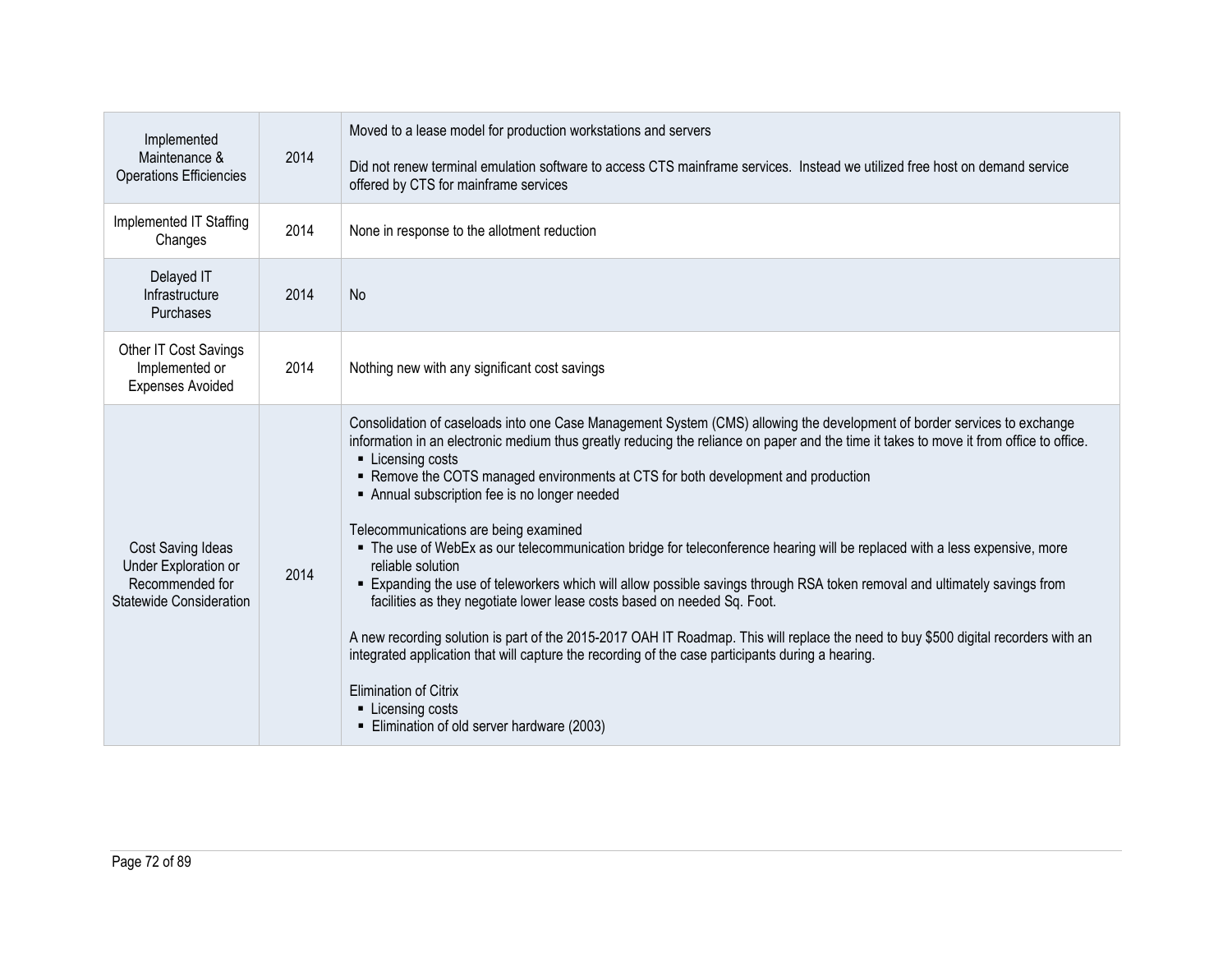| Agency 117 - Gambling Commission                                                                      |                              |                                                                                                                                                                                                                                                                                                                                                                                                                                                                                                                               |  |
|-------------------------------------------------------------------------------------------------------|------------------------------|-------------------------------------------------------------------------------------------------------------------------------------------------------------------------------------------------------------------------------------------------------------------------------------------------------------------------------------------------------------------------------------------------------------------------------------------------------------------------------------------------------------------------------|--|
| Implemented<br>Procurement<br>Efficiencies                                                            | 2013 and<br>2014<br>response | IT procurement in the Gambling Commission is centralized within the Information Technology Division. We continue to look for IT<br>procurement efficiencies through an agency-wide cost savings process.                                                                                                                                                                                                                                                                                                                      |  |
| Implemented<br>Maintenance &<br><b>Operations Efficiencies</b>                                        | 2013                         | The Gambling Commission's Information Technology Division has taken steps to identify and evaluate internal costs associated with<br>ongoing, routine IT work to ensure that we adequately address our current business capacity. Work that directly impacts the agency's<br>mission is given the highest priority. Any other work is risk assessed to see if it really needs to be done now or whether it can be<br>deferred. We are evaluating our current PC replacement strategy to see if any purchases can be deferred. |  |
|                                                                                                       | 2014                         | Same as 2013 response with substitution for last sentence: We have adjusted our current PC replacement strategy in order to defer<br>costs to future biennia.                                                                                                                                                                                                                                                                                                                                                                 |  |
| Implemented IT Staffing<br>Changes                                                                    | 2013 and<br>2014<br>response | The Gambling Commission is a non-general fund and non-appropriated fund agency and was not subject to the allotment reductions<br>directed in Section 715(3) of the 2013-15 omnibus operating budget; therefore no IT staffing changes have been implemented.                                                                                                                                                                                                                                                                 |  |
| Delayed IT<br>Infrastructure<br>Purchases                                                             | 2013                         | The Gambling Commission has deferred purchasing new network switches until FY 2015.                                                                                                                                                                                                                                                                                                                                                                                                                                           |  |
|                                                                                                       | 2014                         | The Gambling Commission has deferred purchasing new network switches until late FY 2015. We have also deferred replacement of<br>telephone systems at our headquarters and field offices indefinitely.                                                                                                                                                                                                                                                                                                                        |  |
|                                                                                                       | 2013                         | The Gambling Commission has deferred several software upgrades, such as SharePoint and Microsoft Office, until at least FY 2015.                                                                                                                                                                                                                                                                                                                                                                                              |  |
| Other IT Cost Savings<br>Implemented or                                                               | 2014                         | The Gambling Commission has deferred several software upgrades, such as SharePoint and Microsoft Office, until at least FY 2015.                                                                                                                                                                                                                                                                                                                                                                                              |  |
| <b>Expenses Avoided</b>                                                                               |                              | The Gambling Commission is actively expanding its virtual server infrastructure. By virtualizing our server environment, we avoid costs<br>associated with replacing server hardware.                                                                                                                                                                                                                                                                                                                                         |  |
| <b>Cost Saving Ideas</b><br>Under Exploration or<br>Recommended for<br><b>Statewide Consideration</b> | 2013 and<br>2014<br>response | The Gambling Commission is exploring various cost savings ideas such as increased use of technology to mitigate other costs like<br>printing and travel.                                                                                                                                                                                                                                                                                                                                                                      |  |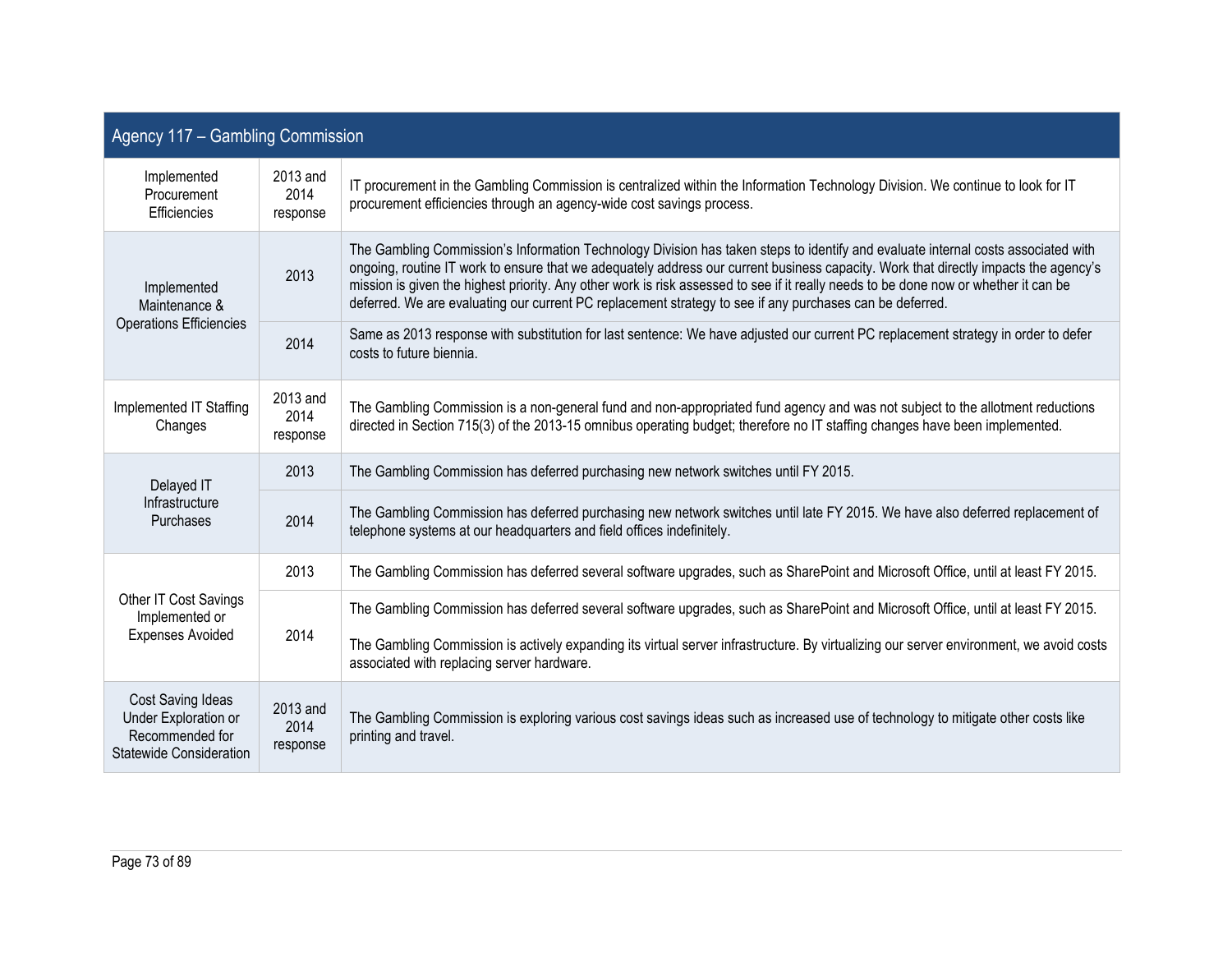| Agency 124 - Department of Retirement Systems                  |                                                                                                                                                                                                                                                                                                                                                                                                                                                                                                                                                                                                                                                                                                                                                                                                                                                                                                                                                                                                                                                                                                                     |                                                                                                                                                                                                                                                                                                                                                                                                                                                                                                                                                                                                                                                                                                                                                                                                       |  |
|----------------------------------------------------------------|---------------------------------------------------------------------------------------------------------------------------------------------------------------------------------------------------------------------------------------------------------------------------------------------------------------------------------------------------------------------------------------------------------------------------------------------------------------------------------------------------------------------------------------------------------------------------------------------------------------------------------------------------------------------------------------------------------------------------------------------------------------------------------------------------------------------------------------------------------------------------------------------------------------------------------------------------------------------------------------------------------------------------------------------------------------------------------------------------------------------|-------------------------------------------------------------------------------------------------------------------------------------------------------------------------------------------------------------------------------------------------------------------------------------------------------------------------------------------------------------------------------------------------------------------------------------------------------------------------------------------------------------------------------------------------------------------------------------------------------------------------------------------------------------------------------------------------------------------------------------------------------------------------------------------------------|--|
| Implemented<br>Procurement<br>Efficiencies                     | 2013 and<br>2014<br>response                                                                                                                                                                                                                                                                                                                                                                                                                                                                                                                                                                                                                                                                                                                                                                                                                                                                                                                                                                                                                                                                                        | DRS seeks to purchase from established central service master contracts. This contributes to shorter procurement times and cost<br>savings. DRS continuously balances purchased asset benefits against cost and procurement times. If the cost savings are significant<br>enough to warrant effort in procurement or the purchase supports the agency's IT strategic vision in such a way as to save cost in the<br>near future, exceptions to the standard purchase process are considered.                                                                                                                                                                                                                                                                                                          |  |
| Implemented<br>Maintenance &<br><b>Operations Efficiencies</b> | 2013                                                                                                                                                                                                                                                                                                                                                                                                                                                                                                                                                                                                                                                                                                                                                                                                                                                                                                                                                                                                                                                                                                                | To the extent possible, DRS has standardized its hardware platforms, configurations and software versions. This reduces the number<br>of support models needed.<br>DRS has migrated most of its Employer Information System VSAM data files to ADABAS, resulting in a 60%-70% storage savings for<br>that data.                                                                                                                                                                                                                                                                                                                                                                                                                                                                                       |  |
|                                                                | 2014                                                                                                                                                                                                                                                                                                                                                                                                                                                                                                                                                                                                                                                                                                                                                                                                                                                                                                                                                                                                                                                                                                                | DRS has purchased ADABAS SQL Gateway. This product allows direct access to core legacy data through more modern<br>SQL/C#/.NET technologies. Because of this, DRS has experienced significant reductions in certain projects requiring access to core<br>data through newer technologies. For example, a recent data extraction was estimated at 200 hours of effort using traditional legacy<br>tools. With ADABAS SQL Gateway in place, the data was able to be extracted in 30 minutes.<br>DRS has moved its public web site to Adobe Cloud. This has allowed updates to the web site from any location (necessary for the<br>agency's Disaster Recover/Business Resumption Plans) and also eliminates the need for internal staff to maintain software tools for<br>managing the public web site. |  |
| Implemented IT Staffing<br>Changes                             | Being non-General Fund, DRS received no allotment reductions. However, in response to the state's general allotment reductions and<br>in the interest of being vigilant in its resource stewardship, DRS has chosen to hold several positions vacant. The Information Services<br>Division is currently running at a reduction of approximately 5 FTEs. Potential recruitments to fill positions are analyzed very carefully<br>and alternatives are always considered.<br>2013 and<br>For example, in our Enterprise Architecture Unit, a team member whose duties are primarily managing mainframe security will retire in<br>2014<br>February 2014. This unit has needed some programming skills in support of mainframe, reporting and production control efficiency<br>initiatives for quite some time. This unit has two vacant positions that have been considered for recruitment of a programmer. After<br>significant analysis, it was decided that when filling the position of the retiring team member, we would update the position to include<br>programming skills, rather than hire two positions. |                                                                                                                                                                                                                                                                                                                                                                                                                                                                                                                                                                                                                                                                                                                                                                                                       |  |
| Delayed IT<br>Infrastructure<br><b>Purchases</b>               | 2013                                                                                                                                                                                                                                                                                                                                                                                                                                                                                                                                                                                                                                                                                                                                                                                                                                                                                                                                                                                                                                                                                                                | DRS has delayed purchases in infrastructure. DRS has purposely done this in an effort to ensure that all purchases support both a<br>sustainable cost model and the DRS IT strategic vision for the near future.                                                                                                                                                                                                                                                                                                                                                                                                                                                                                                                                                                                      |  |
|                                                                | 2014                                                                                                                                                                                                                                                                                                                                                                                                                                                                                                                                                                                                                                                                                                                                                                                                                                                                                                                                                                                                                                                                                                                | DRS has delayed purchases in anticipation of new services offered by Consolidated Technology Services (CTS) that meet the needs<br>of DRS IT operations. Most notably, DRS was a pilot agency in the use of the new Private Cloud service offered by CTS. Having                                                                                                                                                                                                                                                                                                                                                                                                                                                                                                                                      |  |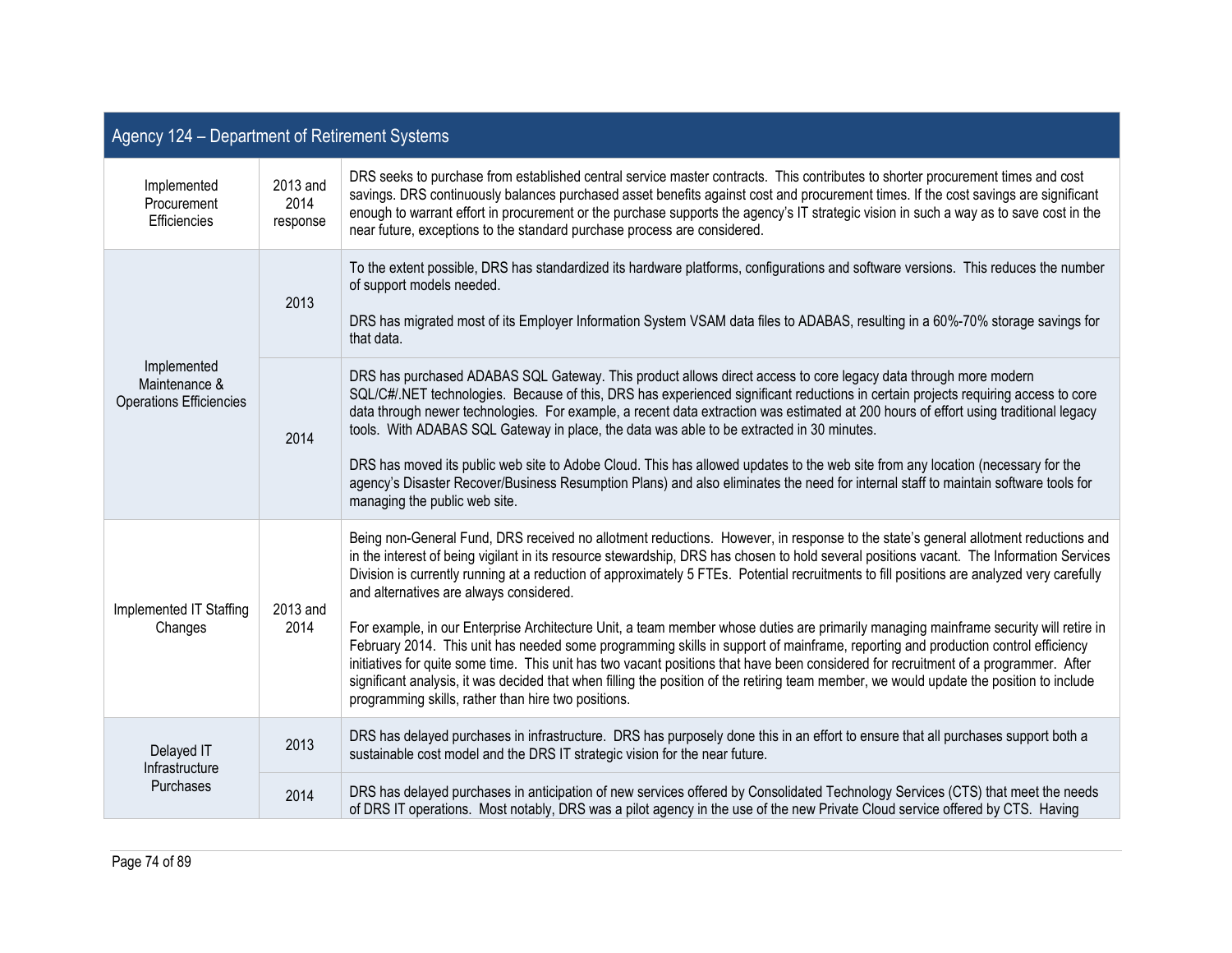|                                                                                                |      | vetted that service and determining that it will meet DRS operational needs, DRS has delayed the purchase of new servers in<br>anticipation of employing the CTS Private Cloud service.<br>Opportunities to use publicly available cloud services are also analyzed in lieu of purchasing new infrastructure.                                                                                                                                                                                                                                                                                                                                                                                                                                                                                                                                                                                                                                                                                                                                                                        |  |
|------------------------------------------------------------------------------------------------|------|--------------------------------------------------------------------------------------------------------------------------------------------------------------------------------------------------------------------------------------------------------------------------------------------------------------------------------------------------------------------------------------------------------------------------------------------------------------------------------------------------------------------------------------------------------------------------------------------------------------------------------------------------------------------------------------------------------------------------------------------------------------------------------------------------------------------------------------------------------------------------------------------------------------------------------------------------------------------------------------------------------------------------------------------------------------------------------------|--|
| Other IT Cost Savings<br>Implemented or<br><b>Expenses Avoided</b>                             | 2013 | DRS has put further monitoring in place to identify some of our most process-intensive and costly batch jobs. When we identify<br>outliers, our Enterprise Architect and the mainframe programmers collaborate to identify ways to make these jobs more efficient.<br>DRS has continued its work to reduce print costs. We have removed several old reports that are not used. We have moved reports to<br>electronic format, where feasible. DRS utilizes EOS and the EOS Thin Client.<br>DRS has three Lean Black Belts and 19 Lean Green Belts. Two of the Green Belts are in the Information Services Division. One more<br>team member is scheduled to be trained. These individuals all work to consistently improve inefficient processes. In the Information<br>Services Division, we are working on initiatives regarding Notification of Releases, Employee Onboarding and Production Control.                                                                                                                                                                             |  |
|                                                                                                | 2014 | DRS continues to invest in Agile Development. The agency has further optimized development procedures through the use of<br>Microsoft's Team Foundation Server Agile Toolset.<br>DRS has invested time in refining the use of online reports to the end of reducing paper print. Further development of CTS' EOS<br>report tool has helped to promote its use throughout the agency.<br>DRS continues to train Lean Black and Green Belts. This has resulted in one additional Green Belt in the Information Services Division<br>(ISD). These individuals all work to consistently improve inefficient processes. Green Belts in ISD have embarked on initiatives to<br>improve employer requests for information, as well as the agency's employee onboarding process.                                                                                                                                                                                                                                                                                                             |  |
| Cost Saving Ideas<br>Under Exploration or<br>Recommended for<br><b>Statewide Consideration</b> | 2013 | The most significant idea we are currently planning to pursue is the use of Amazon Web Services. Our first effort will be to explore the<br>use of cloud-based storage on Amazon Web Services for off-site network backups. This will eliminate the need for backup tapes (a<br>cost) and potentially reduce or eliminate our storage requirement with Iron Mountain to hold these backups. It also has the potential to<br>reduce or eliminate future expenditures in onsite backup equipment such as tape drives<br>Upon completion, we should be able to back up directly to the cloud. These backups will be encrypted prior to transfer to the cloud and<br>then stored with another level of encryption (double-encrypted). Storage cost savings are expected to be significant. We also<br>anticipate the benefit of having our backups available for immediate use; whereas now, we must order the backups to be delivered<br>from Iron Mountain, when needed.<br>Mainframe Optimization Ideas: Program buffer pool caching, Data retrieval caching, MQ Series optimizations |  |
|                                                                                                | 2014 | DRS plans to employ CTS Enterprise Security products; reducing the need for self-purchased tools and their maintenance.<br>DRS looks to use Distributed File System (DFS) in place of the current Secure File Transfer (SFT) for the exchange of sensitive data.<br>DFS reduces storage needs, is more secure and automation can be used more extensively than SFT.                                                                                                                                                                                                                                                                                                                                                                                                                                                                                                                                                                                                                                                                                                                  |  |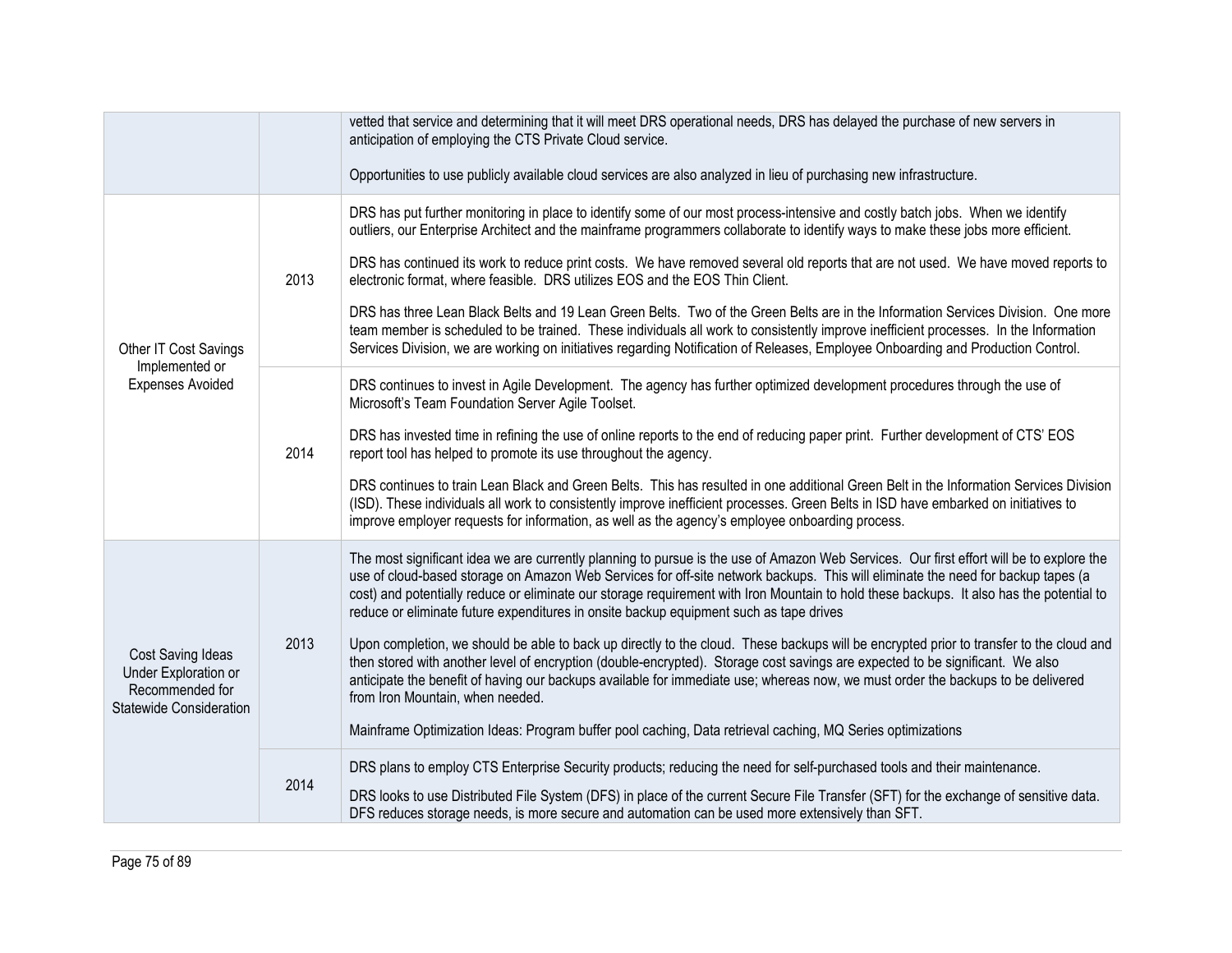| Agency 126 - State Investment Board                                                            |      |                                                                                                                                                                                                                                                                                                                                                                                                                                                                                                                                                                                                                                                                                                                                                                                                                                                                                                                                                                                                                                                                        |  |
|------------------------------------------------------------------------------------------------|------|------------------------------------------------------------------------------------------------------------------------------------------------------------------------------------------------------------------------------------------------------------------------------------------------------------------------------------------------------------------------------------------------------------------------------------------------------------------------------------------------------------------------------------------------------------------------------------------------------------------------------------------------------------------------------------------------------------------------------------------------------------------------------------------------------------------------------------------------------------------------------------------------------------------------------------------------------------------------------------------------------------------------------------------------------------------------|--|
| Implemented<br>Procurement<br>Efficiencies                                                     | 2014 | WSIB has achieved IT procurement efficiencies through the use of Pre-Qualified Pools of vendors for Investment Technology<br>Consulting and IT Security and Audit Services. WSIB currently is evaluating additional vendors to include in the IT Security and Audit<br>Services pool. This refresh of the pool will expand the number of pre-qualified vendors with which WSIB can work, speed up the<br>engagement process for cybersecurity services and testing, and create more competition within the pool to potentially drive down<br>pricing.                                                                                                                                                                                                                                                                                                                                                                                                                                                                                                                  |  |
| Implemented<br>Maintenance &<br><b>Operations Efficiencies</b>                                 | 2014 | WSIB has embraced LEAN methodologies and is using them to review processes such as transaction processing, administrative<br>forms, and investment data processing. Most of the IT savings have been in the form of staff time and efficiencies gained in the<br>processes reviewed. Through the "Fix What Bothers You" LEAN project, WSIB has reduced e-mail traffic and saved staff time by<br>automating the room scheduling process across the agency. A larger project was created to clean-up duplicate documents on network<br>drives, saving storage and ongoing staff time maintaining duplicate versions of documents. Staff is also working at automating<br>administrative forms and workflow processes.                                                                                                                                                                                                                                                                                                                                                   |  |
| Implemented IT Staffing<br>Changes                                                             | 2014 | Not applicable. We are not a general fund agency.                                                                                                                                                                                                                                                                                                                                                                                                                                                                                                                                                                                                                                                                                                                                                                                                                                                                                                                                                                                                                      |  |
| Delayed IT<br>Infrastructure<br><b>Purchases</b>                                               | 2014 | One specific purchase delayed until early 2015 is an upgrade to our Sybase database software underlying the investment data<br>warehouse. The upgrade has not been critical to performance of the application. Otherwise, WSIB maintains a four-year infrastructure<br>replacement cycle for most equipment, which will occur on schedule in 2015 and include the Sybase upgrade.                                                                                                                                                                                                                                                                                                                                                                                                                                                                                                                                                                                                                                                                                      |  |
| Other IT Cost Savings<br>Implemented or<br><b>Expenses Avoided</b>                             | 2014 | As reported last year, by using a new interactive reporting and dashboard tool (Tableau) and leveraging internal staff for most new data<br>integration work, we have reduced our reliance on key vendors and avoided proprietary and costly enhancements to vendor supported<br>systems. While avoided costs would just be estimates, comparable enhancements would have been much more costly, less robust<br>and possibly delayed without these tools and approaches. For example, WSIB implemented a completely new process for loading<br>daily transaction, security and pricing data into its investment data warehouse in 2014, while working with a completely new data<br>source, State Street Bank. This overhaul was done with existing staff resources and less than \$15,000 of external vendor assistance,<br>far less than the costs for comparable work performed during the initial implementation of the warehouse.<br>We also reduced redundant processing in multiple systems. Performance calculations performed in two systems for a particular |  |
|                                                                                                |      | portfolio were consolidated to one system with some minor configuration changes, reducing the staff time needed to maintain both<br>systems and future costs for that component in the redundant system. Those costs can be realized as savings or repurposed for other<br>analytics capabilities.                                                                                                                                                                                                                                                                                                                                                                                                                                                                                                                                                                                                                                                                                                                                                                     |  |
| Cost Saving Ideas<br>Under Exploration or<br>Recommended for<br><b>Statewide Consideration</b> | 2014 | The largest ongoing expenses, and most meaningful savings opportunities, will continue to be in the investment application<br>maintenance (e.g. risk) and data management areas. Internal efficiencies in reporting (using Tableau) and data integration (using<br>existing staff and software) offer further potential to realize savings and add value in a cost-effective manner. We continue to assess<br>the ongoing value of the tools we use and address unneeded overlap with other applications or services.                                                                                                                                                                                                                                                                                                                                                                                                                                                                                                                                                  |  |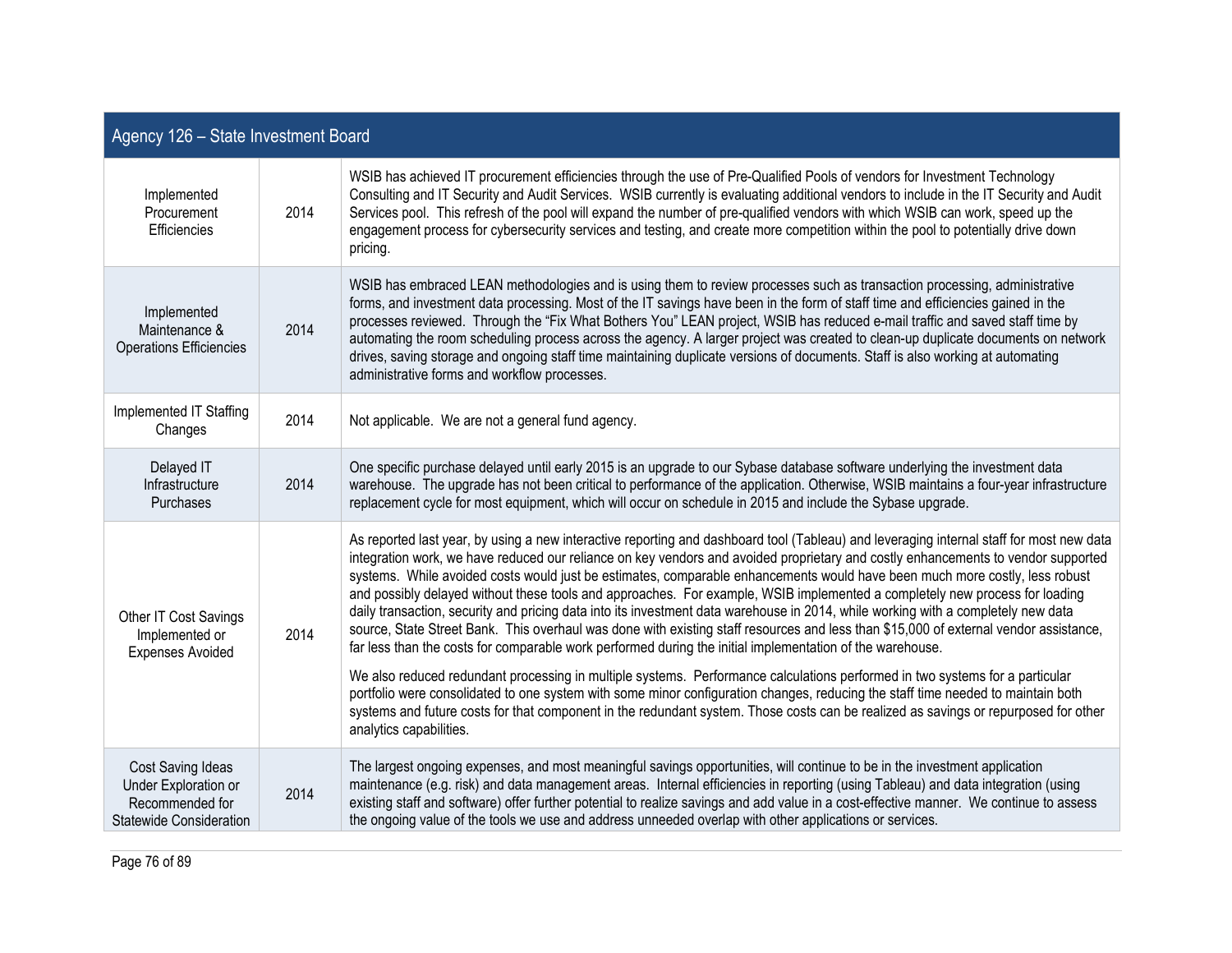| Agency 160 - Office of the Insurance Commissioner (OIC)                                        |      |                                                                                                                                                                                                                                                                                                                                                                                                                                                                                                                                                                                                                                                                                                                                                                                                                                                                       |  |
|------------------------------------------------------------------------------------------------|------|-----------------------------------------------------------------------------------------------------------------------------------------------------------------------------------------------------------------------------------------------------------------------------------------------------------------------------------------------------------------------------------------------------------------------------------------------------------------------------------------------------------------------------------------------------------------------------------------------------------------------------------------------------------------------------------------------------------------------------------------------------------------------------------------------------------------------------------------------------------------------|--|
| Implemented<br>Procurement<br>Efficiencies                                                     | 2013 | As an agency that has maximized server virtualization and implemented a virtual private cloud that provides the entire computing<br>infrastructure for the agency (i.e., production, development, testing and disaster recovery), OIC has continued forward with its<br>virtualization efforts and has replaced traditional desktop PC's with Wyse/Windows 7 thin clients. Implementing desktop virtualization<br>in conjunction with server virtualization has streamlined service delivery for IT, created mobility and flexibility for end users, and over<br>the lifecycle costs of delivering desktop computing will bend the cost curve for IT procurement and maintenance and effort.                                                                                                                                                                          |  |
| Implemented<br>Maintenance &<br><b>Operations Efficiencies</b>                                 | 2013 | OIC continues its focus to "do more and deliver more within existing resources constraints" by continuing to keep the agency's<br>technology footprint small and nimble by means of leveraging virtualization and undertaking "continuous" enterprise system<br>development efforts. Within OIC, ongoing infrastructure and application maintenance and operations are not segregated and<br>measured a standalone tower. Rather, maintenance and operations are folded into the iterative lifecycle of each project. This<br>approach has allowed OIC to keep the IT infrastructure and application fresh and closely aligned with emerging business needs.                                                                                                                                                                                                          |  |
| Implemented IT Staffing<br>Changes                                                             | 2013 | None. OIC did not experience significant allotment reductions during the current reporting period. External legislative demands placed<br>on the agency resulting from national public policy decisions, such as the Affordable Care Act and national healthcare reform, have<br>required OIC to maintain existing staffing levels.                                                                                                                                                                                                                                                                                                                                                                                                                                                                                                                                   |  |
| Delayed IT<br>Infrastructure<br><b>Purchases</b>                                               | 2013 | Not during the current reporting period.                                                                                                                                                                                                                                                                                                                                                                                                                                                                                                                                                                                                                                                                                                                                                                                                                              |  |
| Other IT Cost Savings<br>Implemented or<br><b>Expenses Avoided</b>                             | 2013 | During the last reporting period, OIC focused significant effort on renegotiating hardware and software maintenance agreements to<br>achieve better renewal pricing. Due to the sluggish economy, OIC was able to obtain very competitive pricing for numerous software<br>maintenance agreements and hardware acquisitions.                                                                                                                                                                                                                                                                                                                                                                                                                                                                                                                                          |  |
| Cost Saving Ideas<br>Under Exploration or<br>Recommended for<br><b>Statewide Consideration</b> | 2013 | We have a couple of items for consideration:<br>Cost containment for certain shared services is still problematic. Unfortunately, the implementation of some CTS shared services<br>remains a cost increase to agencies - not a cost decrease - with little or no service improvement. Take shared email for example, OIC<br>is in the process of fully migrating to the CTS shared email service (OIC has been vaulting email since 2010) and the ongoing cost - in<br>actual dollars - to OIC will be several times more costly as compared to OIC provisioning the service internally. The implantation of<br>certain shared services will continue to be slow if we are unable to drive down the initial startup costs for the service and bend the<br>M&O cost curve for agencies.<br>Implement a WA Government private cloud as a comprehensive shared service. |  |
|                                                                                                | 2014 |                                                                                                                                                                                                                                                                                                                                                                                                                                                                                                                                                                                                                                                                                                                                                                                                                                                                       |  |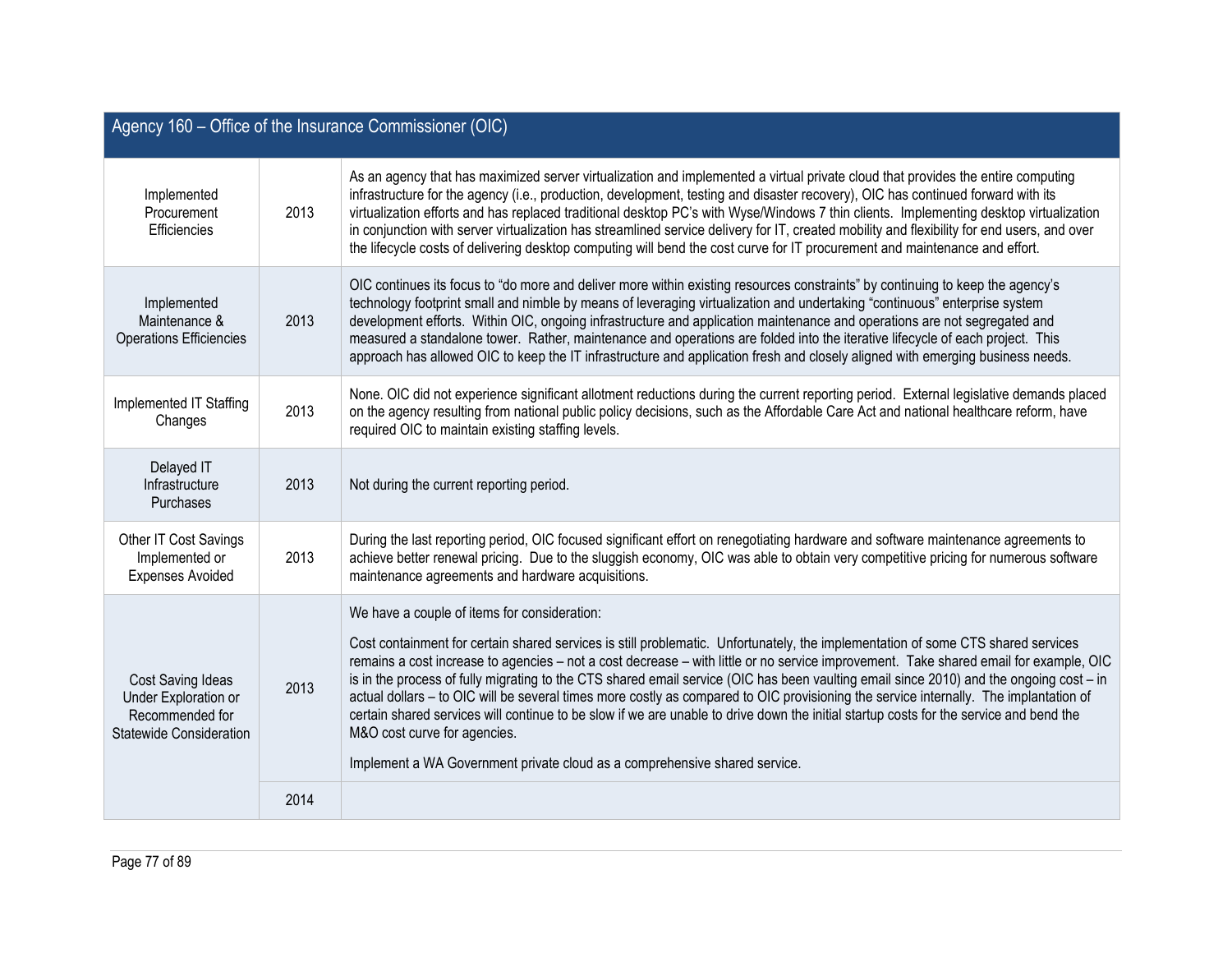| Agency 165 - Board of Accountancy                                                              |      |                                                                                                                                                                                                                                                                                                                                                                                                                                                                                                                                                                  |  |
|------------------------------------------------------------------------------------------------|------|------------------------------------------------------------------------------------------------------------------------------------------------------------------------------------------------------------------------------------------------------------------------------------------------------------------------------------------------------------------------------------------------------------------------------------------------------------------------------------------------------------------------------------------------------------------|--|
| Implemented<br>Procurement<br>Efficiencies                                                     | 2013 | The Board gains IT efficiencies through:<br>• Utilizing master contracts for procurement.<br>• Carefully researching and planning IT Investments.<br>Always looking to other agencies for solutions before purchasing or planning.                                                                                                                                                                                                                                                                                                                               |  |
| Implemented<br>Maintenance &<br><b>Operations Efficiencies</b>                                 | 2013 | Efficiency measurements implemented in our IT maintenance and operations to generate savings – reducing the amount of IT<br>inventory both hardware and software that must be maintained and or stored (while not in use). The Agency runs very lean as it relates<br>to IT purchases. Another efficiency to reduce maintenance costs is to use CTS or DES's services whenever possible; therefore,<br>avoiding additional support and or maintenance costs. Utilization of "free" services such as, forward proxy, network vulnerability<br>scanning, SAW, etc. |  |
| Implemented IT Staffing<br>Changes                                                             | 2013 | We staff one IT person in the agency - not a lot of room for allotment reduction.                                                                                                                                                                                                                                                                                                                                                                                                                                                                                |  |
| Delayed IT<br>Infrastructure<br>Purchases                                                      | 2013 | Yes - we've delayed PC and server purchase beyond the recommended life cycle to save money. Most of our PCs are six years old;<br>however, still functioning. Soon we will upgrade our servers from 2003 to 2012 without replacing hardware as the hardware in the<br>servers is sufficient to meet our needs.                                                                                                                                                                                                                                                   |  |
| Other IT Cost Savings<br>Implemented or<br><b>Expenses Avoided</b>                             | 2013 | We've received shared code for an online application and e-commerce system from OIC - saving time and money. We've shared our<br>developed online application code with several agencies.<br>When implementing our e-commerce system we built it in a way that encourages ACH usage vs. bankcard - saving the state several<br>thousands of dollars. An ACH transaction cost the state \$.10 a transaction where a bankcard transaction can cost as much as 2.2% for<br>total transaction.                                                                       |  |
| Cost Saving Ideas<br><b>Under Exploration or</b><br>Recommended for<br>Statewide Consideration | 2013 | We are always looking for ways to do streamline processes - providing high customer service at a low cost. We are currently looking<br>for a records management system that will help to reduce cost related to our public records.                                                                                                                                                                                                                                                                                                                              |  |
| Agency 179 - Department of Enterprise Services                                                 |      |                                                                                                                                                                                                                                                                                                                                                                                                                                                                                                                                                                  |  |
| Implemented<br>Procurement<br>Efficiencies                                                     | 2013 | Leaned our IT procurement process and switched from using purchase orders to using purchasing cards. All IT purchases are now<br>made with a purchase card except when credit cards are not accepted by the vendor. This has significantly cut down on procurement<br>time and paperwork.                                                                                                                                                                                                                                                                        |  |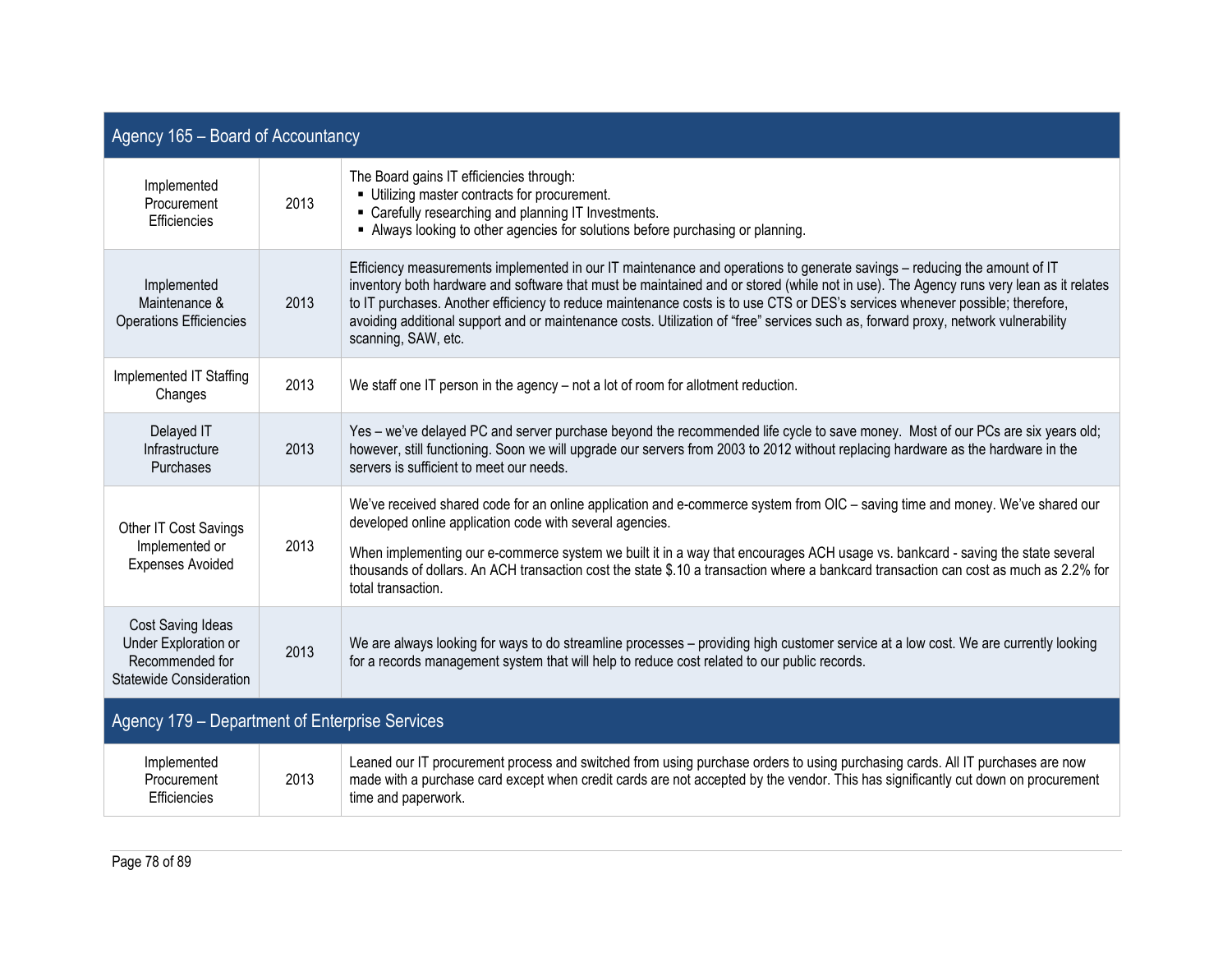|                                                                | 2014 | Utilize DES master contracts to consolidate contracts, reduced duplicate enterprise licensing agreements and duplicate maintenance<br>contracts.<br>Primarily use purchase cards and decommissioned unsupported, antiquated PO systems and spreadsheets.                                                                                                                                                                                                                                                                                                                                                                                                                                                                                      |  |
|----------------------------------------------------------------|------|-----------------------------------------------------------------------------------------------------------------------------------------------------------------------------------------------------------------------------------------------------------------------------------------------------------------------------------------------------------------------------------------------------------------------------------------------------------------------------------------------------------------------------------------------------------------------------------------------------------------------------------------------------------------------------------------------------------------------------------------------|--|
|                                                                | 2013 | Virtualized 95% of all our servers which reduces the time needed to maintain equipment and allows us to be much more agile when<br>making choices about hosting, upgrades, re-platforming, etc. Implemented software-defined storage to consolidate most of our storage<br>and allow us to manage it from a single interface.                                                                                                                                                                                                                                                                                                                                                                                                                 |  |
| Implemented<br>Maintenance &<br><b>Operations Efficiencies</b> | 2014 | Identified 110 duplicate or unused systems and decommissioned them.<br>Provided e-learning to deliver system training for state agency staff to take classes where they work at a time that is convenient for<br>them, which saved agencies money because staff did not have to travel to Olympia to take classroom training<br>Consolidated 13 help desks into one Solution Center.<br>Implemented automatic firewall on workstations to reduce infections.<br>Implemented a central standard process and technology to prepare, deliver and maintain PC's to end users (SCCM).<br>Perform annual software audits to align licensing based on business needs.<br>Provided self-service application deployment by implementing MyApps (SCCM). |  |
| Implemented IT Staffing<br>Changes                             | 2013 | We conducted a skills assessment survey to identify the knowledge and skill levels of existing DES staff. This enables us to quickly<br>identify internal resources to meet urgent needs, and in many cases, avoid the need to hire additional staff.                                                                                                                                                                                                                                                                                                                                                                                                                                                                                         |  |
|                                                                | 2014 | Consolidated/centralized support of the Learning Management System (LMS) and the HRMS service centers into the Solution Center.                                                                                                                                                                                                                                                                                                                                                                                                                                                                                                                                                                                                               |  |
|                                                                |      | Converted higher level IT Management positions to working level IT positions to fill gaps.                                                                                                                                                                                                                                                                                                                                                                                                                                                                                                                                                                                                                                                    |  |
| Delayed IT<br>Infrastructure                                   | 2013 | No                                                                                                                                                                                                                                                                                                                                                                                                                                                                                                                                                                                                                                                                                                                                            |  |
| <b>Purchases</b>                                               | 2014 | We have delayed the upgrade/refresh of our current backup system and are exploring options for cloud based backups.                                                                                                                                                                                                                                                                                                                                                                                                                                                                                                                                                                                                                           |  |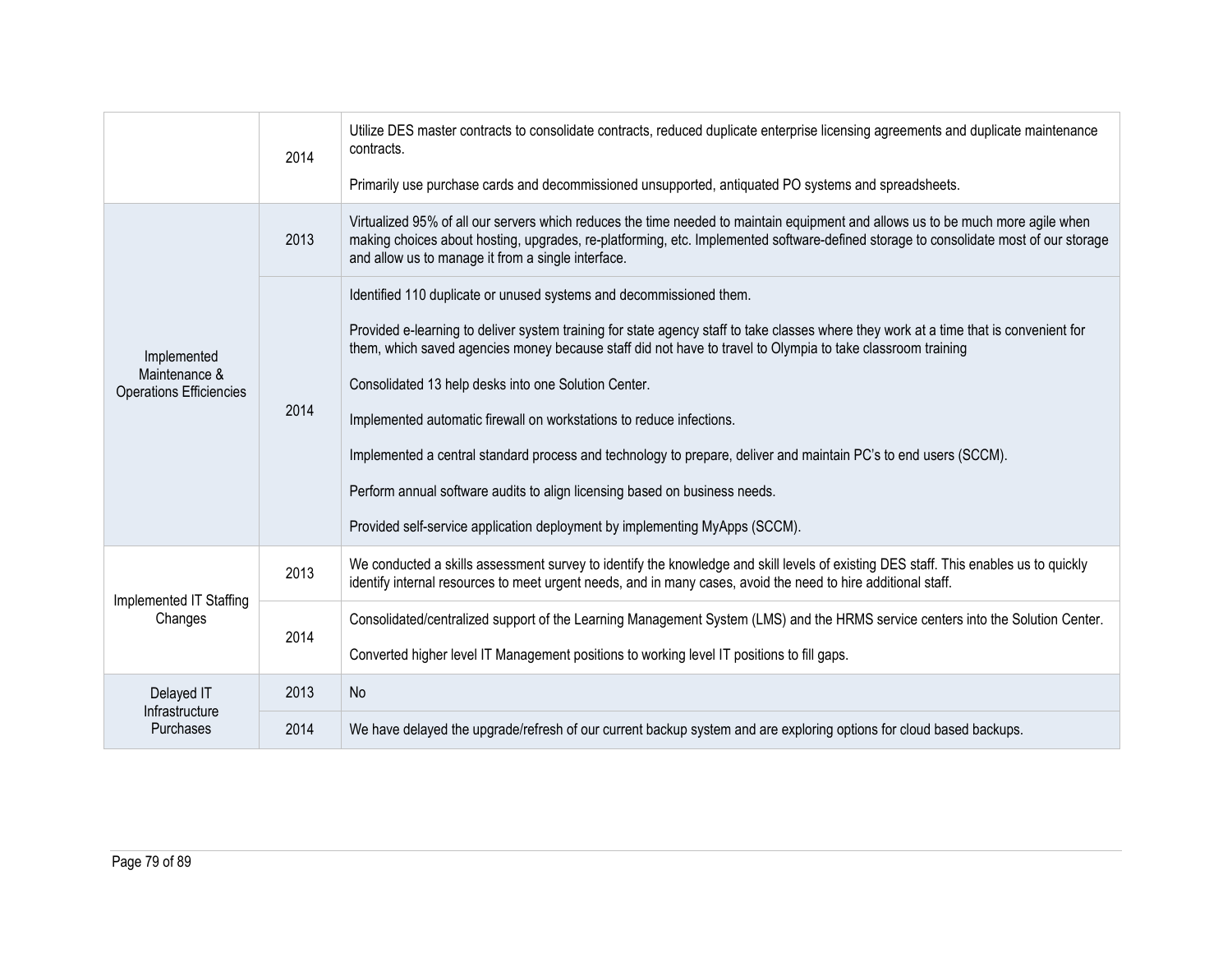| Other IT Cost Savings<br>Implemented or<br><b>Expenses Avoided</b>                             | 2013 | Not subject to reduction                                                                                                                                                                                                                                                                                                                                                                                                                                                                                                                                                                                                                                                                                                                                                                                                                                                                                                                                                                                                                                |
|------------------------------------------------------------------------------------------------|------|---------------------------------------------------------------------------------------------------------------------------------------------------------------------------------------------------------------------------------------------------------------------------------------------------------------------------------------------------------------------------------------------------------------------------------------------------------------------------------------------------------------------------------------------------------------------------------------------------------------------------------------------------------------------------------------------------------------------------------------------------------------------------------------------------------------------------------------------------------------------------------------------------------------------------------------------------------------------------------------------------------------------------------------------------------|
|                                                                                                | 2014 | Utilizing third party vendor support (i.e., Rimini Street for HRMS M&O)<br>Eliminated two contractors and consolidated two teams into one so all HRMS support is provided by one organization.<br>In the process of moving servers to the State Data Center<br>Reduced the number of individual SQL databases which reduces software costs.                                                                                                                                                                                                                                                                                                                                                                                                                                                                                                                                                                                                                                                                                                             |
| Cost Saving Ideas<br>Under Exploration or<br>Recommended for<br><b>Statewide Consideration</b> | 2013 | DES is working on a proof of concept with the Department of Fish and Wildlife (DFW) to explore the possibility of leveraging investment<br>in self-service Business Intelligence/Reporting capabilities. DFW could realize significant savings by using the DES Business Objects<br>installation with DFW data instead of purchasing its own Business Intelligence solution.<br>There are third-party vendors who provide SAP support. Many companies have successfully reduced their overall support costs by not<br>using the traditional SAP-provided support. We are exploring how we could leverage these vendors to reduce the cost of supporting<br>our own SAP suite of tools.<br>We have been experimenting with Branch Office VPN options for smaller offices to eliminate the need for directly-connected SGN<br>circuits. We believe most of the smaller offices across the state could also realize significant cost savings by replacing expensive SGN-<br>connected circuits with a private ISP and Branch Office VPN services from CTS. |
|                                                                                                | 2014 | Evaluate statewide line-of-business applications and identify candidates for enterprise solutions and decommission unused and/or<br>duplicative systems.<br>Convert all state agencies to software defined infrastructure (storage, compute and network).<br>Implement Azure Active Directory statewide.<br>Implement Office 365 statewide.                                                                                                                                                                                                                                                                                                                                                                                                                                                                                                                                                                                                                                                                                                             |
| Agency 190 – Board of Industrial Insurance Appeals                                             |      |                                                                                                                                                                                                                                                                                                                                                                                                                                                                                                                                                                                                                                                                                                                                                                                                                                                                                                                                                                                                                                                         |

| Implemented<br>Procurement<br>Efficiencies                     | 2013 | Not subject to reduction                                                |
|----------------------------------------------------------------|------|-------------------------------------------------------------------------|
| Implemented<br>Maintenance &<br><b>Operations Efficiencies</b> | 2013 | Virtualized servers decreasing number of physical servers by nearly 50% |
| Implemented IT Staffing<br>Changes                             | 2013 | Not subject to reduction                                                |